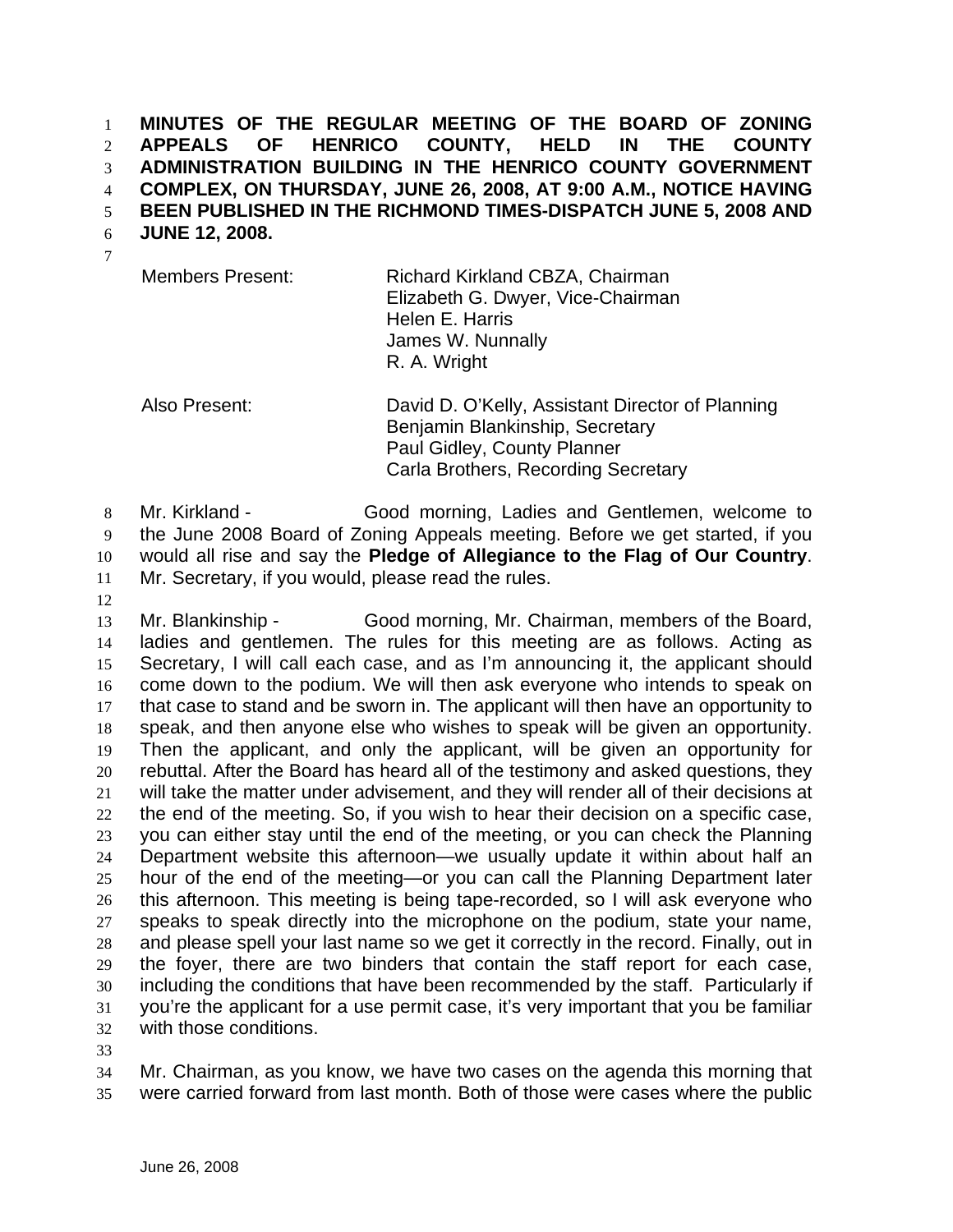hearing was held and closed, and then the vote was taken, but there was a tie vote. Since one member was absent, the decision was made in both cases to carry the cases over so that the full five members could vote on them. We can either open the public hearings, or hear from applicant, or simply proceed to the discussion—whatever the Board decides. 36 37 38 39 40 41 42 43 44 45 46 47 48 49 50 51 52 53 54 55 56 57 58 59 60 61 62 63 64 65 66 67 68 69 70 71 72 73 74 75 76 77 78 79 80 81 Mr. Kirkland - I think we should have the applicant at least state the case. Mr. Blankinship - All right. Mr. Kirkland - Then if Ms. Dwyer has any questions, since she was the one that was not here last month for the applicant, that would be the only thing, and then we could discuss it. Mr. Blankinship - All right. The first case is A-009-08. **A-009-08 DOROTHY BOWLES** requests a variance from Section 24-9 to build a one-family dwelling at 2060 Valentine Road (Parcel 778- 756-4794 (part)), zoned R-2, One-family Residence District (Fairfield). The public street frontage requirement is not met. The applicant has 0 feet public street frontage where the Code requires 50 feet public street frontage. The applicant requests a variance of 50 feet public street frontage. Ms. Dwyer - Mr. Chairman, if I may say something at this junction. I have read the minutes from last month, so I'm familiar with all the evidence and testimony that was taken last month. If you would like, you may just amplify or add to whatever was said last month. I don't need to hear the entire case, unless you prefer to present that. Mr. Kirkland - If you would, though, please read into the record what you want, so that we can have it taped. Mr. Blankinship - That mike's flexible. You're a little taller than the last group. Mr. Craft - **My name is David Craft.** Mr. Blankinship - We also need to swear them in. Mr. Kirkland - The Summan of the Vou would all raise your right hands and be sworn in. Mr. Blankinship - Do you swear the testimony you're about to give is the truth and nothing but the truth so help you God?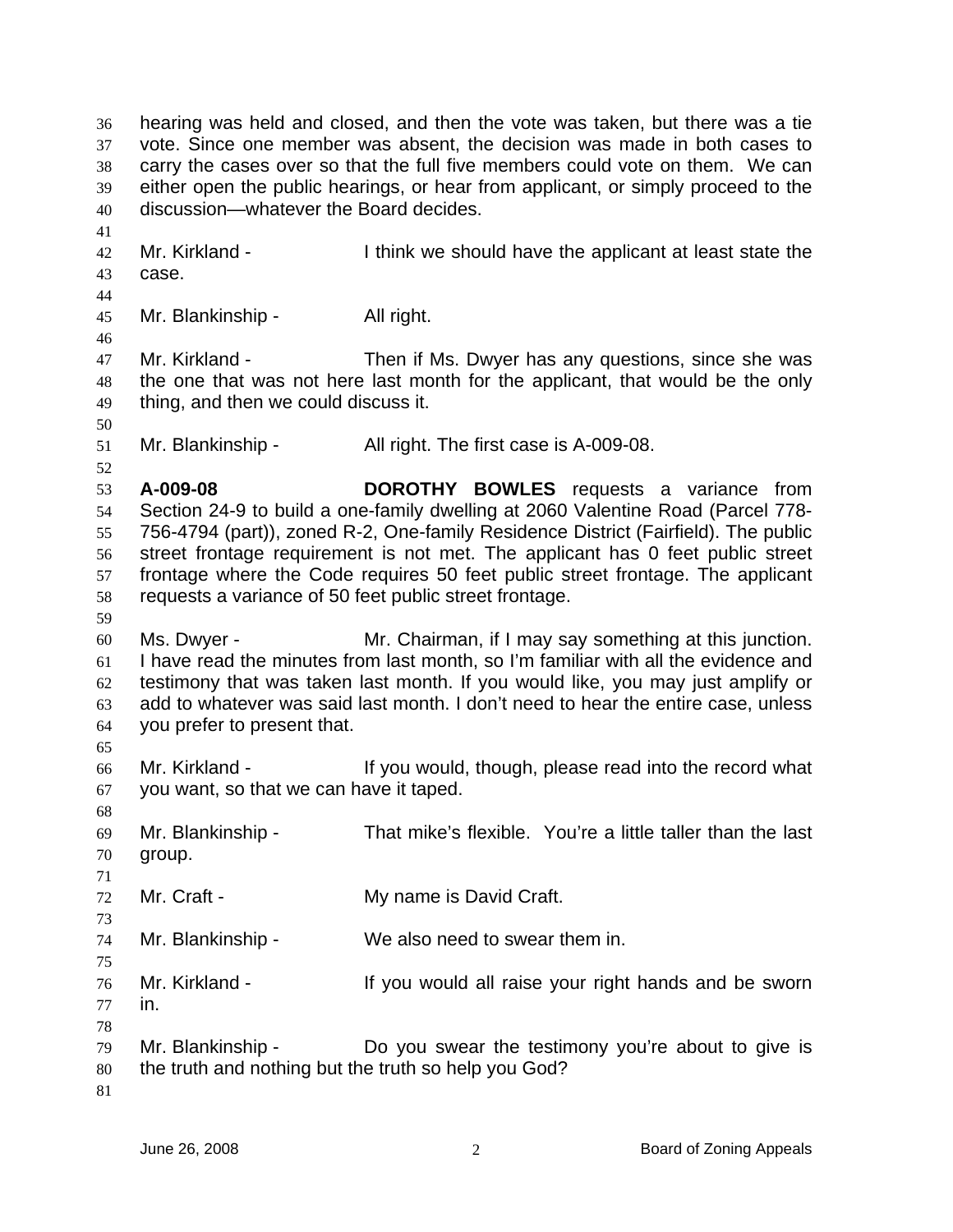Mr. Craft - The I do. Mr. Wright, the only thing that I would have to add from the last meeting that we had, I know Mr. Wright has some questions as to why we couldn't build a home that faced Lydell Drive on that property, specifically to the south of Ms. Bowles' house. The answer to that question, which I didn't get a chance to do last time, was that there is a creek that runs through that treeline right there. It's not just a treeline at all, there's actually a creek that starts right there in the middle of those two fields. With the VEPCO easement that runs through there, and that creek that runs through that treeline, it's impossible to put the house, at least the house we're looking to build in there between those two tree lines. My wife was not able to be present last time, so I'm going to let her present the rest of everything. 82 83 84 85 86 87 88 89 90 91 92

93

94 95 96 97 98 99 100 101 102 103 104 105 106 Ms. Craft - Good morning. My name is Heidi Craft. There are some things that we wanted to bring to your attention. This property has been in my family for at least six generations. We know that the house is 140 years old, or maybe even older. We're hoping that by building there, that not only do we continue the legacy of living on the land, but also I'm living my inheritance, I'm getting to be right beside my parents and my grandmother. My grandmother is 91. Our plan when we move there is to help her, because she's 91 and has this land and this farm, and a large house to take care of. Even though we are in Varina, it's still a commute. It's 25 minutes one way to help out. My father, who is a County employee, has recently been diagnosed with a heart condition. In fact, he goes for another heart cath—his third in three months—tomorrow. So, his health is rapidly declining and my family needs help. Those are a lot of the reasons why we would like to build there, besides it's my family's inheritance.

107

108 109 110 111 112 113 114 115 116 117 118 119 120 121 122 123 We wanted to remind the Board of how generous our family has been over the years. There is a distribution easement that is on the property already—Virginia Power, C & P Telephone, cable TV service—and all that services the community. There is a transmission easement that runs through there that serves Lakeside and the ACCA Yard. Adjacent to my grandmother's house, there are telephone lines and also cable lines that feed her house. A couple years ago, about three years ago, Virginia Power and C & P established an easement for the commercial establishments that are right there, and ran a 20-inch waterline through her property that continues down Parham Road, but there was land that was required for that 20-inch line there at the corner of Lydell and Parham. Brookland Middle School was built in 1958, and that was using some of my grandmother's lane. Lydell Drive, which divided the farm, that land was provided by the family, as was Parham Road. As you can see, this family has been a supporter of the County for years. We're just asking that we can continue to support the County, but by living on the property and continuing to improve the property by the house that we're going to build.

124

125 126 127 I'll be glad to answer any questions, if you have any. We're very excited about the opportunity to live on this side of the County, but want to do so on our family's land.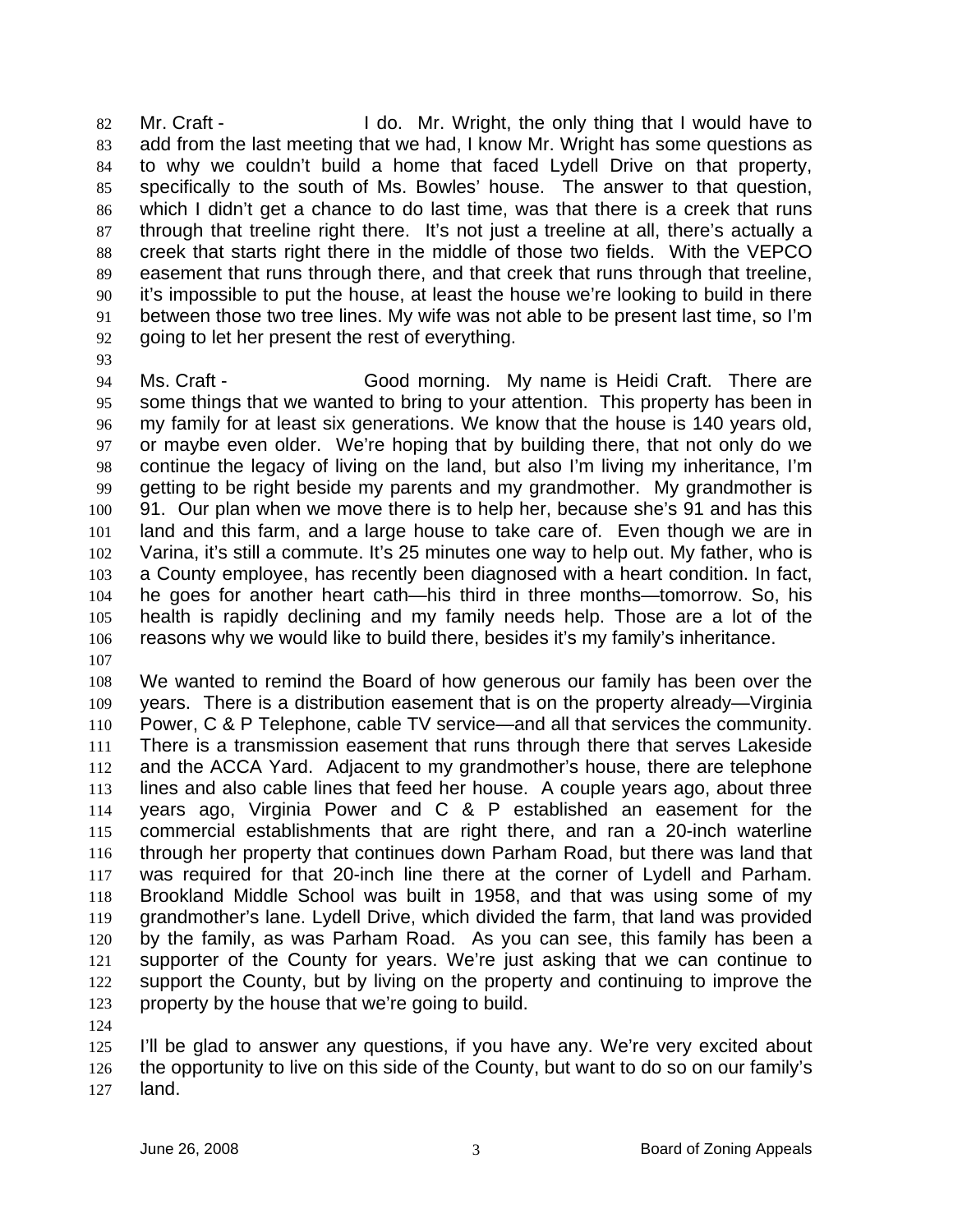128 129 130 131 132 133 134 135 136 137 138 139 140 141 142 143 144 145 146 147 148 149 150 151 152 153 154 155 156 157 158 159 160 161 162 163 164 165 166 167 168 169 170 171 172 173 Mr. Wright - The one question I have is why can't you build it on Parham Road? Ms. Craft - The I'm glad you brought that up, because that's one of the things we talked about. Hopefully, you're familiar with the land. The way that the land lays, all the land that is on Parham Road is farmed, and because the taxes are extremely high, the land that is farmed, the profits she makes from the crops that are raised on that land go to pay her taxes. Where we have positioned the land, that acre of land that she has given to us, she told us that's where she wanted us to build because it has the least amount of impact on the farm. If we were to take a substantial amount of that farmland, it would then impact her income, therefore further impacting her well-being and her financial status. Mr. Kirkland - Any other questions? If you would, step to the microphone and state your name first. Ms. Bowles - I'm Dorothy Bowles and I own the land at Lydell and Parham. At the end of Lydell, the County has put pavement there so we cannot build on that. It can be worked, the farm can be worked, but you can't build on it. Ms. Dwyer - What are you speaking of now? Ms. Bowles - The At the end of Lydell and Parham. Ms. Dwyer - The At that corner? Ms. Bowles - The Yes. Ms. Craft - That's where I mentioned the 20-inch line that was coming through, and then that continues down Parham. There is also a highpressure waterline that has been proposed to run down the transmission line. My husband had alluded to where you had suggested maybe that we build on Lydell. But that land where that dry creek bed—well, it's called a dry creek bed, but it's not. Where that creek bed lies, we have the easement. Because it's a 100-foot easement, the house won't fit, which is the reason why the land that she had given us, where she'd asked for it to be placed, that satisfies that 100-foot easement. That high-pressure waterline—I believe it's a 54-inch line—is supposed to come down that transmission line. Currently, it stops right at Lydell Drive. Mr. Kirkland - Mr. Blankinship, do you know anything about that? Mr. Blankinship - About the proposed waterline? Mr. Kirkland - Yes.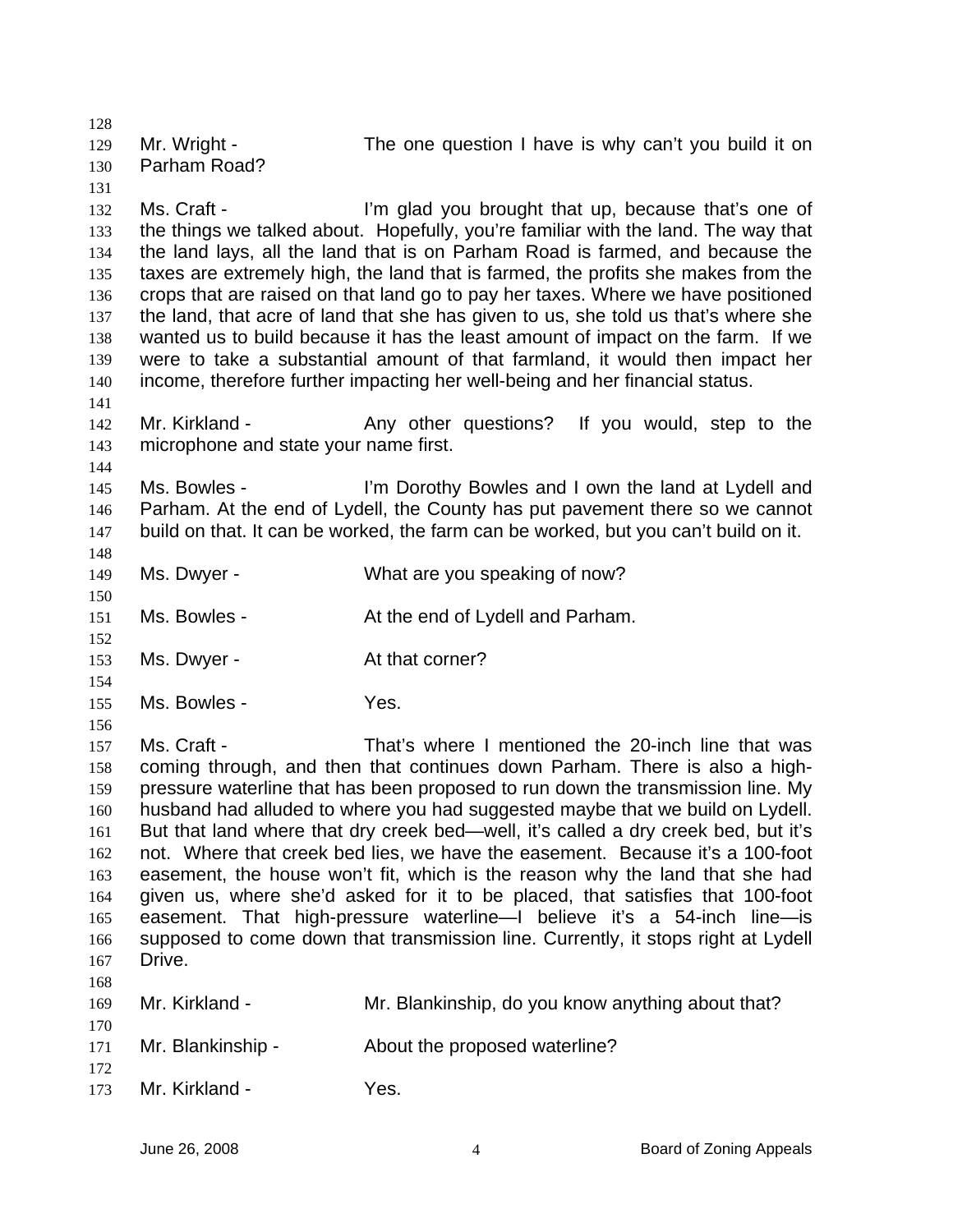174 175 176 177 178 179 180 181 182 183 184 185 186 187 188 189 190 191 192 193 194 195 196 197 198 199 200 201 202 203 204 205 206 207 208 209 210 211 212 213 214 215 216 217 218 219 Mr. Blankinship - No sir. Ms. Harris - I did go by again to check out that site. The Board suggested at the last meeting that maybe the property should be relocated. I could visibly see the wires, the electric wires. I think you want to build a home of 2700+ square feet, and I would think if you're going to put that much in a home, you would not want the wires directly adjacent to your home. Ms. Craft - Right. Ms. Harris - Thad another concern. We are in a position to deny or approve, but it's a tendency for us to deny the 50-foot frontage because we don't know just what future plans would cause us to put a house right in the middle of a mixed-use neighborhood, or a residential complex, or something of that nature. From that standpoint, too, I can see keeping as much of that farmland intact so that you would open up possibilities for future development. Right now, it's zoned for residential. Ms. Craft - Right. Ms. Harris - Single-family dwellings. Ms. Craft - Right. Ms. Harris - Being adjacent to the office complex and adjacent to J. Sargeant Reynolds, that zoning might change to even mixed-use. Ms. Craft - Right. Ms. Harris - The Music of the middle of that farmland where in the middle of that farmland where there is plenty of land, I think that the future of the County for that Parham Road corridor might be at stake. Ms. Craft - That's part of the reason, too, that we moved it to where it is, because those are all things we had certainly thought about. We know that the land is valuable, and we're trying not to destroy the value of the land by placing the house where we would like to. On the screen, you'll see the red dotted line that shows where the placement of our house would be. To the right touching that, there's six acres that shows all the different structures that are on my grandmother's property. That six acres is actually her acreage and the rest of it is where the family subdivision falls. We are trying to be mindful of those six acres that are specifically here, and then, of course, the other property that's surrounding us, that's in the family subdivision. Again, that was what our purpose was, so we could have the least amount of impact on the land as a whole. You had asked, I believe, at the last Board meeting if there was any type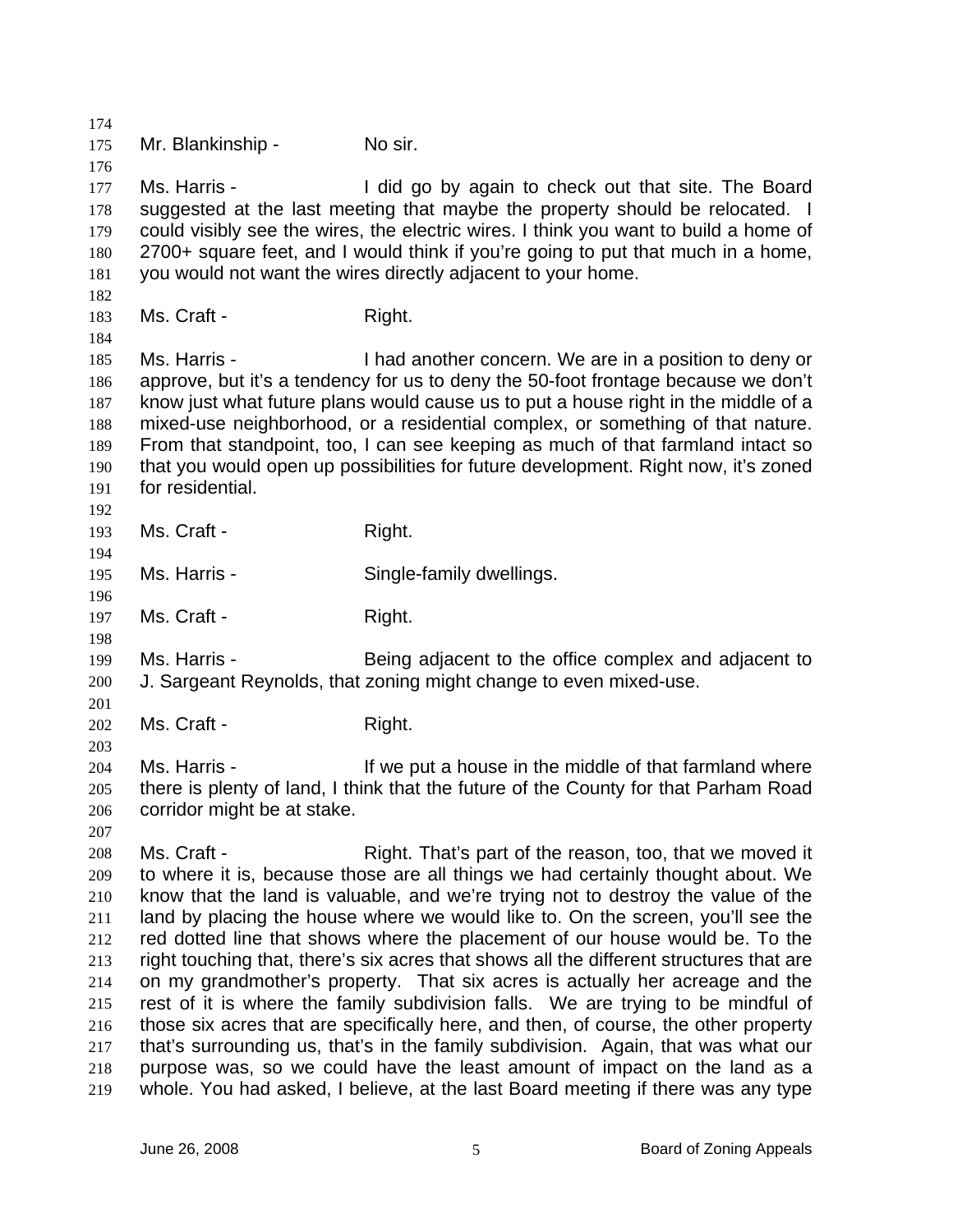of proposal that we knew of. No, there is nothing on record as far as proposals for what will happen with this land. There is nothing that has been officially drawn up. Of course, there is always conversation, but that's family conversation. 220 221 222 223

224 225 Mr. Kirkland - Any other questions? All right, that concludes the case. Would it be your pleasure to discuss it now or vote at the end?

227 228 Ms. Dwyer - Let's do it now.

229 230 Mr. Kirkland - Want to do it now?

231 Mr. Wright - Since we deferred it.

232 233 **DECISION** 

235 Mr. Kirkland - Chay. Do I have a motion on this case?

236 237 Ms. Harris - The Move that we approve this permit for a variance.

239 Mr. Nunnally - **I** seconded it.

240 241 242 Mr. Kirkland - **Motion by Ms. Harris, seconded by Mr. Nunnally.** Any discussion?

243

226

234

238

244 245 246 247 248 249 250 251 252 253 254 255 256 257 258 259 260 261 262 Ms. Dwyer - I will make some comments since I wasn't here last month to do that. I certainly appreciate all that this family has done for the County. They've certainly enumerated a number of ways in which utilities have affected the land, and land has been sold for a school, for roads, and that sort of thing. That's certainly admirable. The issue, though, for us today is purely a legal issue. We are governed by both the law that gives us a certain limited amount of authority, and we're governed by the Supreme Court, which has interpreted that law, which also sets boundaries for the kinds of decisions that we can make. The key issue here in my assessment of this case is whether this case passes the Cochran standard for determining whether this Board has the authority to grant a variance in this case. In the Cochran case, the Supreme Court said if the land that you're considering has any reasonable use without the variance, then this Board does not have the authority to grant the variance. In this case, this property does have a reasonable use; it's presently being used as farmland. In my view, from a purely legal standpoint, we do not have the authority to grant this variance. It's a difficult thing to say, because it's a very reasonable request in many ways, and we know that you prefer this lot and this particular location for a lot of very good reasons. But if we don't have the authority, we don't have a legal authority to do it.

263

264 265 Secondly, and this is purely dictum, as a practical matter, there are other options. There is quite a bit of road frontage on this particular site. In addition, under our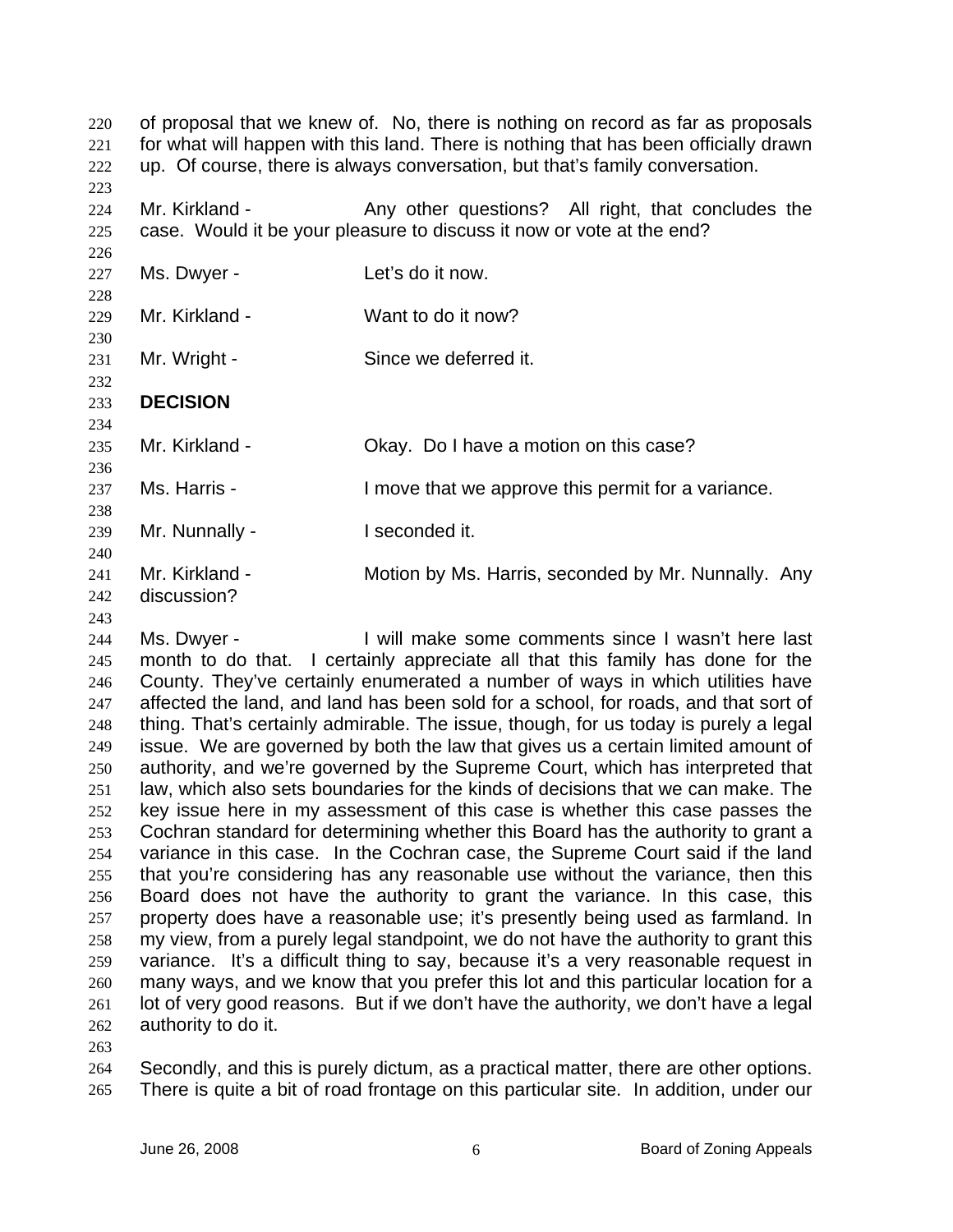ordinance, this is a recurring issue, and we have to be able to make a finding that this is not a recurring issue in order to have, again, the authority to grant the variance. So, I see that we really have no choice in here but to deny the case. 266 267 268 269 270 271 272 273 274 275 276 277 278 279 280 281 282 283 284 285 286 287 288 289 290 291 292 293 294 295 296 297 298 299 300 301 302 303 304 305 306 307 308 309 310 311 Mr. Kirkland - The motion has already been made to approve. All those in favor of approving the case, signify by saying aye. All those opposed say no. Three to two; the motion is denied. Affirmative: Harris, Nunnally 2 Negative: Dwyer, Kirkland, Wright 3 Absent: 0 Ms. Dwyer - Should we have a specific motion for denial? Mr. Blankinship - Yes, we should. No action's been taken. Mr. Kirkland - The All right. Could I have a motion that we deny this case? Ms. Dwyer - I'll make a motion that this case be denied. Mr. Kirkland - Do I have a second? Mr. Wright - Second. Mr. Kirkland - Any discussion? Motion by Ms. Dwyer, seconded by Mr. Wright. All those in favor of having this motion denied, signify by saying aye. All those opposed say no. It's three to two; the motion is approved. After an advertised public hearing and on a motion by Ms. Dwyer, seconded by Mr. Wright, the Board **denied** application **A-009-08, Dorothy Bowles'** request for a variance from Section 24-9 to build a one-family dwelling at 2060 Valentine Road (Parcel 778-756-4794 (part)), zoned R-2, One-family Residence District (Fairfield). The public street frontage requirement is not met. Affirmative: Dwyer, Kirkland, Wright 3 Negative: **Harris, Nunnally 2** 2 Absent: 0 **A-010-08 KEN BROADWATER HOMES, LLC** requests a variance from Section 24-9 to build a one-family dwelling at 11936 Old Washington Highway (Parcel 773-778-8430), zoned A-1, Agricultural District (Brookland). The public street frontage requirement is not met. The applicant has 0 feet public street frontage where the Code requires 50 feet public street frontage. The applicant requests a variance of 50 feet public street frontage.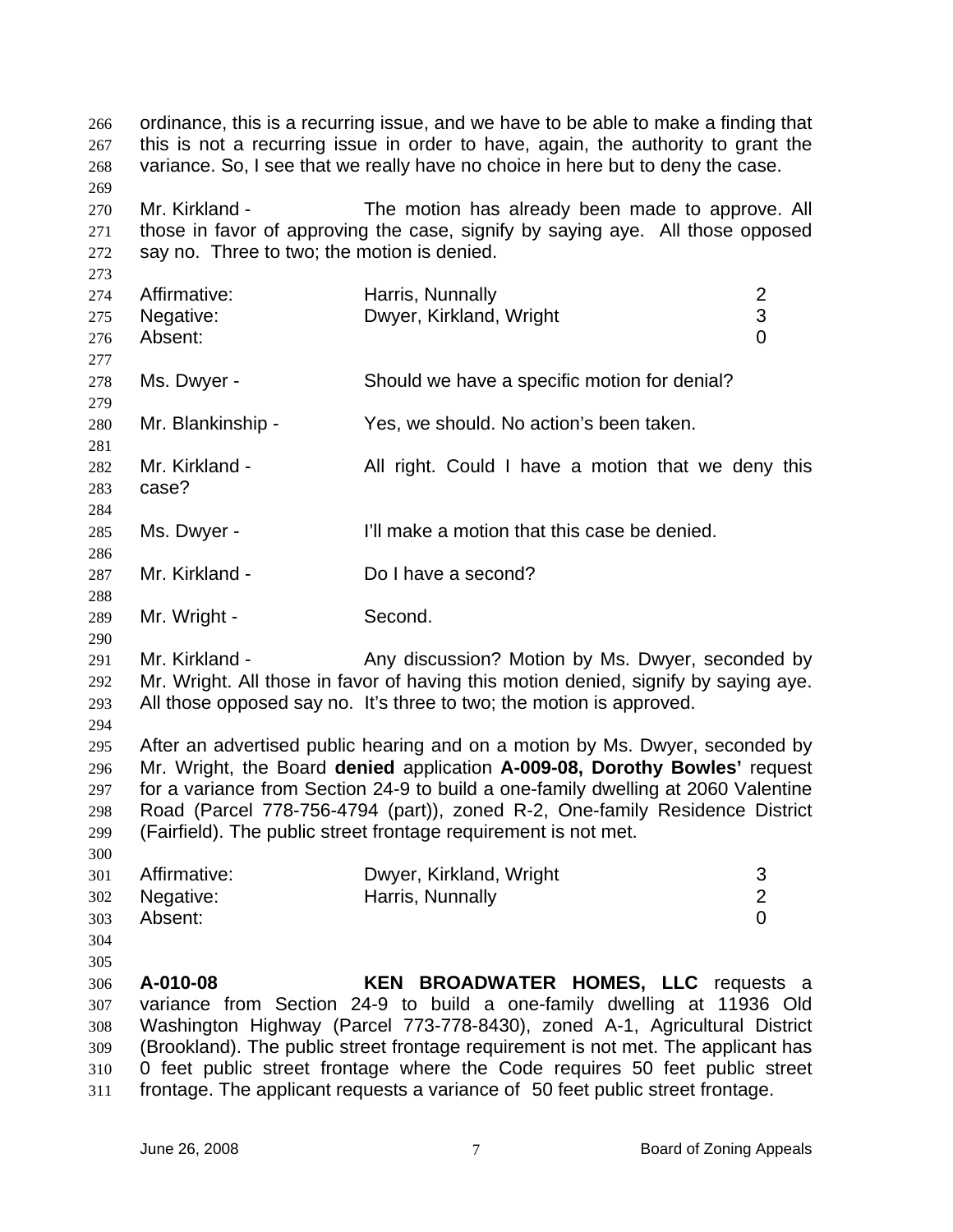312 313 314 315 316 317 318 319 320 321 322 323 324 325 326 327 328 329 330 331 332 333 334 335 336 337 338 339 340 341 342 343 344 345 346 347 348 349 350 351 352 353 354 Mr. Kirkland - All right. This case has the same similar scenario. If you would, sir. Anyone else wish to speak, only to be asked questions by Ms. Dwyer since she was not here? If you would, all of you who are going to answer questions, please raise your right hand and be sworn in. Stand please. Mr. Blankinship - If you're likely to speak. Mr. Kirkland - The State of the Vou get asked a question, you need to be sworn in. Go on and stand up. Everybody get sworn in. We'll cover it all at once here. Mr. Blankinship - The Raise your right hand, please. Do you swear the testimony you're about to give is the truth and nothing but the truth so help you God? Mr. Broadwater - Ido. Mr. Kirkland - Sir, would you state your name for the record? Mr. Broadwater - Yes, I'm Ken Broadwater. Mr. Kirkland - Please state the request you want to make in front of this Board, so it can be put on the record. Mr. Broadwater - The Yes. We wish to obtain a variance to build a singlefamily home on a lot that I guess has no street frontage. Mr. Kirkland - Chay. Mr. Broadwater - Just, I guess, to kind of recap. The threshold, I think, of course, is what we were working on the last time. Of course, some of the suggestions that were provided by the Board, all I believe except the one, of course, has been met, and that is, of course, the road maintenance agreement. To recap on what we went through before is that the—I guess if we are denied the variance then, of course, it is actually, I guess, an impossible and unreasonable use of the property. The sole purpose of this property, of course, is a building lot. There's been a home on it since 1937. The lot was, of course, subdivided and I think it's 1.6 acres that was given to Mr. Keeton, I guess to build another home there. The original home had been torn down, and we would like to, of course, build a home on this. There is an 800-foot easement that runs though there, which actually gives us legal right-of-way to get to the property. However, without actually being able

355 356 to—If this road maintenance agreement is the deterring factor on getting this, then, again, I think that this poses a hardship in the fact that it's basically the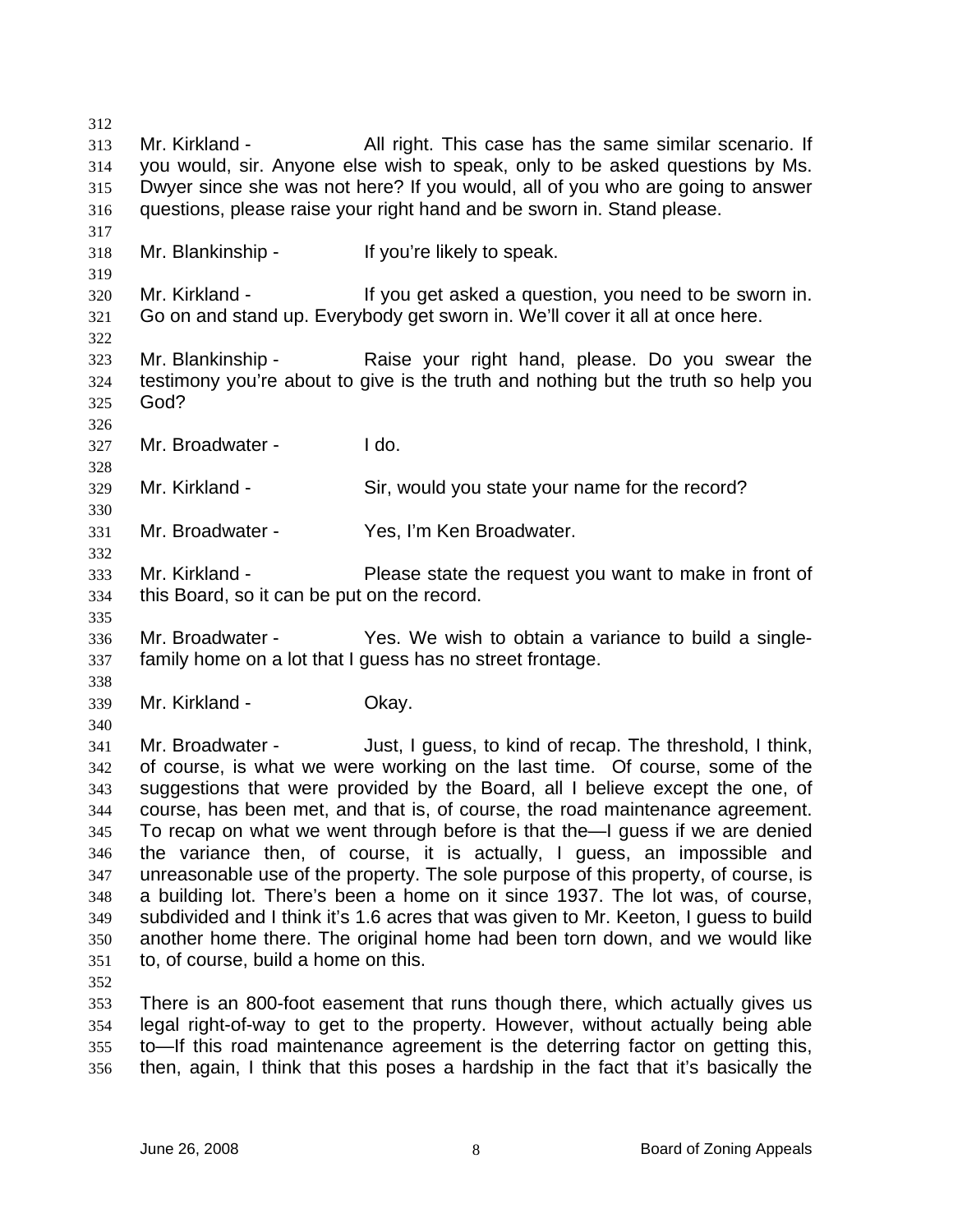same thing as just taking the property from us, because the use of this property is none. 357 358

359

360 361 362 363 364 365 366 367 368 369 370 371 372 373 I know it was in 2003 that the variance was granted to subdivide this lot, and given to build a fourth home, which was on this same easement. They applied for this same variance that had zero street frontage, and the variance was granted due to that fact, to build a fourth home on this thing. Mr. Taggart has sent us a draft of a road maintenance agreement, which really, to me, was not a road maintenance agreement. It's an agreement to maintain the paved, their paved driveway. It's unfortunate that they paved through an easement that is actually access for four homes to travel on. I'm not opposed to an agreement on a road, but I'm not into the road maintenance agreement just to make sure that only their part of the road is maintained, if there's an 800-foot road. I myself live on a road that's a half-mile long, and every person on that road pays exactly the same amount of money to maintain that road. It doesn't start at the guy at the beginning that drives on a hundred feet, and the guy at the back that has a half a mile. Road maintenance is what we're looking for.

374

379

382

375 376 377 378 Even without the road maintenance agreement, the use of this property without it being a home is really—without this variance, the property is useless. I have a tax bill here that—The County assessed this land at \$74,900, so there has to be value. If it's not a building lot, it has to be a high priced piece of farmland.

380 381 Mr. Blankinship - That assessment was set when there was a nonconforming dwelling on the property, right? Then that dwelling was torn down.

383 384 385 386 Mr. Broadwater - This was this year's tax bill, so, whatever. Yeah. But I'm saying just the land itself. Without this variance, this property is really worthless. The hardship, I think, imposed on this is literally the County taking the property back, because it is of no use.

- 388 389 390 Ms. Dwyer - The Mr. Broadwater, do I understand you, then, to be saying that you do not have an agreement as to the maintenance of this access drive?
- 391

387

392 393 394 Mr. Broadwater - Correct. There has been no agreement established. There's been negotiation back and forth, but we're not willing to agree to the agreement to just maintain the asphalt part of the road.

- 396 397 Ms. Dwyer - So, you're willing to do what, then? What are you willing to do?
- 398

395

399 400 401 402 Mr. Broadwater - Well, if it was an equal share all the way through, then yes, we would—If there's going to be a maintenance agreement on this roadway, it's for the entire length of the road, and it would be just the way the thing is written up with the exception that it's not just the first 400 feet, it's the entire road.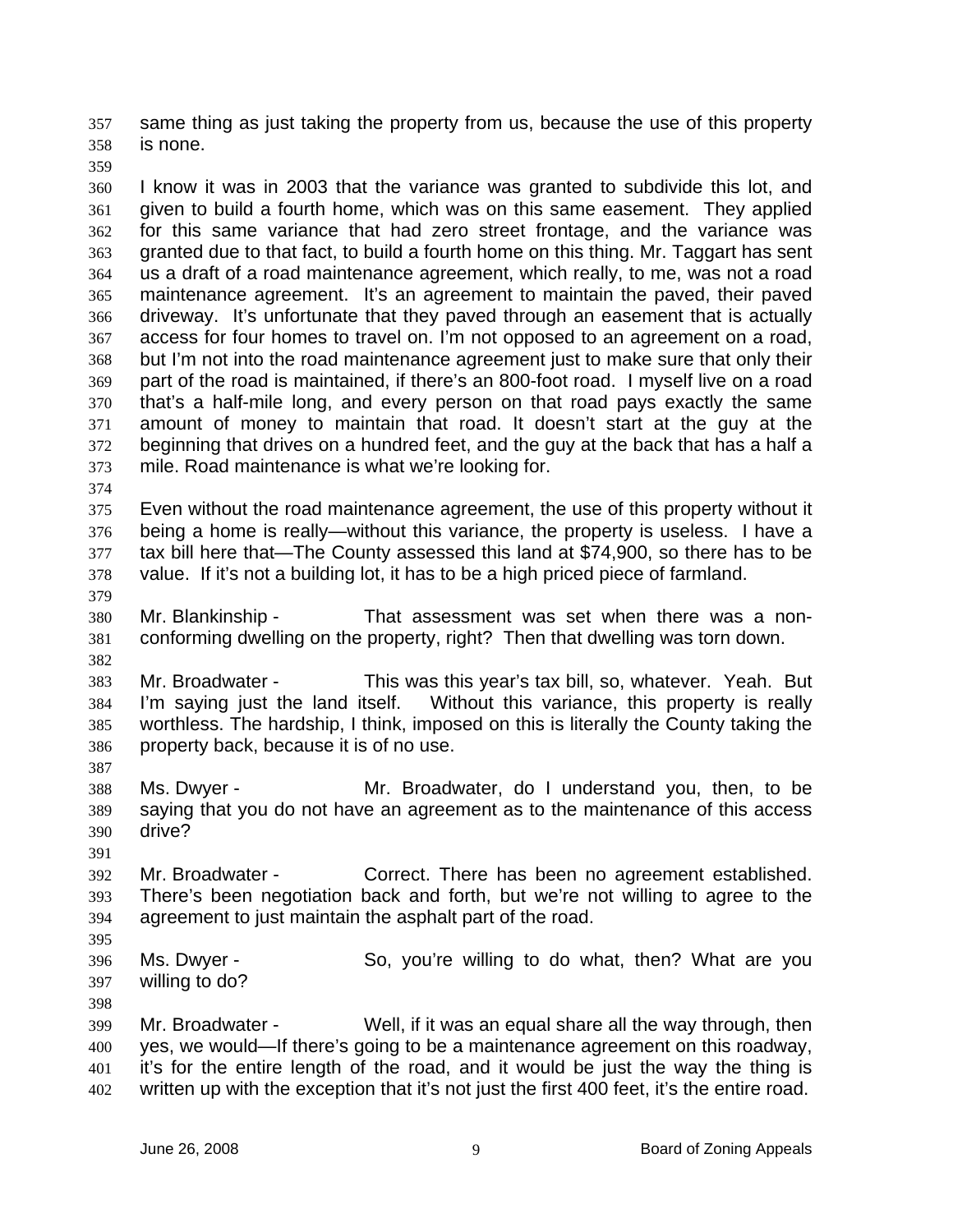403

404 405 Ms. Dwyer - The maintenance agreement proposed is just for the part of the road that is—

406 407 Mr. Broadwater - Paved and used by the first two.

409 410 Ms. Dwyer - Okay, but it doesn't include the part of the road that extends behind your neighbor's house toward this lot or the lot next door.

411

408

412 413 414 415 416 417 418 419 420 421 422 Mr. Broadwater - Correct. It does not include—Yes, exactly. It doesn't include the two back lots, only the pavement. From Mr. Taggart I had that their specific instruction when they wrote this was to have only that part included, that they were not interested in maintaining the road. They wanted everybody to maintain their part of the road. It is also stated in here about the house plans. I do have a set of plans, if somebody would like to see it. We have actually filed for the building permit. I have the soil work. We actually have a health permit. I have an approved well, approved septic system. All this is done. So, I mean, I have that today, if anybody would need to see that for reference. Shrink/swell soil work. Everything on those suggestions, with the exception of that road maintenance agreement.

423

424 425 426 427 428 429 430 431 432 I have no problem even repairing the road if we mess it up with whatever we have going on. If we build a home back there and mess up, I mean, I will bring that asphalt road back to the condition that it's in now. It's not fair for my homeowners—and we actually have a contract to build for a customer—to impose a maintenance agreement that only maintains their asphalted part of the road. It still comes back to me, I guess, the fact that they put this asphalt in an easement. There's nothing keeping anybody from driving back and forth over this. The hardship comes in that we can't build a home back there. I had the right to drive back and forth on the easement, as anybody else does.

433

434 435 436 437 438 439 440 441 Ms. Dwyer - I think this illustrates the problem of granting variances for houses that don't have road frontage, and that's one of the main reasons I think the legislature in its wisdom said that houses have to have 50 feet of public road frontage. That's to avoid this exact kind of issue coming up. That's not something that the County really wants to get in the middle of. You have, I'm sure, legitimate arguments, as do your neighbors, but that truly illustrates the reason why we shouldn't be granting these variances. I'll just make that comment.

442

443 444 445 446 447 448 Mr. Broadwater - I can understand that, but I guess to go back and correct these issues is something we cannot do now. The home has been recorded back in 1937. It's never had street frontage, never. So, between then and now, nothing has actually changed, except for the old home was torn down. The Board approved a variance to build a fourth home back there on this same easement, and now we want to replace this old home with a new home. Again,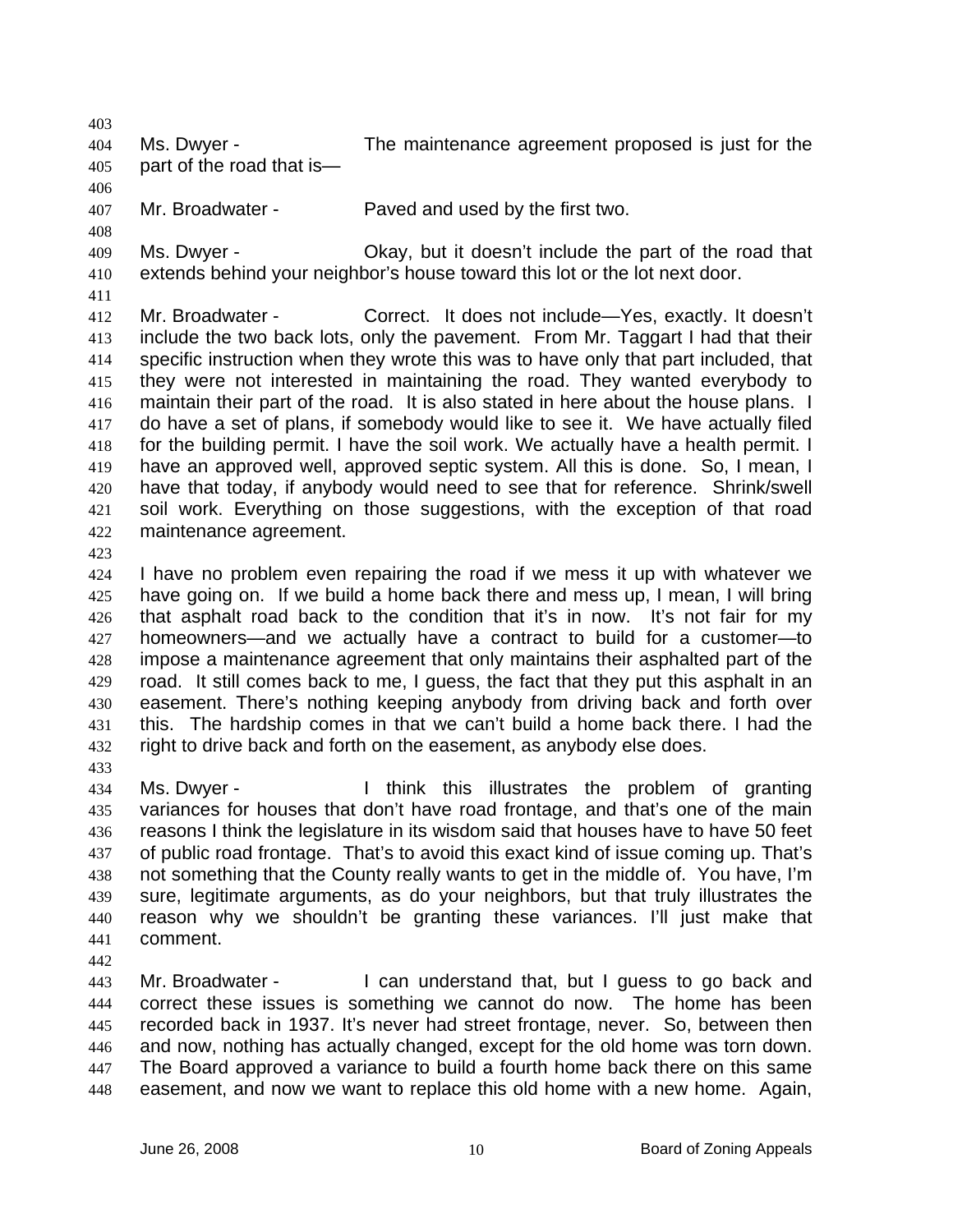like I said, there's nothing we can do. We'll never obtain road frontage, so if the variance isn't granted, then this property is, basically, of no use. 449 450 451 452 453 454 455 456 457 458 459 460 461 462 463 464 465 466 467 468 469 470 471 472 473 474 475 476 477 478 479 480 481 482 483 484 485 486 487 488 489 490 491 492 493 494 Mr. Kirkland - When you purchased the property, Mr. Broadwater, you knew at the time that it would need a variance to be used as a home site. Mr. Broadwater - No, I did not. I knew it did not have road frontage, but I was not aware that the variance would be required. Mr. Kirkland - When you tore down the existing home, which I assume you did last year? Mr. Broadwater - I didn't tear it down. Mr. Blankinship - That was the previous owner. Mr. Kirkland - The previous owner tore it down? Mr. Broadwater - Correct. Mr. Kirkland - Okay. All right. So, when you bought it, you bought it with the understanding that you could build a home there. Mr. Broadwater - Exactly. Mr. Kirkland - No one explained this to you. Mr. Broadwater - Exactly. I mean, there was a home existing. We knew the home was torn down. Like I said, there's no other means to get to this property but through this same easement that the people that have lived there from the 1930's have used. The rules, I think, on the zoning have changed in 2004 or 2005, whatever. The granting of the fourth home on this easement was back in 2003. There was no mention of road maintenance agreements then. There were four homes occupied or using this same exact easement. The Board approved the home to be built, a fourth home. Subdivide and built another home. Mr. Kirkland - That was before things happened with the Virginia Supreme Court. Mr. Blankinship - The Multi was also a family division. Mr. Kirkland - The Music a family division. Mr. Broadwater - From my understanding, the family division, all that was complied with and that's not an issue. At the same time, we're back now to where we have the actual original piece of property, the one that was actually cut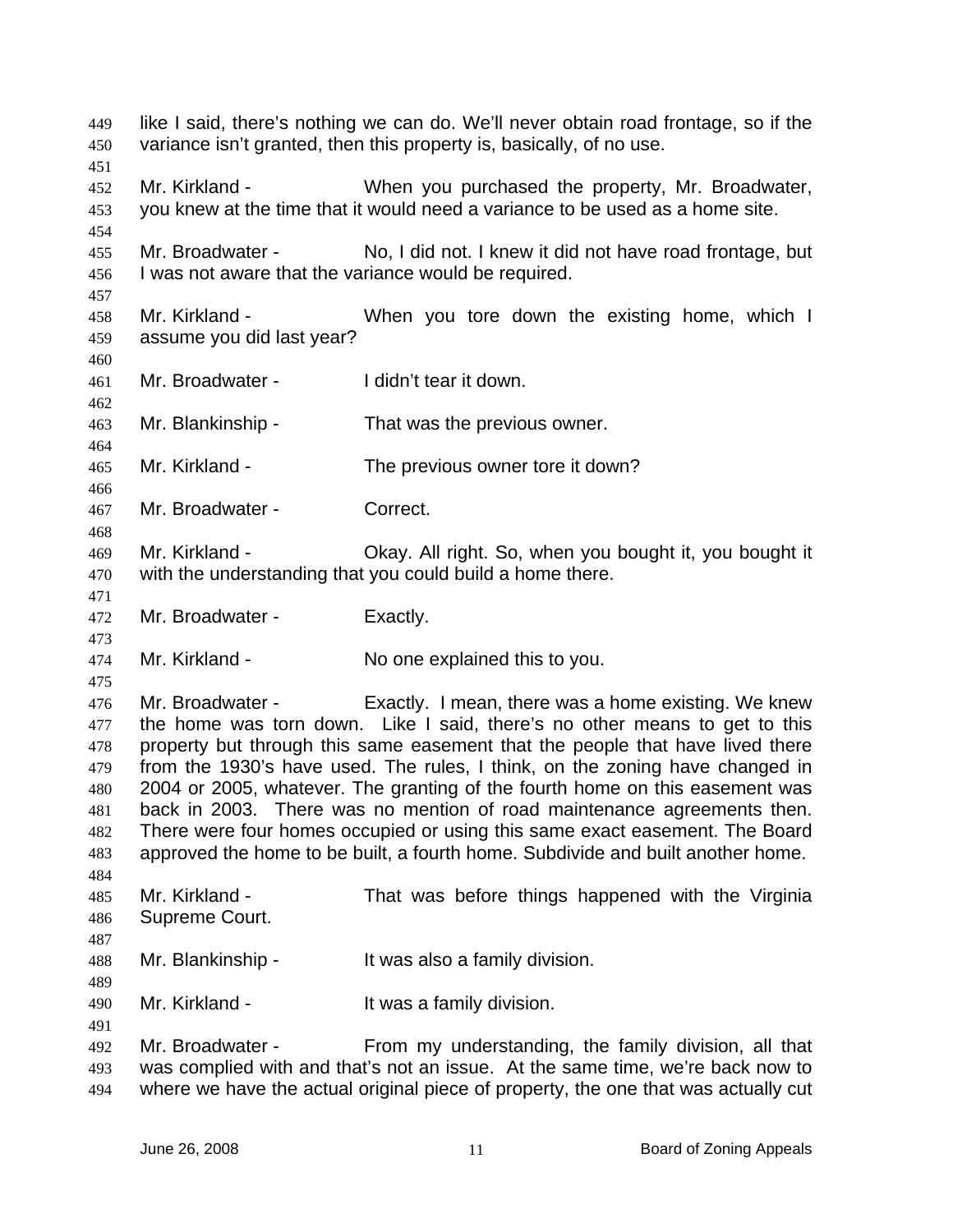off from, to build a home. Without the home, literally, the property is worthless. I don't know of anybody that would be interested. There's no use for this property without it. 495 496 497 498 499 500 501 502 503 504 505 506 507 508 509 510 511 512 513 514 515 516 517 518 519 520 521 522 523 524 525 526 527 528 529 530 531 532 533 534 535 536 537 538 539 Ms. Harris - The Music of the Is it okay if we ask a question? Mr. Kirkland - Sure, sure. Ms. Harris - Mr. Broadwater, would you rather see this defeated than to have an acceptable road maintenance agreement? Mr. Broadwater - No. I think an acceptable road maintenance agreement would be good. Ms. Harris - What would you propose as acceptable, one in which the property owners share equally in the road maintenance? Is this what you are proposing? Mr. Broadwater - Yes, that would be acceptable to me, that the four homes on that easement would share equally one-fourth of the expense to maintain the road from Old Washington Highway to the beginning of my lot, which is at the end of the 800 feet. Ms. Harris - The Mr. Kirkland, can we ask the other persons involved if they would be amenable to having an agreement that would state that their share of the maintenance would be one-fourth? Are they here? Mr. Kirkland - Yes, I think. Ms. Dwyer - Before they-Ms. Harris - The I just want to ask this one question. Ms. Dwyer - Ch, okay. Ms. Harris - Would you— Mr. Kirkland - Come up to the podium, please sir, and state your name for the record. Ms. Harris would like to ask you a question. Mr. Taggart - I'm John Taggart. Ms. Harris - Would you be amenable to an agreement that stated one-fourth of the road maintenance would be your responsibility?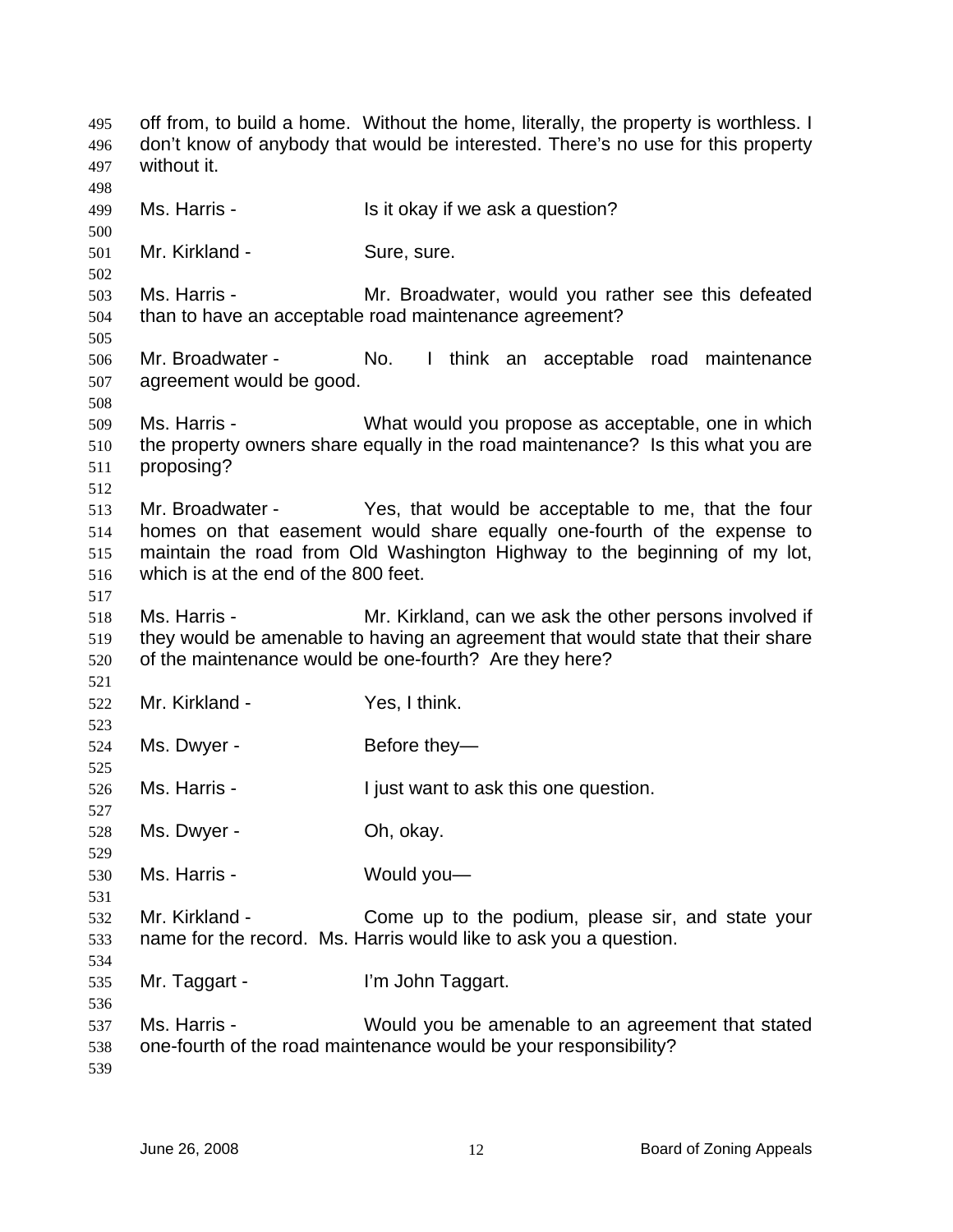Mr. Taggart - No. The reason I say that, we keep referring to it as a road—it's my driveway. We refer to it as a road, but Henrico County gave us ownership to the middle of that; that's my driveway. They did that back in 2005, so we paved it. Mr. Werner and I paved it. We spent 20-some thousand dollars on it because we were granted ownership to the middle. Yes, there's an easement for the Keeton's behind us, but they tore down their old house to build a new one. We were never talking about four houses. So, if I were to accept an agreement where I have to pay 25% of 800 feet, that's just—I can't understand how that's fair. Mr. Werner and I spent 20+ thousand dollars to pave this after we were granted ownership of our driveway, and now we're supposed let other people drive on it and have no responsibility, or we're supposed to be 25% responsible for what they do behind us. I've never driven the next 600 feet behind me and I've been there for 15 years, and I never plan on it. 540 541 542 543 544 545 546 547 548 549 550 551 552 553 554 555 556 557 558 559 560 561 562 563 564 565 566 567 568 569 570 571 572 573 574 575 576 577 578 579 580 581 582 583 584 Ms. Harris - The How many feet are we talking about for the entire driveway? Mr. Taggart - Our driveway that we paved is approximately 400 feet. I'd say off the cuff, it's probably another 3 to 400 feet back to where Mr. Broadwater is proposing to build. Mr. Kirkland - So, it's an 800-foot stretch, and you've paved 400 of it. Mr. Taggart - We've paid 400, which takes it past my driveway entrance that turns into me, and Mr. Werner's driveway entrance that turns into him. Mr. Kirkland - The Mr. Blankinship, the half of the road that they own, how much remaining footage is left on the other half? Mr. Blankinship - It's between 3 and 400 feet. Depends on exactly where you— Mr. Kirkland - **I'm talking about the width.** Mr. Blankinship - Oh. Mr. Kirkland - He said he— Mr. Blankinship - See, prior to the building of Thomasville subdivision, it was an easement that went back and served a lot of properties. When Thomasville was built, as you see on your maps, public streets were built everywhere else, except to serve these houses. At that point, that's when he's saying, "The County gave us." In fact, it was already a private road, but at that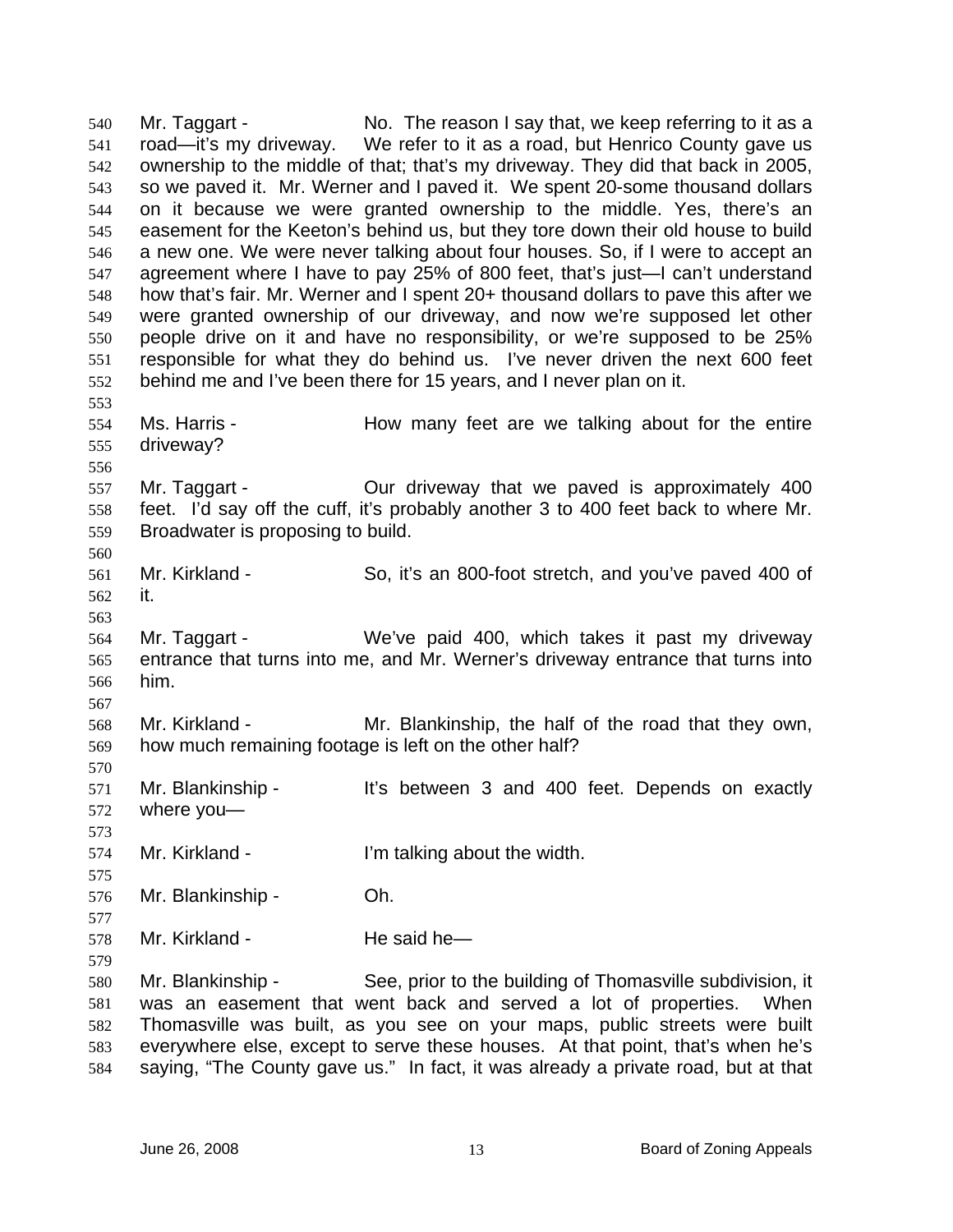point, everyone else was served by the public streets, so they were left with these lots served by the private street, the one private drive. 585 586 587 588 589 590 591 592 593 594 595 596 597 598 599 600 601 602 603 604 605 606 607 608 609 610 611 612 613 614 615 616 617 618 619 620 621 622 623 624 625 626 627 628 629 630 Ms. Harris - That driveway is your only access to your property? Mr. Taggart - Yes ma'am. Ms. Dwyer - But you do have road frontage. Mr. Taggart - I do have road frontage, yes. Ms. Dwyer - You said this is your driveway, and it's your private property, basically, this access drive. In fact, if there's an easement across that driveway, then legally, while it may be your property, others do have a legal right to cross and use that road to get to their property. Is that your understanding? Mr. Taggart - From a laymen's term, yes. It was my understanding that the Keeton's had an easement, which we never had an issue with. That's why we didn't come to the 2003 hearing, because that was transferring in the family. We understood that there was 12 feet from my land easement, 12 feet from Mr. Werner's land, and 24 feet that ran through there where the Keeton's had an easement. Yes, that was our understanding. Ms. Dwyer - The reason I mention that is because when you were talking, it sounded like you were saying that this is my private property and I'm sort of, by the generosity of my heart, letting these people use it. That's really not the case because they have a legal right to use that to have access to the lots behind because there is an easement. Mr. Taggart - Oh, I agree. The Keeton's definitely have the easement. We never had an issue with that whatsoever. I kind of take it personal because we were granted the ownership to the middle, even though there's an easement. If I'd known something like this was even remotely possible, I would have not spent all that money on that driveway. Ms. Dwyer - Okay. I just wanted to make sure we were on the same page about what rights are granted when there's an easement on private property. It's still your property, yet you've kind of lost some ownership to it, in a sense, because the easement has been granted. Mr. Wright - Is this recorded? It has to be a recorded easement, I take it. Mr. Blankinship - Yes sir. Mr. Taggart - Yes.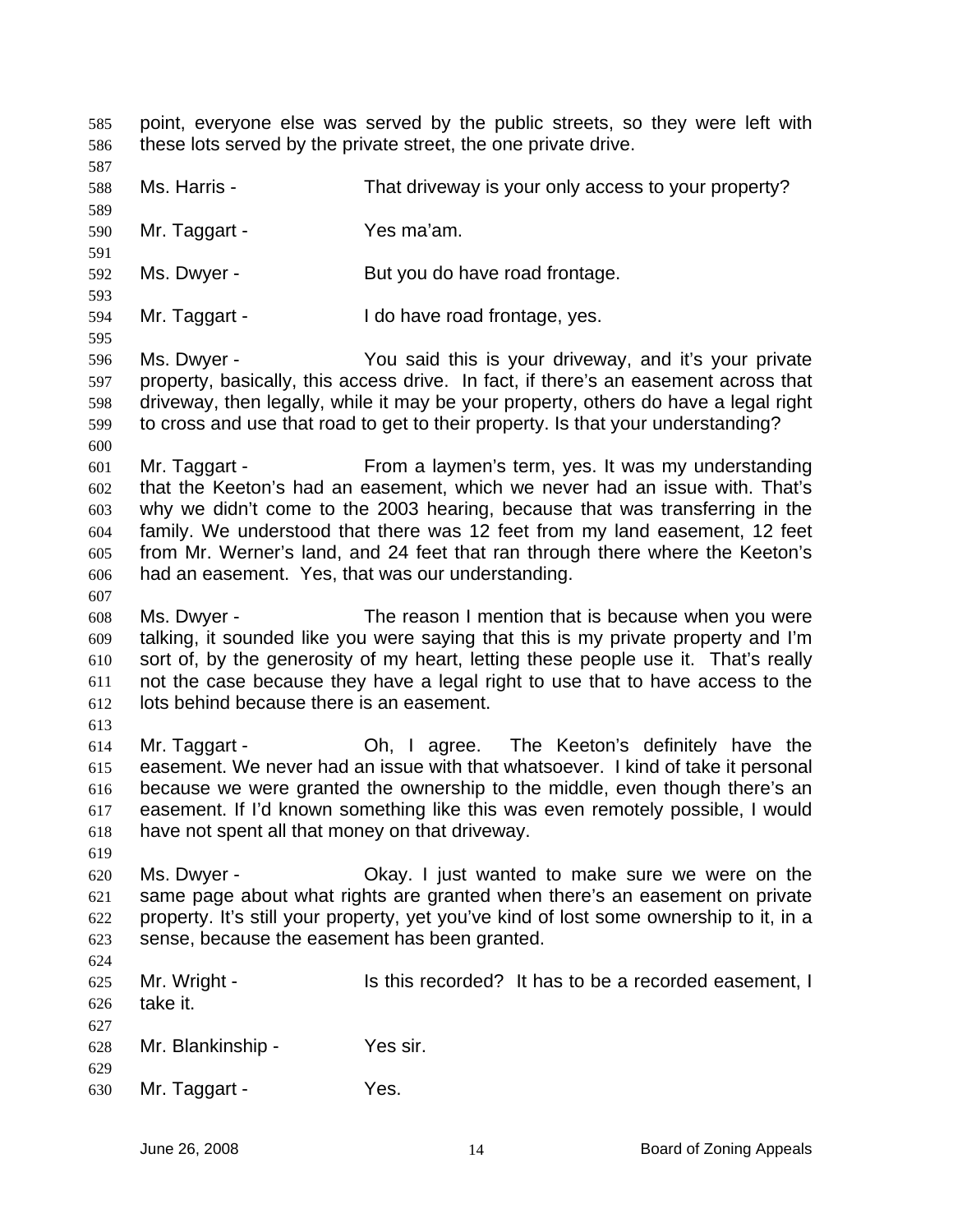631 632 633 634 635 636 637 638 639 640 641 642 643 644 645 646 647 648 649 650 651 652 653 654 655 656 657 658 659 660 661 662 663 664 665 666 667 668 669 670 671 672 673 674 675 676 Mr. Wright - The How wide is it? Ms. Dwyer - Twenty-four feet. Mr. Wright - Twenty-four feet is the easement. Ms. Dwyer - **Mr.** Blankinship, a road maintenance agreement, that's pretty standard when these variances are granted. In 2003 when the variance was granted for 11934, wasn't there a road maintenance agreement requirement as a condition to that case? Mr. Blankinship - I don't believe there was. Again, that was a family division. There were some other requirements that the property had to be cleaned up, because there were a lot of Community Maintenance violations on it at the time. I think that was the only real issue at that point. Ms. Harris - Mr. Taggart, what percentage would you consider fair for your part of using your driveway? Mr. Taggart - What we proposed in the road maintenance agreement with Mr. Broadwater was the first 400 feet that's paved. The rest of it is dirt, and I don't know what they're going to do back there. But we proposed that the four of us—the Werner's, the Taggart's, the Keeton's, and Mr. Broadwater or whoever purchases it—equally address that. Now, Mr. Werner and I did the initial investment, but from this point on, maintain the paved area. I don't know if they will ever pave in the back or not. That's what we propose, the first 400 feet equally shared because it's equally driven on. Ms. Harris - Chay. So, you're saying one-fourth of 400. Mr. Taggart - Yes, one-fourth of 400 is how I broke it up. Yes ma'am. Ms. Harris - I need to ask the other neighbor if he agrees with that. Mr. Wright - **Just one?** Mr. Kirkland - The State you would, sir, state your name for the record. Mr. Werner - Yes. James Werner. Like John said, the County, whatever happened between B & B Development and Attack Properties in Thomasville, told us now we—they sent me a paper, "You own the road to the center." One section, I own all of it, kind of behind me, past where I paved. I don't see why I have to maintain something that I'm not going to use.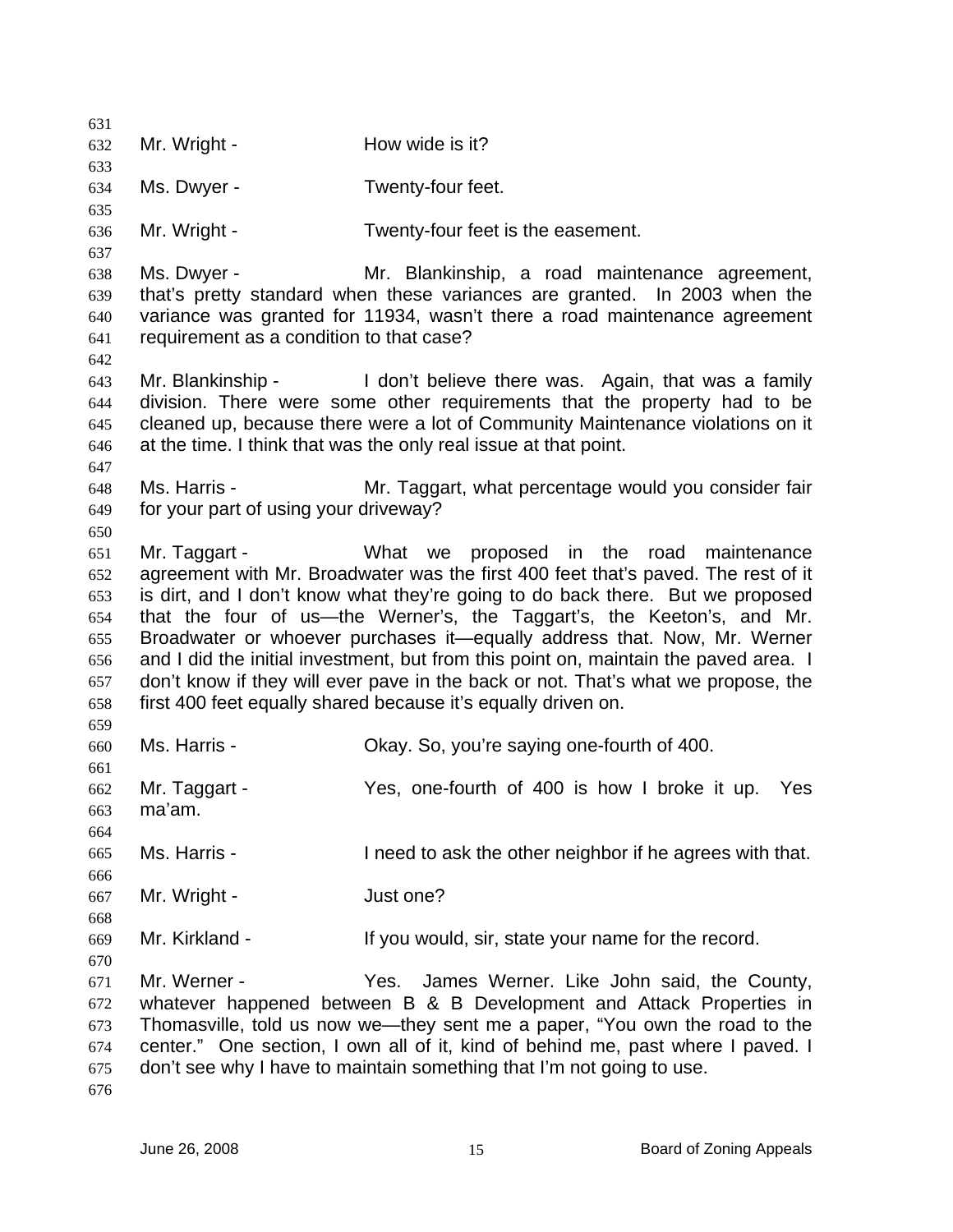Ms. Harris - The Must called you up here for one question. That is, would you be amenable to paying one-fourth of the entire— 

| 679                      |                                                                |                                                                                                                                                                                                                        |
|--------------------------|----------------------------------------------------------------|------------------------------------------------------------------------------------------------------------------------------------------------------------------------------------------------------------------------|
| 680                      | Mr. Werner -                                                   | No ma'am.                                                                                                                                                                                                              |
| 681                      |                                                                |                                                                                                                                                                                                                        |
| 682<br>683               | Ms. Harris -                                                   | One-fourth of the 400.                                                                                                                                                                                                 |
| 684                      | Mr. Werner -                                                   | No ma'am.                                                                                                                                                                                                              |
| 685                      |                                                                |                                                                                                                                                                                                                        |
| 686<br>687               | Ms. Harris -                                                   | One-fourth of the area that goes to your-                                                                                                                                                                              |
| 688<br>689               | Mr. Werner -                                                   | Yes, oh yes.                                                                                                                                                                                                           |
| 690                      | Ms. Harris -                                                   | That's all I needed.                                                                                                                                                                                                   |
| 691<br>692               | Mr. Werner -                                                   | Yes. I didn't want to go-                                                                                                                                                                                              |
| 693<br>694               | Mr. Kirkland -                                                 | One quarter of the paved area.                                                                                                                                                                                         |
| 695<br>696<br>697<br>698 | Ms. Harris -<br>too, now.                                      | Okay. I'm back to Mr. Broadwater. You're not willing<br>to pay one-fourth of the paved area, even though you're going to cross over that,                                                                              |
| 699<br>700               | Mr. Broadwater -                                               | Exactly.                                                                                                                                                                                                               |
| 701<br>702               | Ms. Harris -                                                   | Okay.                                                                                                                                                                                                                  |
| 703<br>704               | Mr. Broadwater -                                               | Like I said, I mean, yes-                                                                                                                                                                                              |
| 705<br>706               | Ms. Harris -                                                   | Your answer is no.                                                                                                                                                                                                     |
| 707<br>708               | Mr. Broadwater -                                               | The answer is no.                                                                                                                                                                                                      |
| 709<br>710<br>711        | Ms. Harris -                                                   | Thank you, that's all I needed. Thank you.                                                                                                                                                                             |
| 712<br>713<br>714        | Mr. Kirkland -<br>questions?                                   | Mr. Wright, Ms. Dwyer, Mr. Nunnally, do you have any                                                                                                                                                                   |
| 715<br>716<br>717<br>718 | Mr. Wright -<br>with, wouldn't it? I'm looking at Condition #. | The way this condition is written, if this were<br>approved, it would be subject to their obtaining a road maintenance agreement.<br>So, if they couldn't do it, then the condition would knock the thing out to begin |
| 719<br>720<br>721        | Ms. Dwyer -                                                    | Except that it says that the condition—Well, you're<br>right. My concern about the second sentence in that condition is that it puts the                                                                               |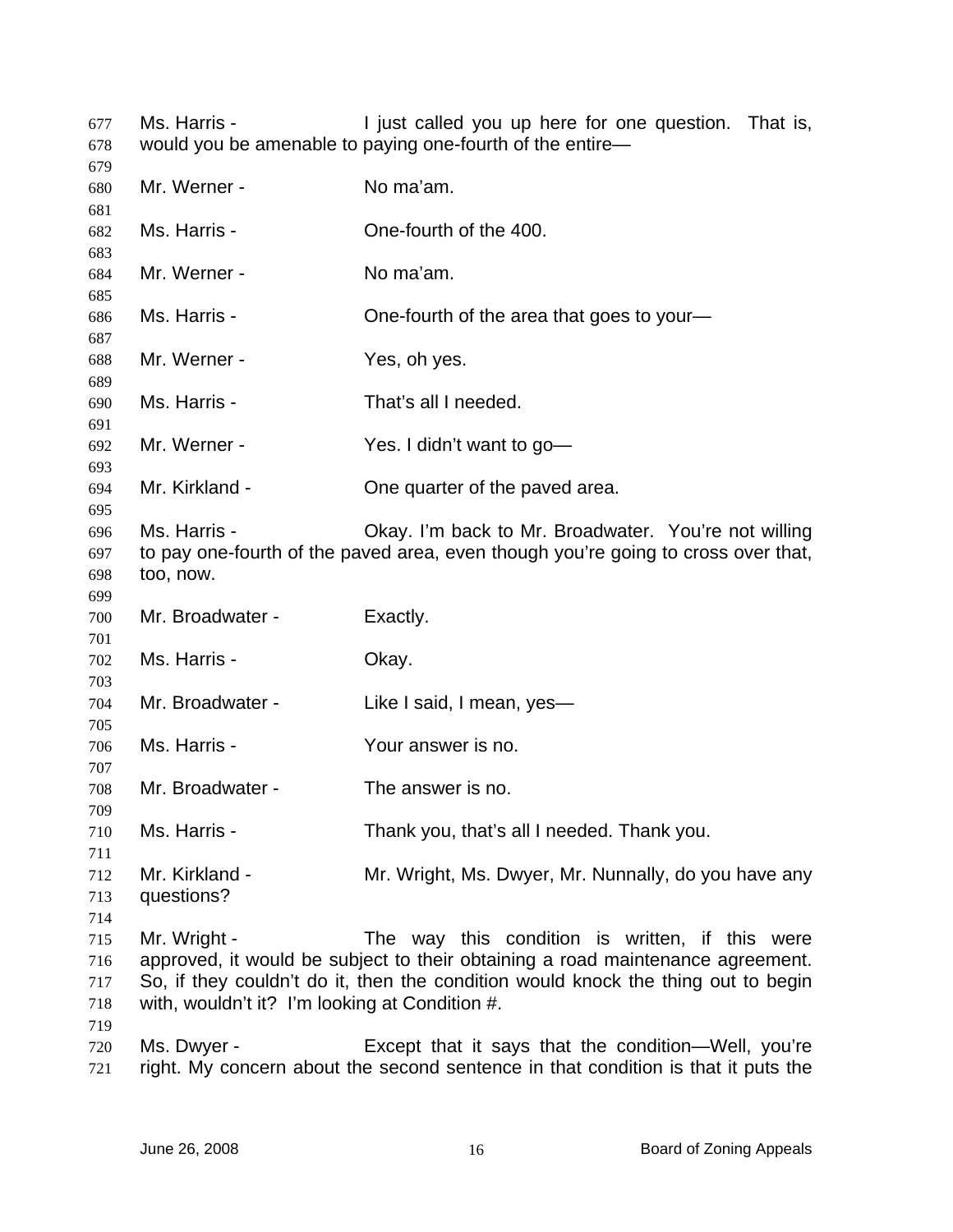Director of Planning in the middle of this neighborhood dispute, and I think that would be unwise. 722 723

725 726 727 728 Mr. Blankinship - And now that we have all the parties in the room, I don't think we need that second sentence anymore. We put that there because at that point when we drafted this, we had not heard everyone's input. Now that we know where everyone stands, I think we could strike that second sentence.

730 731 732 Mr. Wright - Then that pretty well causes the case to be denied. If it was approved and they don't get the road maintenance agreement, then they can't go forward with it.

734 735 Mr. Blankinship - They can't build a house, that's right.

736 737 Mr. Broadwater - I think it says that we'll make a good faith effort, which I am.

739 Mr. Wright - Well, that's a matter of opinion.

741 742 Mr. Kirkland - We just polled the landowners, and all of them agreed. Well, there's one still missing.

744 745 746 747 748 Ms. Dwyer - It doesn't say, "Good faith effort," it says, "The applicant shall present proof with the building permit application that a legal access to the property has been obtained, and that a road maintenance agreement has been recorded." There's no good-faith effort. There has to be a road maintenance agreement recorded.

749 750 Mr. Wright - We'll strike that last sentence.

752 Mr. Blankinship - The next sentence mentions a good-faith effort.

754 755 Ms. Dwyer - The Right, right. But we're saying we would strike this second sentence.

757 758 Mr. Wright - Therefore, if you don't get a road maintenance agreement that's recorded, you couldn't get a building permit.

760 Mr. Broadwater - Again, are these not also just suggestions?

762 763 Mr. Wright - It puts the burden upon you for you all to work it out, or if you don't work it out, you're—

765 Ms. Harris - No, they're conditions.

766

764

724

729

733

738

740

743

751

753

756

759

761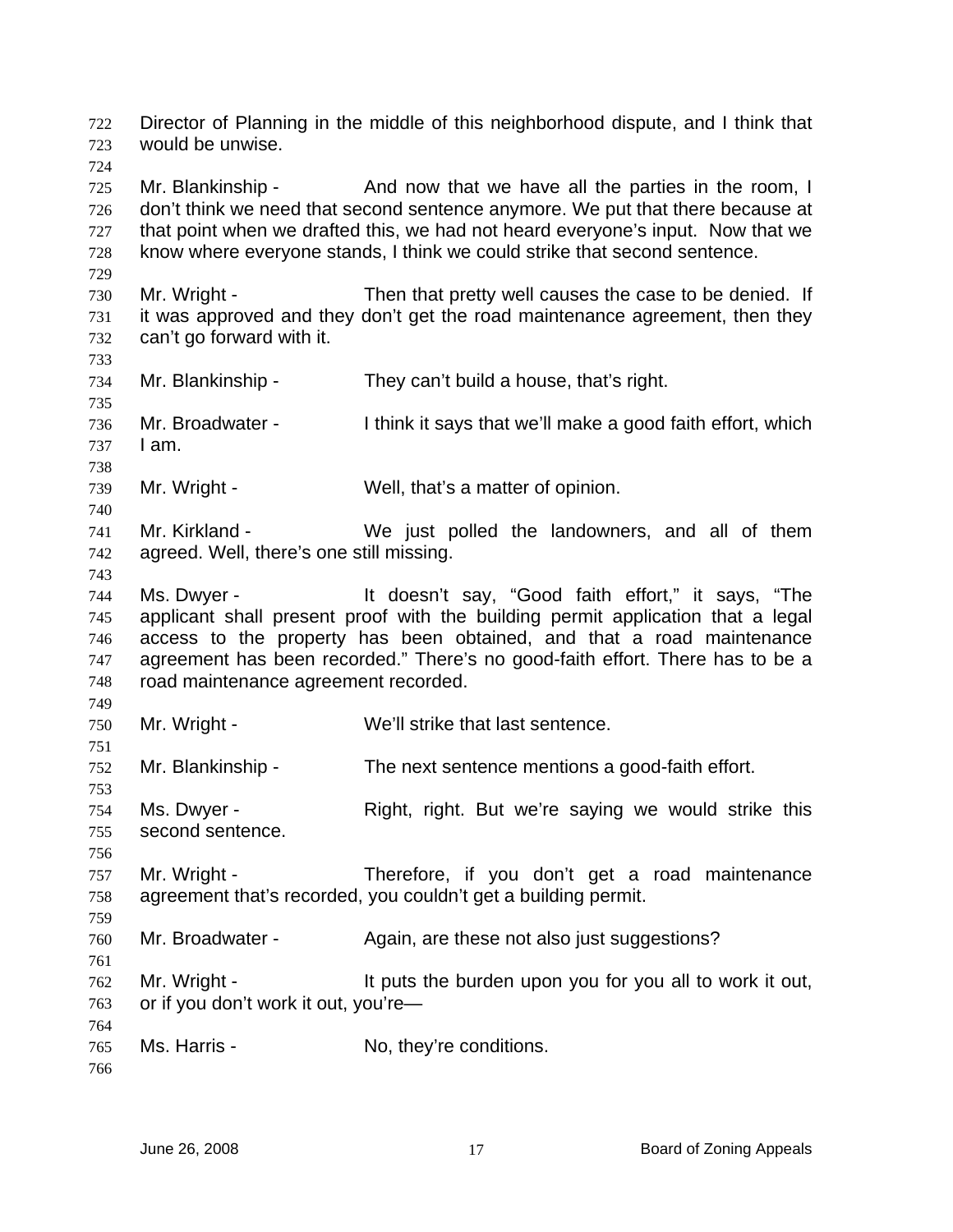Mr. Blankinship - They're suggestions from the staff to Board. If the Board adopts them, then they're part of the approval. 767 768 769 770 771 772 773 774 775 776 777 778 779 780 781 782 783 784 785 786 787 788 789 790 791 792 793 794 795 796 797 798 799 800 801 802 803 804 805 806 807 808 809 810 811 812 Mr. Broadwater - So, then for us to get a permit to build a home has nothing to do with the case? I have the right to drive over this property without a road maintenance agreement, you know. I think it's established the fact that we have a legal right to go on this road. Mr. Blankinship - You have the right to drive over it, but you don't have the right to build a house on it. Mr. Broadwater - Right. So, there's where—We're looking for the variance to build a home and it's all conditioned based on a road maintenance agreement, nothing to do with the home itself? Mr. Blankinship - Che of the findings the Board has to make in order to grant a variance is that there will be no substantial detrimental impact on other property in the area. I think the finding that they're leaning toward, just hearing the discussion, is that building another house back there will have a substantial detrimental impact on these people because it'll put more traffic on a road that they built and that they maintain. So, the Board is requiring that if you're going to put that additional traffic on the road that they built, you have to agree on, more or less, their terms, and it's up to the Board to determine whether their terms are reasonable. Mr. Broadwater - What about whether or not-Mr. Blankinship - If the Board says that they're making you a reasonable offer of a road maintenance agreement, then in order for you to put that additional burden on their road, you have to agree to their request of a maintenance agreement. Of course, that's a judgment call. I don't vote, so. Mr. Broadwater - I mean, this is— Mr. Blankinship - I'm just interpreting what I'm hearing. Mr. Broadwater - Again, we're saying this is a road, and it's not a road, it's an easement. Is that not the case? Mr. Kirkland - This is an access to all the property owners— Mr. Broadwater - Correct. Mr. Kirkland - — —in that area. If you want to use it that way. Now-Mr. Blankinship - If it were a public street, we wouldn't be here.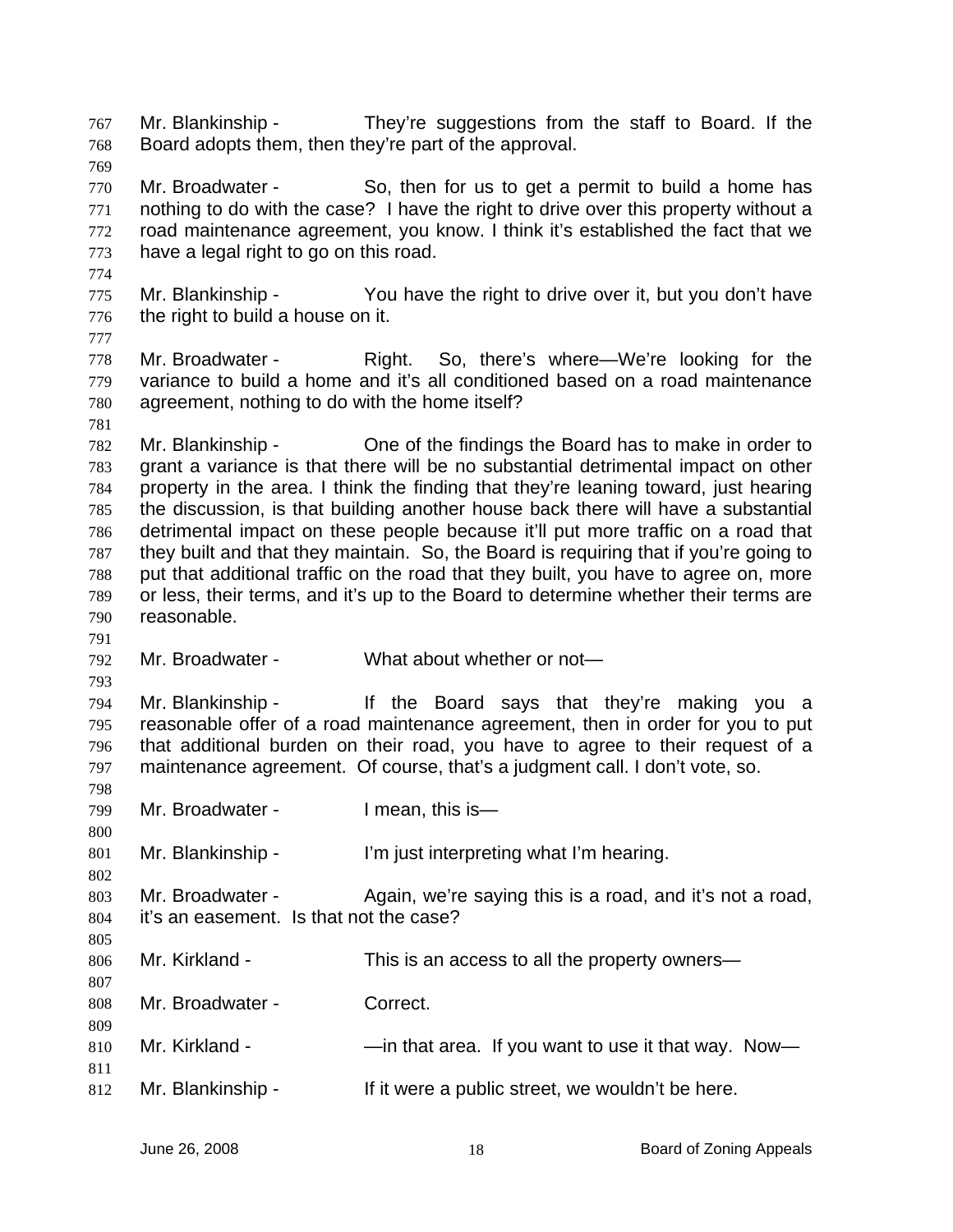Mr. Kirkland - Correct. Mr. Blankinship stated it perfectly. If you're going to use it, you need to pay for it. Mr. Broadwater - And I have no problem with that. Mr. Kirkland - The You need to pay your share. Mr. Broadwater - I have no problem with that either. Mr. Kirkland - You just stated you wouldn't pay for that part. Mr. Broadwater - No, we'll pay for the whole road, its road maintenance. Mr. Kirkland - No, no. Why should those gentleman pay for a road that they don't use past the 400 feet? They don't even go back there. The gentleman just stated he hadn't been back there in 15 years. Mr. Broadwater - What about Mr. Keeton? What are his thoughts? We're waiting on Mr. Keeton as well, you know. Mr. Kirkland - All right. Mr. Wright - The ordinance gives this Board the prerogative to put whatever conditions we deem appropriate on anything that we approve. If we approve this and we leave this in, if you don't get the road maintenance agreement somehow or another, you couldn't get the building permit. We've done all we can do, and that's the way we see it. Mr. Broadwater - Tunderstood this to be suggestions, that this is what you would like for us to be able to come to an agreement. Mr. Wright - These are conditions. Mr. Kirkland - These are conditions that we include— Mr. Blankinship - They're suggestions from the staff to the Board. Mr. Kirkland - To us. Mr. Wright - They actually suggested these, but it's up to us to take them or leave them. If we like them, we would keep them. We would approve it subject to these conditions.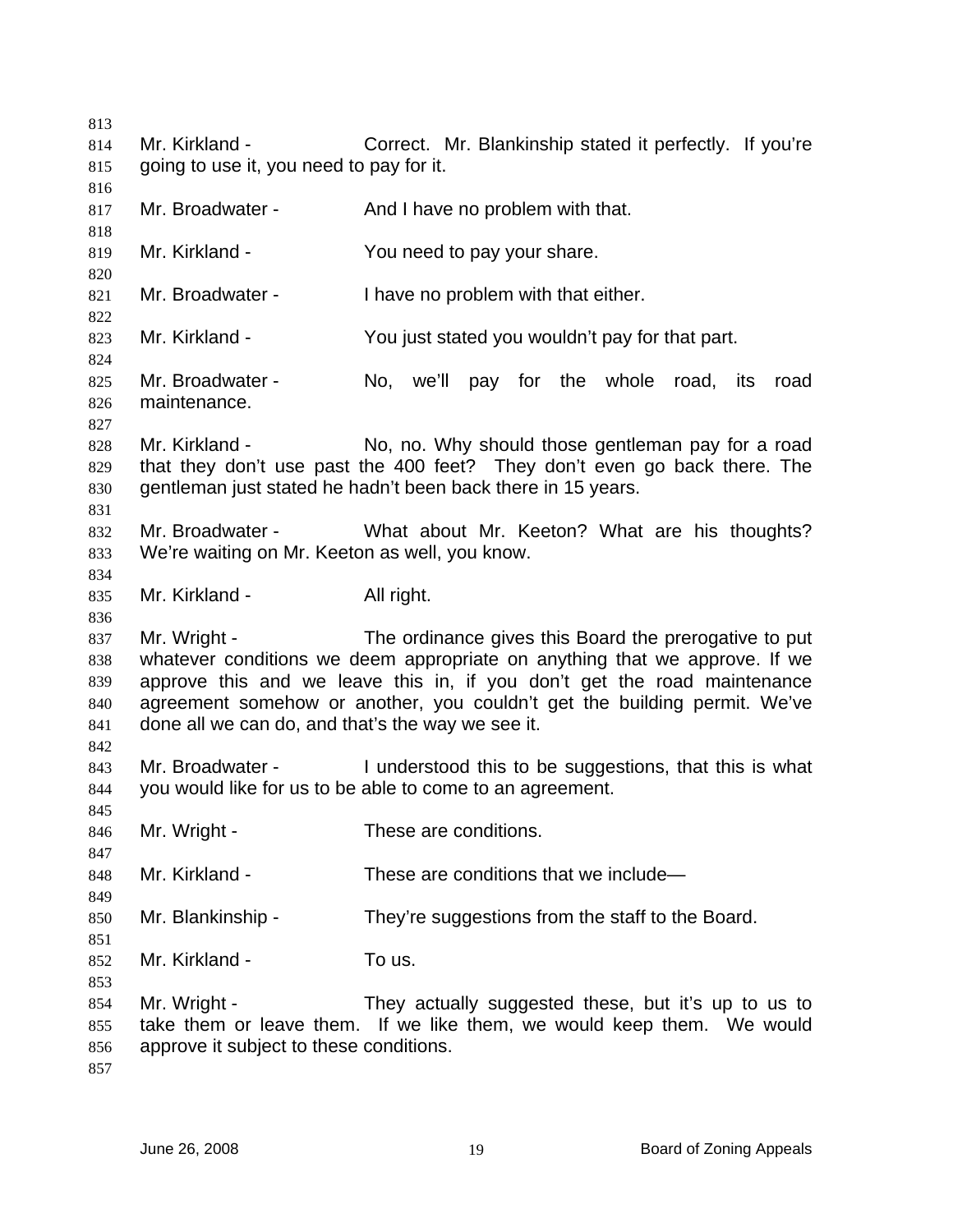Mr. Broadwater - So, then non-compliance of the suggestions, or the threshold of it being, basically, a hardship, as opposed to us not getting the use of the property, how do those two compare to one another? I mean, if we are not to build a home on this property, then to whom would this home have value? What is the value and where do we stand with that? 858 859 860 861 862 863 864 865 866 867 868 869 870 871 872 873 874 875 876 877 878 879 880 881 882 883 884 885 886 887 888 889 890 891 892 893 894 895 896 897 898 899 900 901 902 903 Mr. Blankinship - The threshold question is one of four questions that the Board has to make affirmative findings on. It's called the threshold because they ask that one first. If you can't get over that hurdle, then the hearing's over. Mr. Broadwater - Right. Mr. Blankinship - They determine that there is a reasonable case, that there's no other use of the property, then they look at the other three questions. One of those is will there be a substantial detrimental impact on the other properties. That's really the legal basis behind this portion of the discussion. Mr. Kirkland - All right, gentlemen. Mr. Broadwater - If we were to agree to this road maintenance where we have maintenance on the first 400 feet of this road, then we've met all the conditions that we have here? Mr. Blankinship - Well, the Board hasn't voted yet. Mr. Kirkland - That would be something in your favor; let's just put it that way. Mr. Blankinship - It would be a means of addressing that issue. Mr. Kirkland - That would take care of that issue. Ms. Dwyer - We don't have to know today whether you're going to come to an agreement. If we decide to approve the case and include this as a condition, that, in effect, prevents you from getting a building permit unless you have a maintenance agreement. So, even if we approved it, as a practical matter, you couldn't build unless you had the agreement. It's really not our purpose to get involved, to get in the middle of these disputes, and draft out the maintenance agreements. That's really something among the people who use the road. Our purpose is to just make sure that there is a maintenance agreement that will take care of this private drive access before we allow it to happen. Mr. Broadwater - Okay. Mr. Kirkland - All right.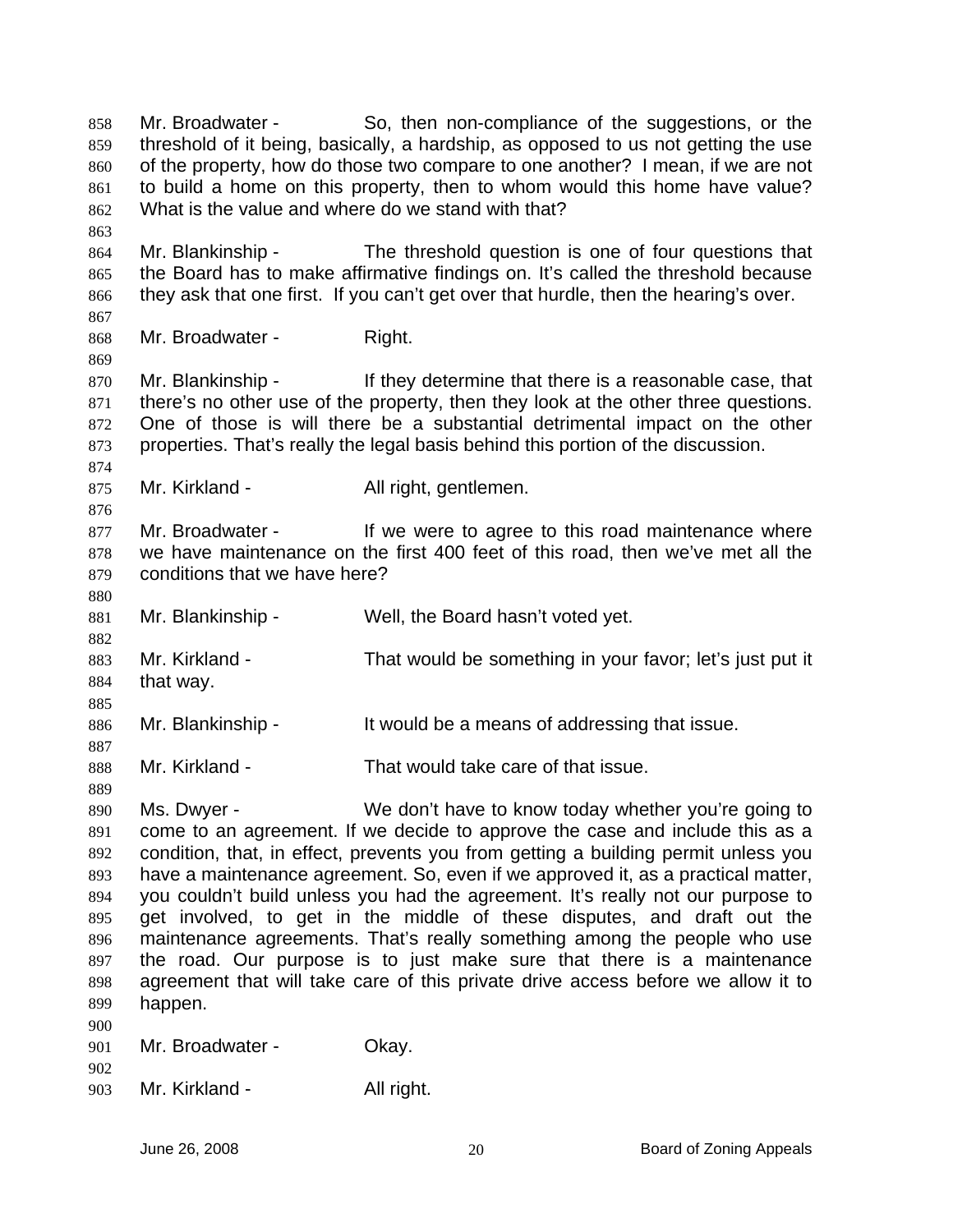904 905 906 907 908 909 910 911 912 913 914 915 916 917 918 919 920 921 922 923 924 925 926 927 928 929 930 931 932 933 934 935 936 937 938 939 940 941 942 943 944 945 946 947 948 949 Ms. Harris - The And to me, it's something you need to consider. don't know how much it cost to construct that road that we're talking about that you will cross over, but one-fourth of that, is that dollar amount worth your not going forth with your plans. I imagine even the buyers might agree that you need to move forward. But that, of course, is your choice. We need everybody to work together on this particular agreement. Mr. Broadwater - Yes. I was hoping that Mr. Keeton was to be here as well. We've checked with a couple of asphalt companies, as far as continuing the asphalt on back to our home. Again, if it's going to be prorated 25% up front, and 50% for the guy in the middle, and 75% for the guy in the back, it just makes it difficult. The asphalt is relatively low maintenance, to some degree. Mr. Kirkland - We're only discussing what's here today. Mr. Broadwater - Exactly. Mr. Kirkland - We can't plan on what's going to happen in the future. Mr. Broadwater - Right. Mr. Kirkland - So, I think we've had enough testimony on this. Do I have a motion on this case? **DECISION**  Mr. Wright - The Sumble ve approve it on the grounds that by granting this variance, we will alleviate a clearly demonstrable hardship. I base that on the fact that I think, "taken as a whole," means the 2.2-acre parcel, since that was a legal subdivision back when it was done. Mr. Kirkland - The Mr. Wright, do you want to scratch the second sentence on the— Mr. Wright- Strike the second sentence of Condition 4. The other conditions I would move to be included as a part of this case for approval. Mr. Kirkland - Do I have a second? Mr. Nunnally - Second. Mr. Kirkland - **Motion by Mr. Wright, seconded by Mr. Nunnally.** Any discussion? Ms. Dwyer - Yes.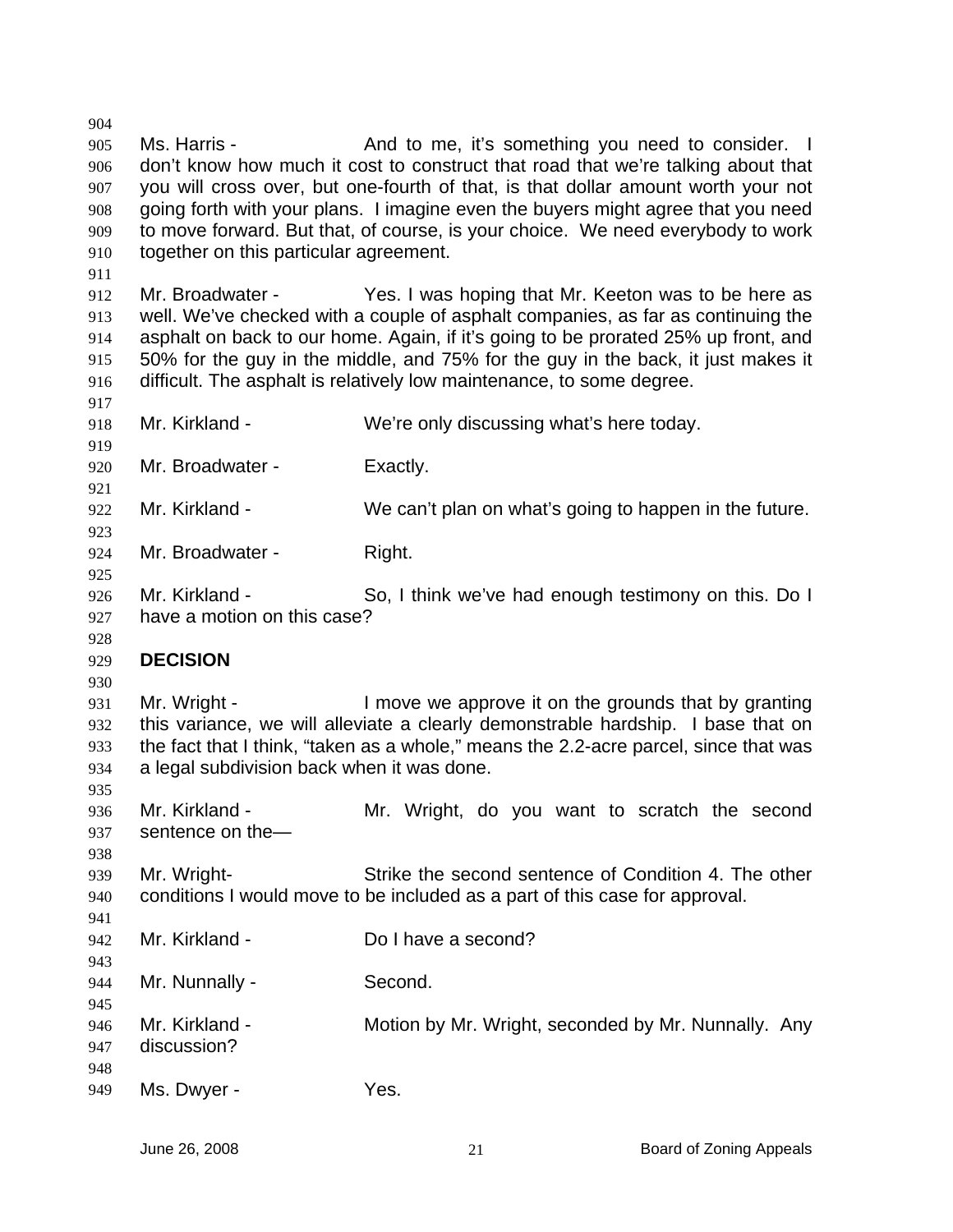950 951

952

956

958

Mr. Kirkland - **Okay.** 

953 954 955 Ms. Dwyer - I think this is a very complicated case in terms of how we apply both Cochran and Cherrystone and the statute. If I may, I'd like to just go through some of my analysis of it.

957 Mr. Kirkland - Sure.

959 960 961 Ms. Dwyer - Then maybe that will spark some discussion. It certainly will at least lay some foundation in the record for why we've made our decision.

962

963 964 965 966 967 968 969 970 971 972 973 This case clearly satisfies Cochran. This is a lot that has no use without the granting of this variance, so I think it passes the threshold question raised in Cochran. I agree with Mr. Wright that the property taken as a whole, in this case, is the 2.2 acres and not the original 3.8 acres. The reason I think that is because this is not a case like some we've had where a homeowner or a landowner just simply decides on their notion that, "I'm going to divide my parcel into a bunch of lots," and then say, "I can't use them." This is a case in which this Board in 2003 authorized the subdivision of this property. I think because of our intervention and our creation of this other lot, that that cannot be included in the property taken as a whole. For those reasons, I think the property taken as a whole under Cochran and Cherrystone is the 2.2 acres.

974

975 976 977 978 979 That is only the threshold question. We then have to turn to the statute and look at all the different findings that we're required to make. There are three bases for granting a variance. The one I think applies in this case is that we, as Mr. Wright said, alleviate a clearly demonstrable hardship approaching confiscation. If we don't grant the variance, there is no use for the property.

980

981 982 983 984 985 986 987 988 989 990 991 992 993 Then we also must find several other things, including that the variance is required to preserve substantial property rights. I think that's true in this case. But we also have to find that it's not of a substantial detriment to the adjacent properties, and I think that's where we get into the question of the road maintenance agreement. I think there must be a road maintenance agreement in order for us to make that finding that a granting of this variance will not be of substantial detriment to the neighbors. So, I would agree with Mr. Wright that Condition 4 should stay in, as stated without the second sentence, because that assures the neighbors that the impact of this development will not negatively affect their driveway. I would hope there would be something in the maintenance agreement about if there's damage caused during the construction process, and allocate who's responsibility that might be so that you all don't end up in court over that. But that's just opinion.

994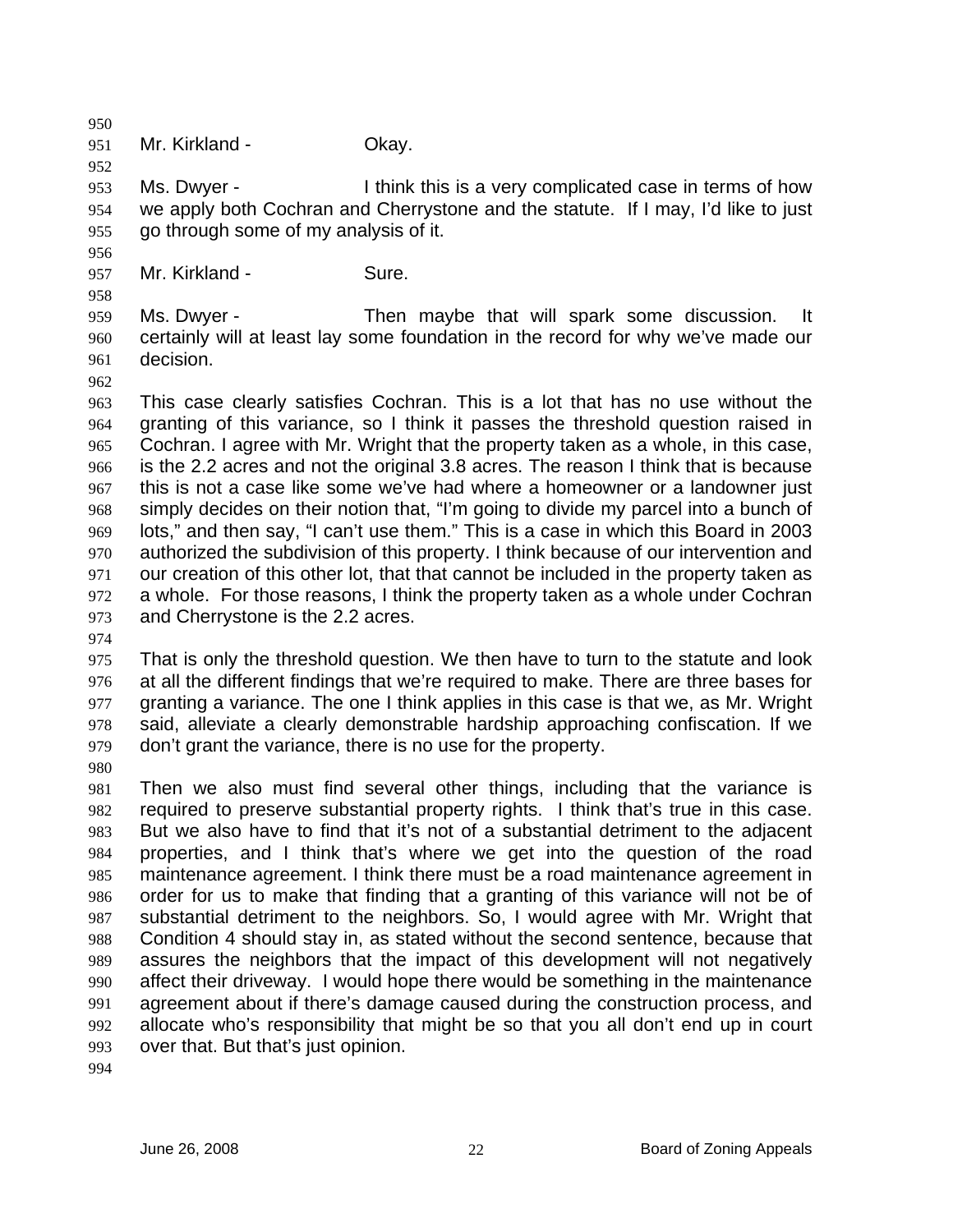The final question we have to answer is whether this variance is of a recurring nature, this situation that gives rise to this variance is of a recurring nature. That's a stumbling block for me because this is a recurring situation. We have these cases every month. But I think what may be unique about this case is the fact that we have already permitted a subdivision of the property is 2003. There was a dwelling in use for some 68 years on the property, and it was torn down not by this owner, but the previous one. This was a roadway that was in use for almost 70 years. So, I'm going to argue that although it's a recurring kind of situation, that it's a fairly unique case because we have granted a variance that authorized the subdivision as the BZA, and because there has been a dwelling on the land for some almost 70 years. 995 996 997 998 999 1000 1001 1002 1003 1004 1005

1006

1011

1013

1007 1008 1009 1010 I would agree with Mr. Wright that we should grant the variance, but I will also say that I think this is a little taste of the kinds of issues and problems that arise when we do grant variances for properties that do not have road frontage, and generally, I'm opposed to that.

1012 Mr. Kirkland - Thank you, Ms. Dwyer.

1014 1015 1016 All right. Motion was made by Mr. Wright, seconded by Mr. Nunnally to approve the variance. All in favor say aye. All opposed say no. The ayes have it; the motion carries.

1017

1018 1019 1020 1021 1022 1023 After an advertised public hearing and on a motion by Mr. Wright, seconded by Mr. Nunnally, the Board **approved** application **A-010-08, Ken Broadwater Homes', LLC**, request for a variance from Section 24-9 to build a one-family dwelling at 11936 Old Washington Highway (Parcel 773-778-8430), zoned A-1, Agricultural District (Brookland). The public street frontage requirement is not met. The Board granted the variance subject to the following conditions:

1024

1025 1026 1027 1. This variance applies only to the public street frontage requirement for one dwelling only. All other applicable regulations of the County Code shall remain in force.

1028

1029 1030 1031 1032 2. Approval of this request does not imply that a building permit will be issued. Building permit approval is contingent on Health Department requirements, including, but not limited to, soil evaluation for a septic drainfield and reserve area, and approval of a well location.

1033

1034 1035 1036 1037 3. At the time of building permit application, the applicant shall submit the necessary information to the Department of Public Works to ensure compliance with the requirements of the Chesapeake Bay Preservation Act and the code requirements for water quality standards.

1038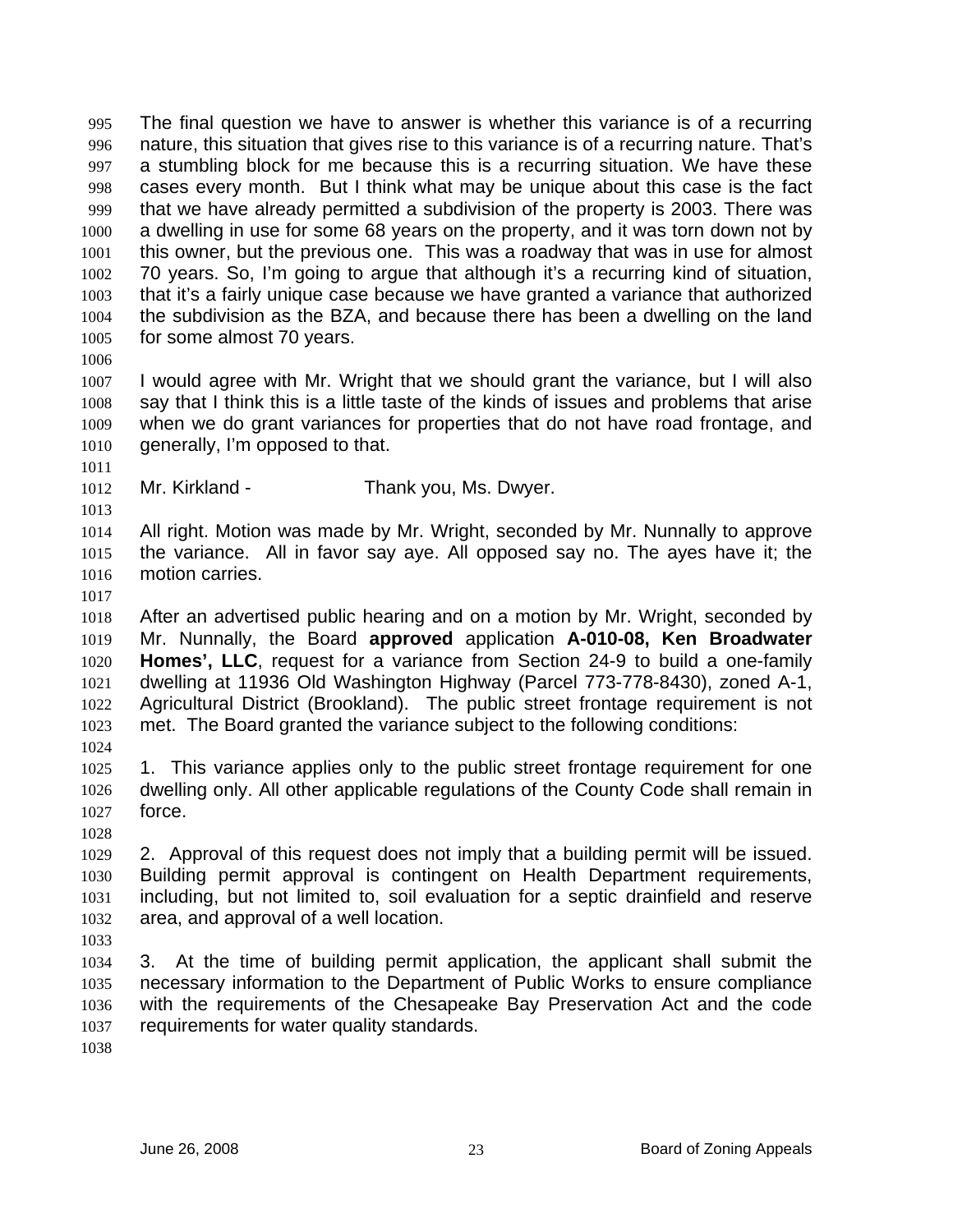4. [AMENDED] The applicant shall present proof with the building permit application that a legal access to the property has been obtained and that a road maintenance agreement has been recorded. 1039 1040 1041

1043 1044 1045 1046 5. The owners of the property, and their heirs or assigns, shall accept responsibility for maintaining access to the property until such a time as the access is improved to County standards and accepted into the County road system for maintenance.

| 1048<br>1049<br>1050 | Affirmative:<br>Negative:<br>Absent: | Dwyer, Harris, Kirkland, Nunnally, Wright    | 5<br>0<br>0 |
|----------------------|--------------------------------------|----------------------------------------------|-------------|
| 1051<br>1052<br>1053 | Mr. Kirkland -                       | Mr. Blankinship, you did get the note on #4. |             |
| 1054<br>1055         | Mr. Blankinship -                    | Yes sir.                                     |             |

1056 Mr. Kirkland - **Chay.** Next case, sir.

1042

1047

1057

1068

1075

1077

1079

1081

1058 1059 1060 1061 1062 1063 1064 1065 **A-011-08 NORMA ANDERSON** requests a variance from Section 24-95(k) to build an attached garage at 11200 Blendon Lane (Tuckahoe Village) (Parcel 738-744-4764), zoned R-2, One-family Residence District (Tuckahoe). The street side yard setback is not met. The applicant has 18 feet street side yard setback where the Code requires 25 feet street side yard setback. The applicant requests a variance for 7 feet street side yard setback.

1066 1067 Mr. Kirkland - Does anyone else wish to speak on this case? If you would please all stand and be sworn in.

1069 1070 1071 1072 Mr. Blankinship - Raise your right hands, please. Do you swear the testimony you're about to give is the truth and nothing by the truth so help you God?

1073 1074 Mr. Kirkland - All right, ma'am, if you would, state to the Board what you're requesting.

1076 Ms. Anderson - I bought this property in 2004.

1078 Mr. Kirkland - Get a little closer to the microphone.

1080 Mr. Blankinship - The And state your name.

1082 1083 1084 Ms. Anderson - Norma Anderson. In 2004, I bought this property--was a fixer-upper—down the street from my parents for my seven year old and I to live in. At the time, I had many plans for the property. I was going to fix it up,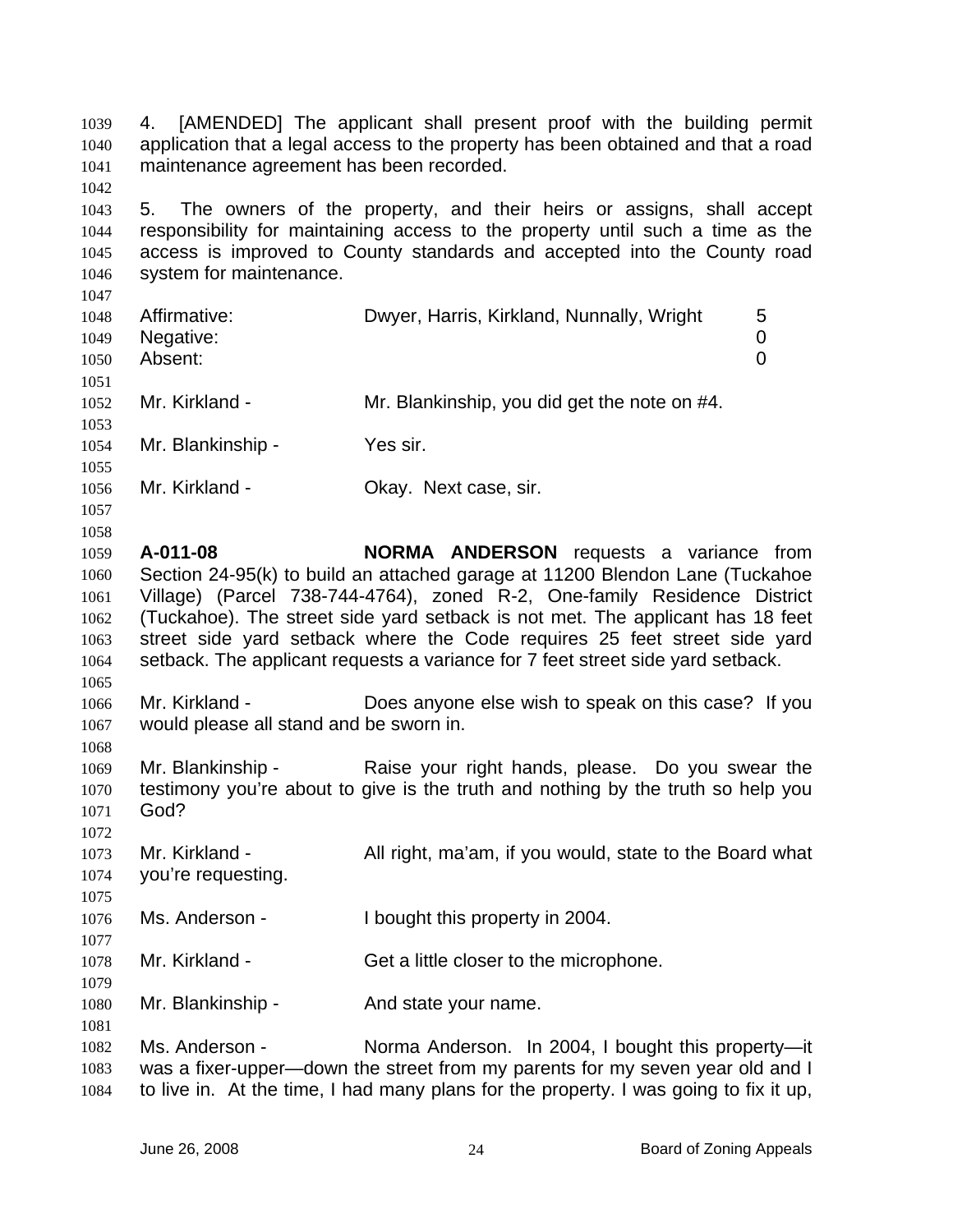and I did indeed put a lot of sweat equity and a lot of money into fixing it up. I also called the County to ask what the setbacks were for an intended garage when I could eventually afford it, and I was given the 25 feet. They said 25 feet from Stoneycreek, so I took it from the road. I didn't know it had to be from the property line. I was under the impression that I could ultimately build a garage there. I am now able to afford to build it, and am finding that they're not liking where I want to put it. So, I'm here to try to argue my case and say that I think it's unreasonable for me not to be able to put the garage where I want to put it. The house itself is not compliant with the 25-foot setback. I have about 18-andsome feet from the road, or from my line, but it's not compliant with the 25-foot setback and I would like to build a garage in line with it. I need the extra space. The only other place I can put the garage, as they said a detached garage, only gives me about 16 to 18 feet on the other side of the house, which is not at an entrance point. I'd have to put a new driveway in on that opposite side, on the Stoneycreek side of the street. 1085 1086 1087 1088 1089 1090 1091 1092 1093 1094 1095 1096 1097 1098 1099 1100 1101 1102 1103 1104 1105 1106 1107 1108 1109 1110 1111 1112 1113 1114 1115 1116 1117 Mr. Kirkland - Any questions by Board members? Ms. Harris - The Yes. Do you have a picture, a plan for the garage with you, the proposed garage that you want to build? Ms. Anderson - I don't have the plans with me. You all have them. Of course, I've already applied. My builder has the other copy. I have a picture of a similar house in my neighborhood—setback of something similar—that they've built. Ms. Harris - What is the height? Do you know the height there? I'm concerned about people being able to see. When they approach that intersection, with the garage there, can they see the ongoing traffic or? Ms. Anderson - There is no ongoing traffic; it's a dead-end road. Ms. Harris - So, there is no traffic period? All you need is one

1118 1119 accident.

1120 1121 Ms. Anderson - No, you would not be able to see it. It would be no higher than my house is now.

| 1123         | Ms. Harris -   | You have a two-story or a tri-level?      |
|--------------|----------------|-------------------------------------------|
| 1124         |                |                                           |
| 1125<br>1126 | Ms. Anderson - | It's a Cape.                              |
| 1127         | Ms. Harris -   | It's a Cape. Okay.                        |
| 1128         |                |                                           |
| 1129         | Ms. Anderson - | It would be a garage with an attic above. |
| 1130         |                |                                           |

1122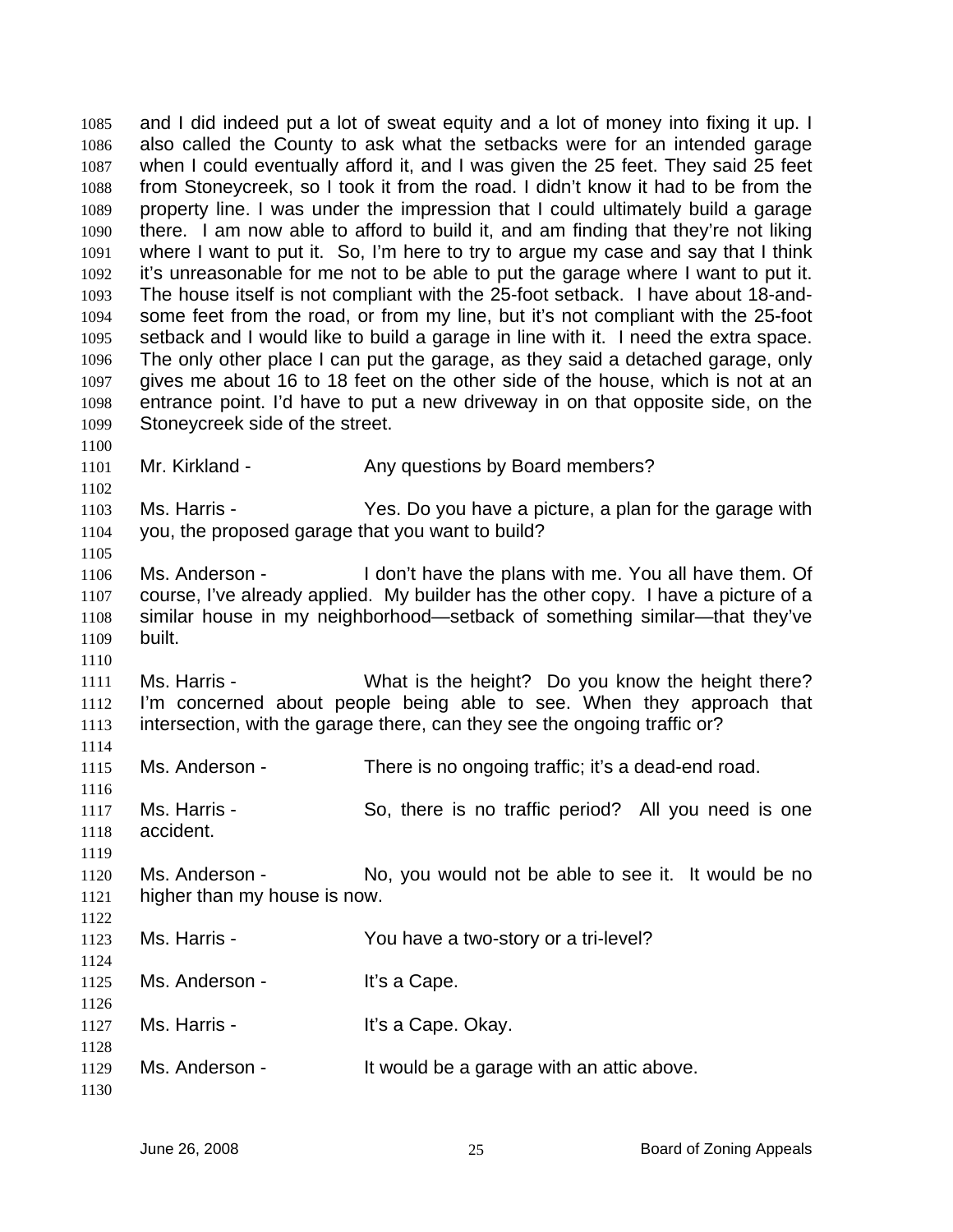| 1131                                         | Mr. Kirkland -                                               | Any other questions?                                                                                                                                                                                                                                                                                                                                                      |
|----------------------------------------------|--------------------------------------------------------------|---------------------------------------------------------------------------------------------------------------------------------------------------------------------------------------------------------------------------------------------------------------------------------------------------------------------------------------------------------------------------|
| 1132<br>1133                                 | Ms. Dwyer -                                                  | Ms. Anderson, how long have you lived in the house,                                                                                                                                                                                                                                                                                                                       |
| 1134                                         | did you say?                                                 |                                                                                                                                                                                                                                                                                                                                                                           |
| 1135                                         |                                                              |                                                                                                                                                                                                                                                                                                                                                                           |
| 1136                                         | Ms. Anderson -                                               | Since 2004.                                                                                                                                                                                                                                                                                                                                                               |
| 1137                                         |                                                              |                                                                                                                                                                                                                                                                                                                                                                           |
| 1138                                         | Ms. Dwyer -                                                  | 2004. And you've used it as your primary residence.                                                                                                                                                                                                                                                                                                                       |
| 1139<br>1140                                 | Ms. Anderson -                                               | Yes.                                                                                                                                                                                                                                                                                                                                                                      |
| 1141<br>1142<br>1143<br>1144                 | Ms. Dwyer -<br>$you$ —                                       | So, you've had a reasonable use of the property since                                                                                                                                                                                                                                                                                                                     |
| 1145<br>1146                                 | Ms. Anderson -                                               | Well, it has been.                                                                                                                                                                                                                                                                                                                                                        |
| 1147<br>1148<br>1149                         | Mr. Kirkland -<br>All right, that concludes the case.        | Okay. Any other questions from the Board members?                                                                                                                                                                                                                                                                                                                         |
| 1150<br>1151                                 | Ms. Dwyer -                                                  | We have some opposition.                                                                                                                                                                                                                                                                                                                                                  |
| 1152<br>1153<br>1154<br>1155<br>1156<br>1157 | Mr. Kirkland -                                               | Oh, excuse me, I'm sorry. I'm sorry, I'm sorry. I<br>forgot you were there. My fault. If you would, please sit down. You will have<br>time to rebut their comments. I apologize. Yes ma'am. All right, this opposition,<br>come on down. I apologize, sir. You all were so quiet back there, I didn't even<br>see you. If you would, sir, state your name for the record. |
| 1158<br>1159                                 | Mr. Grant -                                                  | Robert Grant.                                                                                                                                                                                                                                                                                                                                                             |
| 1160<br>1161                                 | Mr. Kirkland -                                               | Where do you live?                                                                                                                                                                                                                                                                                                                                                        |
| 1162<br>1163<br>1164                         | Mr. Grant -<br>put-                                          | Pass this down and let them look. [Off mike.] Let me                                                                                                                                                                                                                                                                                                                      |
| 1165<br>1166                                 | Mr. Blankinship -                                            | [Off mike] I'm going to put them up on the screen.                                                                                                                                                                                                                                                                                                                        |
| 1167<br>1168                                 | Mr. Grant -                                                  | Good, good.                                                                                                                                                                                                                                                                                                                                                               |
| 1169<br>1170                                 | Mr. Kirkland -                                               | Sir, what is your address?                                                                                                                                                                                                                                                                                                                                                |
| 1171<br>1172                                 | Mr. Grant -<br>a little hand on it now. That's where I live. | I'm at 1409 Stoneycreek Drive. Right there. You have                                                                                                                                                                                                                                                                                                                      |
| 1173<br>1174<br>1175                         | Mr. Kirkland -                                               | Okay                                                                                                                                                                                                                                                                                                                                                                      |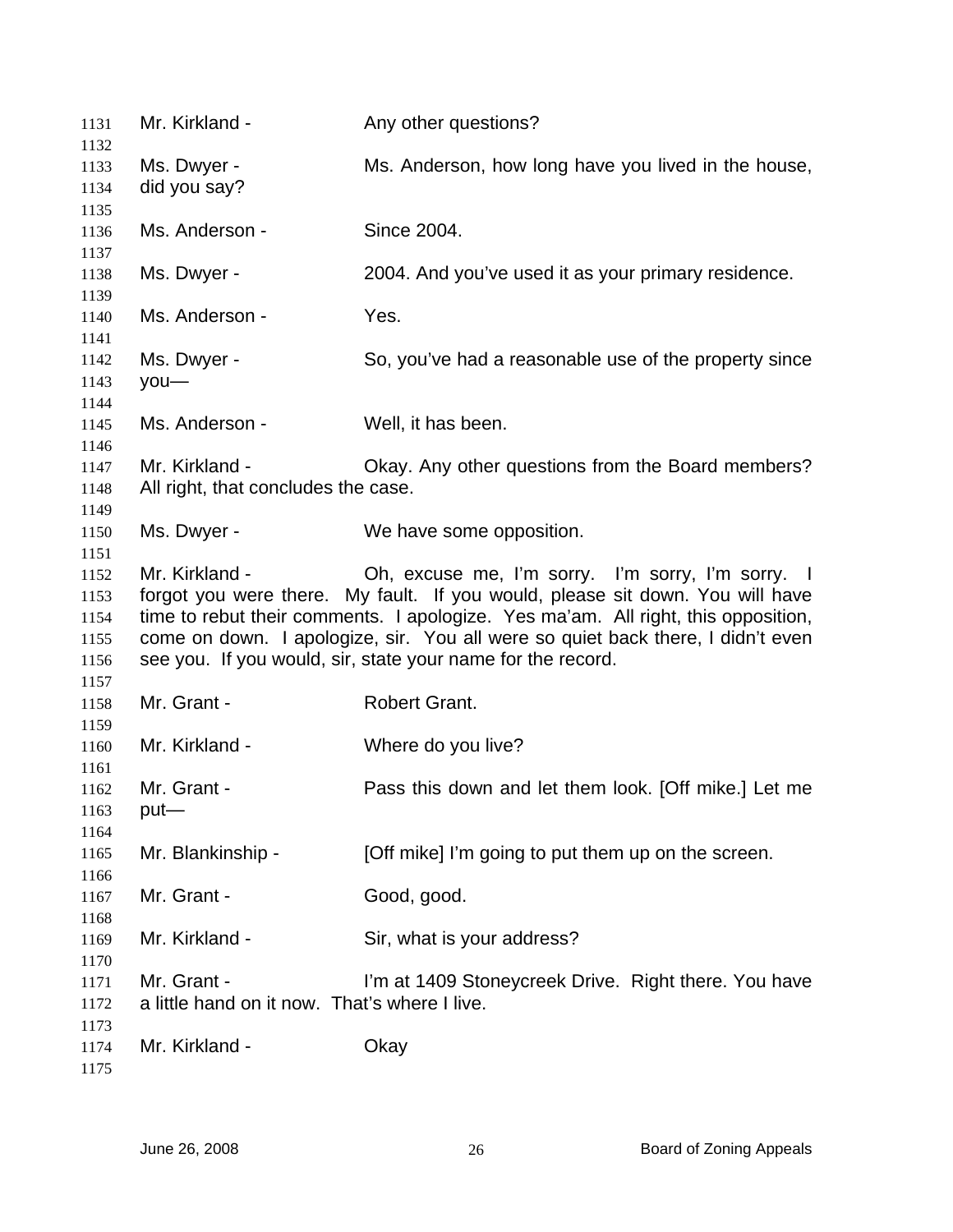Mr. Grant - Just to start off, I have no objection to her putting a garage there. She bought this house and it needed a lot of repair. She has restored this home greater that it was when it was new. Everything she does really enhances the property and improves the value of the house. She wants to build a garage similar to someone else that has one at Ryandale. And I can't think of the name of the street, but it's right off Gayton. He's going to put a picture up of what she wants to build; just like that guy's. It's really a beautiful garage/home combination with about the same setback that she has right now on hers. [Unintelligible] & Wilton built these houses. The lower picture there, that is on Ryandale, the side street, and that setback is what she has. You have allowed them to do it. I just can't understand why she can't do it. Wilton built these houses, and if he didn't put enough setback and all, it was not her fault that when she bought this home that it was like that. Henrico County allowed Wilton to do a lot of things, as you all well know. A couple of you all are gray-headed and losing hair, too. 1176 1177 1178 1179 1180 1181 1182 1183 1184 1185 1186 1187 1188 1189 1190 1191 1192 1193 1194 1195 1196 1197 1198 1199 1200 1201 1202 1203 1204 1205 1206 1207 1208 1209 1210 1211 1212 1213 1214 1215 1216 1217 1218 1219 1220 Mr. Kirkland - Thank you. Mr. Grant - I'm glad to see you all here because I was dreading it would be all young people, like these ladies and all, that— Ms. Harris - Bless you. Mr. Grant - The Mustafraid I would be speaking to someone that would say, "Well, that was before us, back then. They did things different then." Well, this would only be right to allow her to do something like that and she'd have shelter between her house—that's just a breezeway that's under that so she can go from the garage back and forth with her child. I have no objection to her building it, and I know it would enhance the property, and it would not obstruct that intersection, as someone mentioned. I live right there at the end where Blendon comes in. It would just be an enhancement. Mr. Kirkland - So, you're not in opposition, you're— Mr. Grant - No. I'm in favor of her building it. I'd like to see it start tomorrow. Mr. Kirkland - Okay. Thank you, sir. Next please? Come on down, sir. Mr. Blankinship - I'm sorry, I missed your name. Ms. Harris - **Robert Grant.** Mr. Blankinship - Thank you.

1221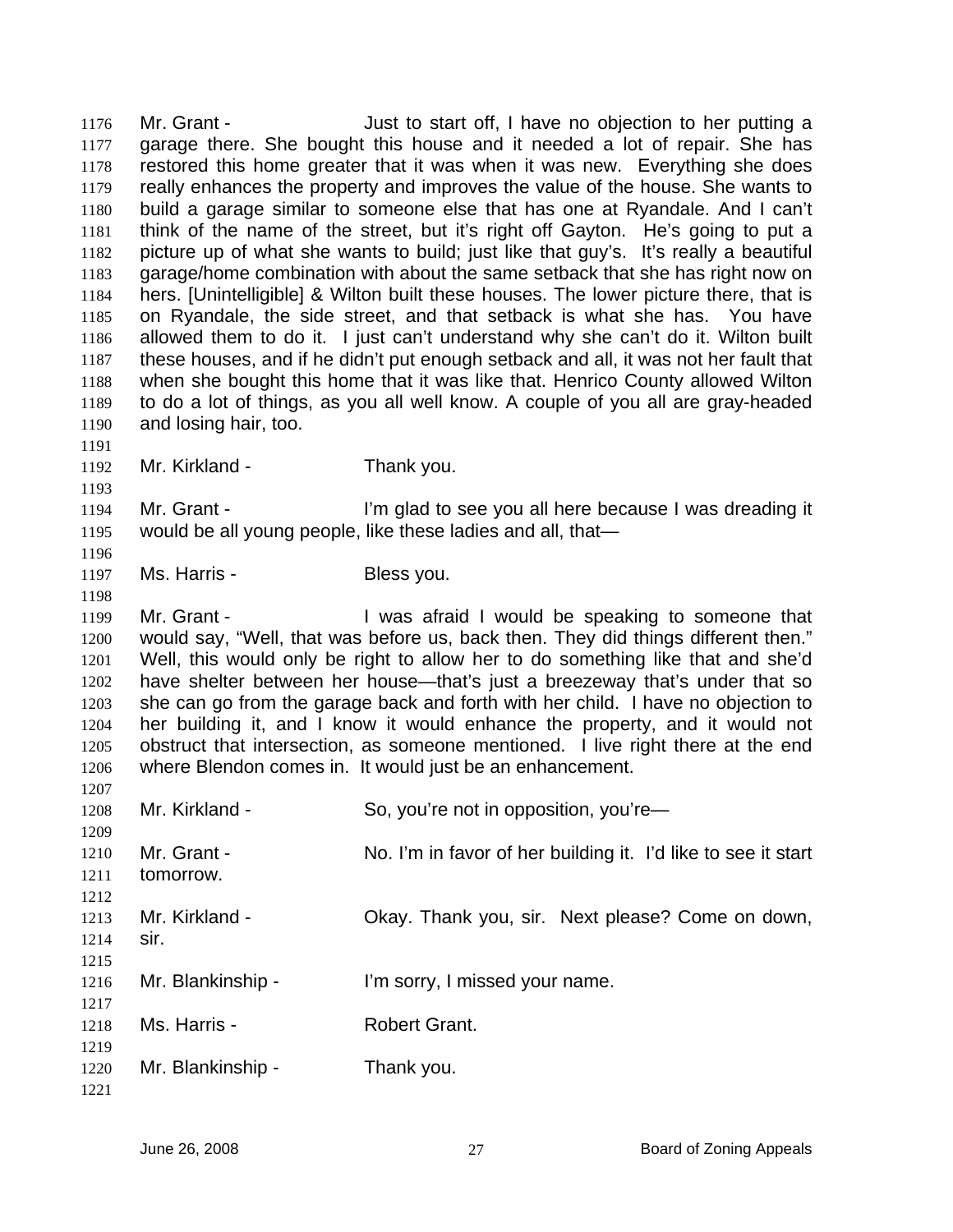1222 Mr. Kirkland - If you would state your name for the record, sir. 1223 1224 Mr. Hilliard - The Yes. My name is Norman Hilliard.

1226 Mr. Kirkland - Ckay. What is your address?

1228 1229 1230 1231 1232 1233 1234 1235 1236 1237 1238 1239 1240 1241 1242 1243 Mr. Hilliard - The Same of the Hillsboro Drive. I've been there for 42 years. My property is no more than two blocks up Blendon. I'm on the corner of Blendon and Hillsboro. This is my daughter's property that you're reviewing now. As Mr. Grant has said to you, she has worked hard to develop what is now a handsome property on a corner that had been allowed to sort of go down. All the old cedar siding that had been on that house was warped, twisted. She had it all pulled down. New insulation, new siding, new piers under the house for support—that's lots and lots of work. New windows. As she said, she bought that because it was something that she could afford at the time and renovate, with the notion that ultimately, she could have a garage for her car and the little trailer that she uses to haul various and sundry things that she needs. There's also a little seven-year-old boy who needs a little more room for bikes, sporting equipment. Right now, he'd like to have a little railroad train layout that's in my family room that I keep there for him because he doesn't have room in the house for it; he would in the garage. Mr. Grant has pointed out that it would be an enhancement.

1244

1225

1227

1245 1246 1247 1248 1249 1250 1251 1252 1253 1254 1255 1256 1257 1258 1259 1260 I keep hearing the word, "Cochran." As best I can determine, there's also another phrase in the decision rendered on Cochran, and it dealt with reasonableness. It is unreasonable to allow a garage to be put on the same property, but just moved onto the other side of the house, as opposed to on the side where all the other garages in the neighborhood are, next to your entrances. It would also entail having to install a new driveway from Blendon, since her house is a Blendon Road house, and it was built in accordance with all the setback of Blendon Road. The houses behind her property on Stoneycreek were built much later than the house that she occupies on Blendon. So, a Stoneycreek setback is unreasonable. I think that meets part of the doctrine or whatever it is that Cochran has. It doesn't always have to be no use of the property, but reasonable. Denying of the variance would cause unreasonableness of the use when other property owners do have garages. I know there have been changes in the laws, in the rules governing property, but that house has been sitting on that corner for 40 years and there was never any question about not being able to use it.

1261

1264

1266

1262 1263 I'm here to speak for my daughter and hope that you people see it as being a reasonable request.

| 1265 | Mr. Kirkland - | Thank you sir |
|------|----------------|---------------|
|      |                |               |

1267 Mr. Hilliard - Thank you.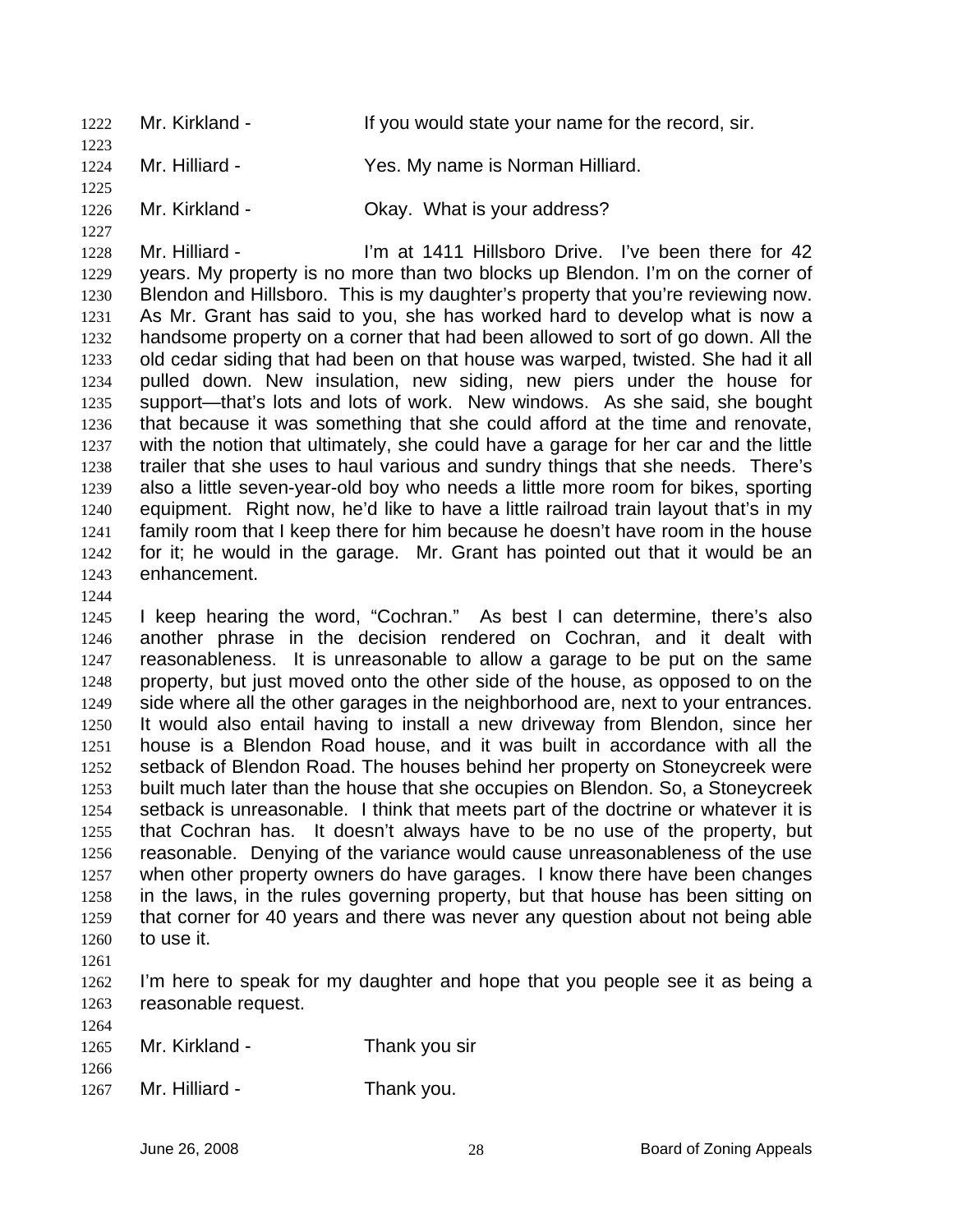| 1268 |                                            |                                                                                  |
|------|--------------------------------------------|----------------------------------------------------------------------------------|
| 1269 | Mr. Wright -                               | One thing-Sir?                                                                   |
| 1270 |                                            |                                                                                  |
| 1271 | Mr. Hilliard -                             | Yes?                                                                             |
| 1272 |                                            |                                                                                  |
| 1273 | Mr. Wright -                               | She could build an 18-foot-wide garage or single-car                             |
| 1274 | garage without any variance at all.        |                                                                                  |
| 1275 |                                            |                                                                                  |
| 1276 | Mr. Hilliard -                             | I'm sorry. Am I missing something?                                               |
| 1277 |                                            |                                                                                  |
| 1278 | Mr. Wright -                               | She has 18 feet of buildable area. Evidently, this is a                          |
| 1279 |                                            | two-car garage, which is, what, 24-feet, 25-feet wide.                           |
| 1280 |                                            |                                                                                  |
| 1281 | Mr. Hilliard -                             | Well, the garage that's at my house was built some                               |
| 1282 | time ago and it's 24 by 24.                |                                                                                  |
| 1283 |                                            |                                                                                  |
| 1284 | Mr. Wright -                               | No, $1$ say-                                                                     |
| 1285 |                                            |                                                                                  |
| 1286 | Mr. Hilliard -                             | But I don't understand the 18 feet. She can build an                             |
| 1287 | 18-foot attached garage?                   |                                                                                  |
| 1288 |                                            |                                                                                  |
| 1289 | Mr. Wright -                               | That's our information. She has 18 feet of buildable                             |
| 1290 | area is what you say in our information.   |                                                                                  |
| 1291 |                                            |                                                                                  |
| 1292 | Mr. Blankinship - For a detached garage.   |                                                                                  |
| 1293 |                                            |                                                                                  |
| 1294 | Mr. Hilliard -                             | Yes. For the detached garage, it would still be on the                           |
| 1295 |                                            | other side of the lot—the best information we were given.                        |
| 1296 |                                            |                                                                                  |
| 1297 | Mr. Wright -                               | Isn't it true that she could build a single-car garage on                        |
| 1298 | there?                                     |                                                                                  |
| 1299 |                                            |                                                                                  |
| 1300 | Mr. Blankinship -                          | She could build either an attached garage set back 25                            |
| 1301 |                                            | feet, or she could build a detached garage on the opposite side.                 |
| 1302 |                                            |                                                                                  |
| 1303 | Mr. Hilliard -                             | It's the 25 foot that's the unreasonable thing because                           |
|      |                                            | that puts it out of line with the established house. The house is there and been |
| 1304 |                                            |                                                                                  |
| 1305 | there for years.                           |                                                                                  |
| 1306 |                                            |                                                                                  |
| 1307 | Mr. Blankinship -                          | Right. Mr. Wright is making the point that it would be                           |
| 1308 | out of line, but she could build a garage. |                                                                                  |
| 1309 |                                            |                                                                                  |
| 1310 | Mr. Hilliard -                             | Oh, that's right. But it's not within reason to build a                          |
| 1311 |                                            | garage in the middle of your backyard, when all the other garages-If you were    |
| 1312 |                                            | to go through Tuckahoe Village and look at the driveways, the driveways at every |
| 1313 |                                            | house go to the side of the houses where your utility room or your entrance or   |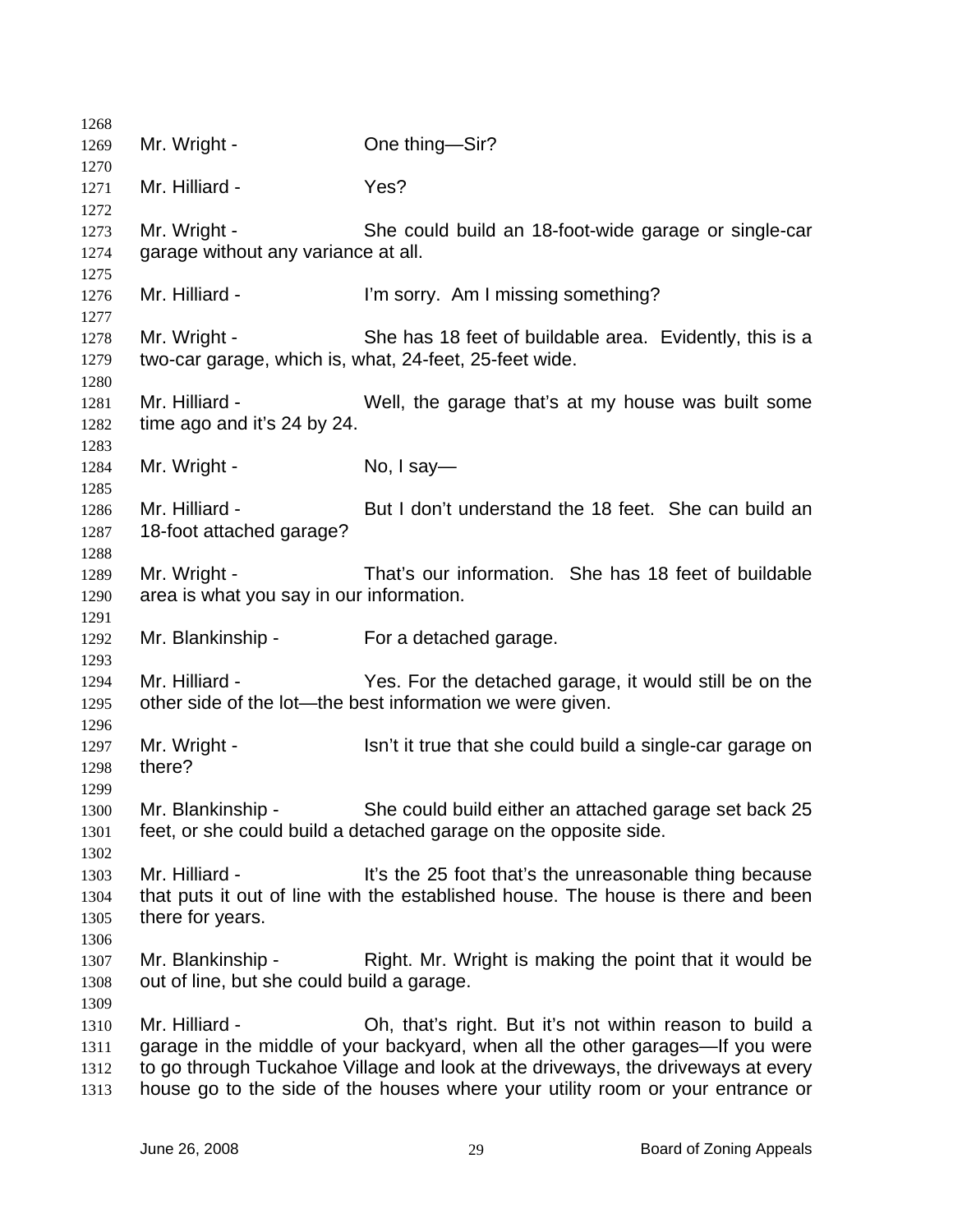exit would be. Several of the houses on the corners do not have the driveways coming in off the address side, but coming off the side street. That's where you need to have access to your entrances and exits and whatnot from the house. If she were to go with the 18 feet, it puts the house, or the garage, far removed from the entranceway. It doesn't make sense that it couldn't stay in line with the house that's there. The fact that that house was built where it is, and doesn't meet the 25-foot thing, is obviously not her fault. She can't pick the house up and move it. Putting a garage on the same line, the same plane has no detriment to anybody else. Thank you. 1314 1315 1316 1317 1318 1319 1320 1321 1322 1323 1324 1325 1326 1327 1328 1329 1330 1331 1332 1333 1334 1335 1336 1337 1338 1339 1340 1341 1342 1343 1344 1345 1346 1347 1348 1349 1350 1351 1352 1353 1354 1355 1356 1357 1358 1359 Mr. Kirkland - Thank you. I think we had one more gentleman that might want to speak. Male - **Example 2** [Off mike] [Inaudible] Mr. Kirkland - Thank you, sir. No, you've already stated yours. Now, she can speak because she rebut—No, she can't, because you were all for it. Male - **[Off mike]** [Inaudible] Mr. Kirkland - All right, sir. I figured you'd have to say something. Mr. Blankinship - Nice try, anyway. Mr. Kirkland - All right. State your name for the record. Mr. Bryant - Frederick Bryant. Mr. Kirkland - What is your address? Mr. Bryant - **I live at 1411 Stoneycreek.** Mr. Kirkland - Oh, okay. Mr. Bryant - My wife and I have no objections whatsoever, and everybody else has stated reasonable arguments as to why. I think a two-car garage is perfectly legitimate, and a one-car garage is almost always not quite enough garage. Thanks. Mr. Kirkland - Thank you. All right. Since no one was opposed, rebuttal time is waived. Ms. Dwyer - Thave a question for Mr. Blankinship. Mr. Blankinship - Yes ma'am.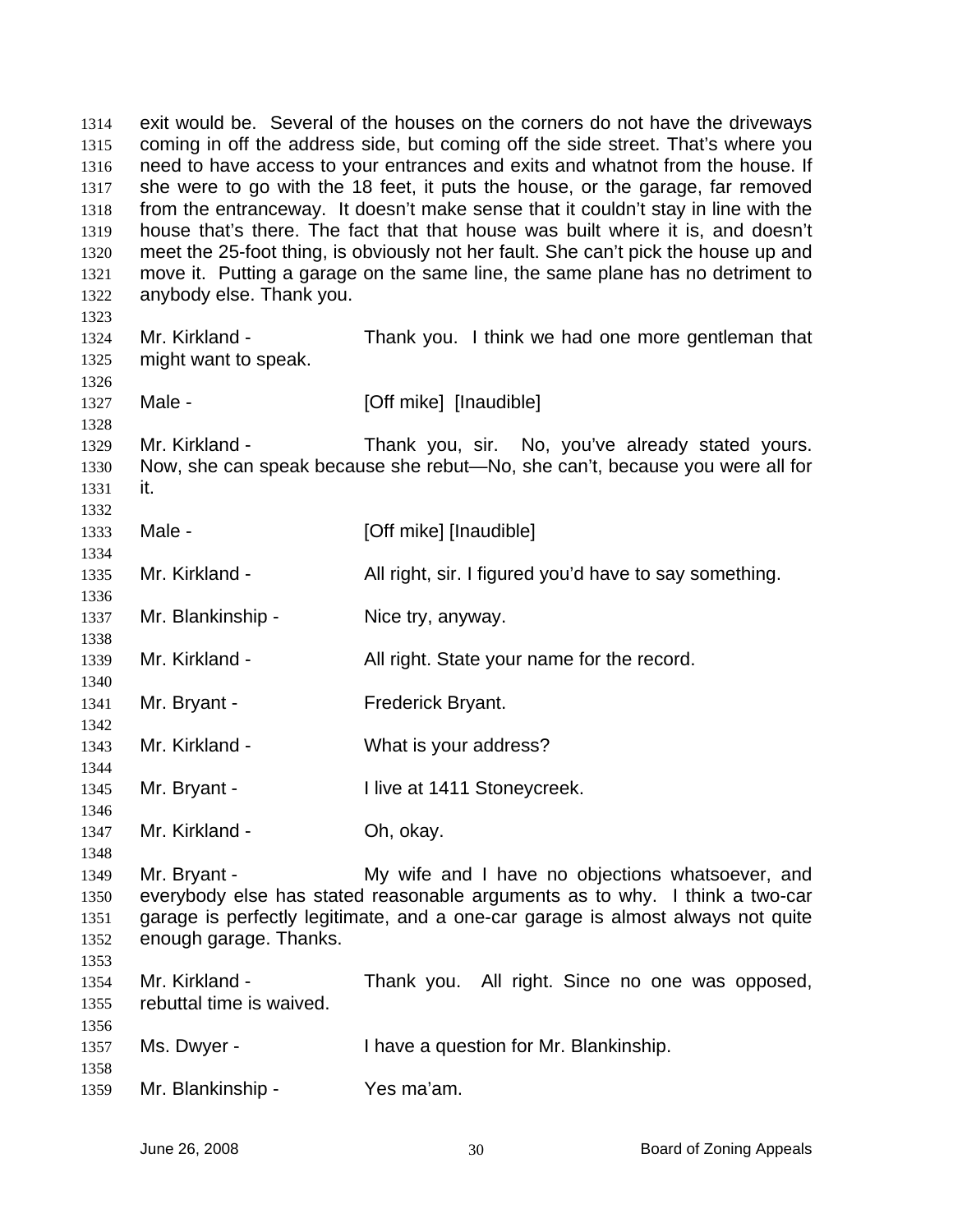| 1360         |                                                   |                                                                                     |
|--------------|---------------------------------------------------|-------------------------------------------------------------------------------------|
| 1361         | Mr. Kirkland -                                    | Mr. Blankinship.                                                                    |
| 1362         |                                                   |                                                                                     |
| 1363         | Ms. Dwyer -                                       | I think the applicant said something about originally                               |
| 1364         |                                                   | she had measured from the edge of the pavement as opposed to the property           |
| 1365         |                                                   | line, and I see the fence is set in. Is there County-owned right-of-way between     |
| 1366         |                                                   | her fence line and the edge of the pavement there? This is not the right picture    |
| 1367         | for this case. There we go.                       |                                                                                     |
| 1368         |                                                   |                                                                                     |
| 1369         | Mr. Blankinship -                                 | Okay. We are looking from-                                                          |
| 1370         |                                                   |                                                                                     |
| 1371         | Ms. Dwyer -                                       | Another picture that shows the fence in the back.                                   |
| 1372         |                                                   |                                                                                     |
| 1373         | Mr. Kirkland -                                    | See the fence right there?                                                          |
| 1374         |                                                   |                                                                                     |
| 1375         | Mr. Blankinship -                                 | Yes. This is roughly looking along her property line.                               |
| 1376         |                                                   |                                                                                     |
| 1377         | Ms. Dwyer -                                       | Right.                                                                              |
| 1378         |                                                   |                                                                                     |
| 1379         | Mr. Kirkland -                                    | Is her fence on her property?                                                       |
| 1380         |                                                   |                                                                                     |
| 1381<br>1382 | Mr. Blankinship -                                 | Oh, that's the question, isn't it. Okay. I do not know.                             |
| 1383         | Ms. Dwyer -                                       | There's another picture, Paul.                                                      |
| 1384         |                                                   |                                                                                     |
| 1385         | Mr. Blankinship -                                 | Is there a survey that indicates the location of the                                |
| 1386         | fence?                                            |                                                                                     |
| 1387         |                                                   |                                                                                     |
| 1388         | Ms. Dwyer -                                       | See if there's another picture.                                                     |
| 1389         |                                                   |                                                                                     |
| 1390         | Mr. Blankinship -                                 | The applicant says it's three feet over.                                            |
| 1391         |                                                   |                                                                                     |
| 1392         | Ms. Dwyer -                                       | That's it.                                                                          |
| 1393         |                                                   |                                                                                     |
| 1394         | Mr. Kirkland -                                    | All right.                                                                          |
| 1395         |                                                   |                                                                                     |
| 1396         | Mr. Blankinship -                                 | Yes, okay. It shows on the survey plat, which I'm                                   |
| 1397         |                                                   | sorry is not in the presentation this month, but you do have a copy. In your        |
| 1398         |                                                   | packet, there's a survey and it does show that the fence is three feet over, as the |
| 1399         | applicant said. Three feet onto the right-of-way. |                                                                                     |
| 1400         |                                                   |                                                                                     |
| 1401         | Ms. Dwyer -                                       | It encroaches on the right-of-way?                                                  |
| 1402         |                                                   |                                                                                     |
| 1403         | Mr. Blankinship -                                 | Yes ma'am.                                                                          |
| 1404         |                                                   |                                                                                     |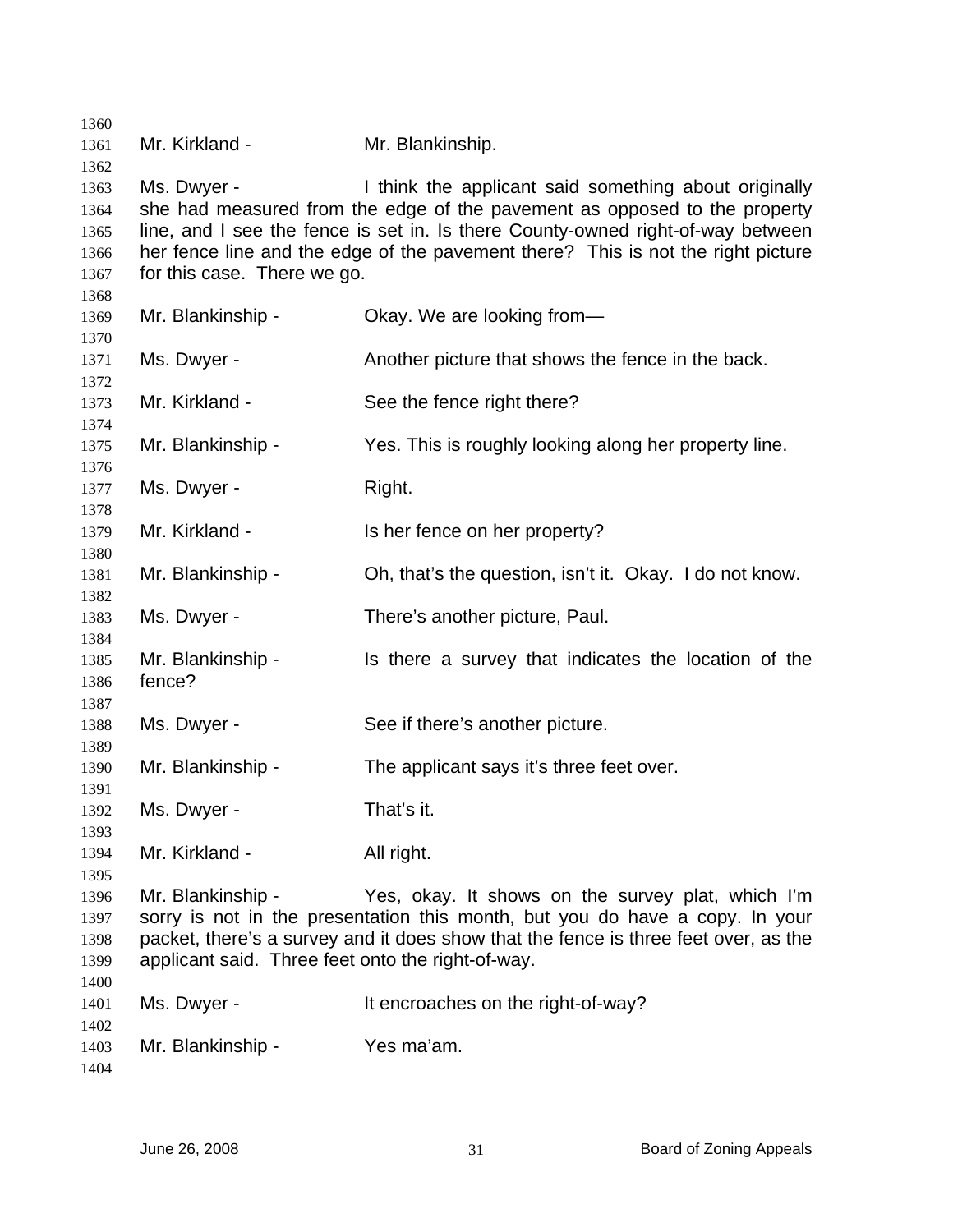Ms. Dwyer - That's not what I was looking for. That's not an issue. Sometimes you can acquire property—I don't know if this is one of those cases or not, but that was my thinking, that this is a dead-end street, looks like it deadends into a wetland or swamp. So, it's unlikely, depending on whether you like to use euphemisms or not, so it's unlikely, certainly that this road will be extended, and that that right-of-way would need to be used. I have no idea what the status of that is; I just think that might be a couple of feet that the applicant could pursue acquiring. Essentially, to have an attached garage, the garage would have to be set in seven feet to the interior of the property from the outside edge of the home. 1405 1406 1407 1408 1409 1410 1411 1412 1413 1414 1415 1416 1417 1418 1419 1420 1421 1422 1423 1424 1425 1426 1427 1428 1429 1430 1431 1432 1433 1434 1435 1436 1437 1438 1439 1440 1441 1442 1443 1444 1445 1446 1447 1448 1449 1450 Mr. Blankinship - Yes ma'am. Mr. Kirkland - Any other questions? If not, that concludes the case. **DECISION**  Ms. Dwyer - The Move we deny the case. Mr. Kirkland - The Motion made by Ms. Dwyer to deny. Do I have a second? Mr. Wright - Second. Mr. Kirkland - Second by Mr. Wright. Any discussion? Ms. Dwyer - Yes, I would like to make a few statements. First of all, you have a beautiful home and you've obviously done a great deal to improve it. It's obvious driving by how much care you have taken with the property. This is one of the occasions when I don't like this job, but I just see our authority under the law as limited in this case. There is reasonable use of the property. Let me talk about that word, "reasonable," because that was raised by the applicant's supporters. The test is if you don't get the variance, are you deprived of all reasonable use of the property. So, when you use the word, "reasonable," in that context, it's clear that you have a use of the property—you use it as a home and you've used it as a home for many years. So, under the Supreme Court decision, we don't have the authority to grant the variance. As much as it is an appropriate location and an attractive addition, it would increase the value of the property itself, and it would improve the neighborhood—all those things are in its favor. Everything looks good in the case except for the law, and the law says we don't have the authority to grant the variance under Cochran. Male - **[Off mike – inaudible]** Mr. Kirkland - The You can't speak, sir. We are discussing it between us for the vote. Any other comments? Any other discussion? All right.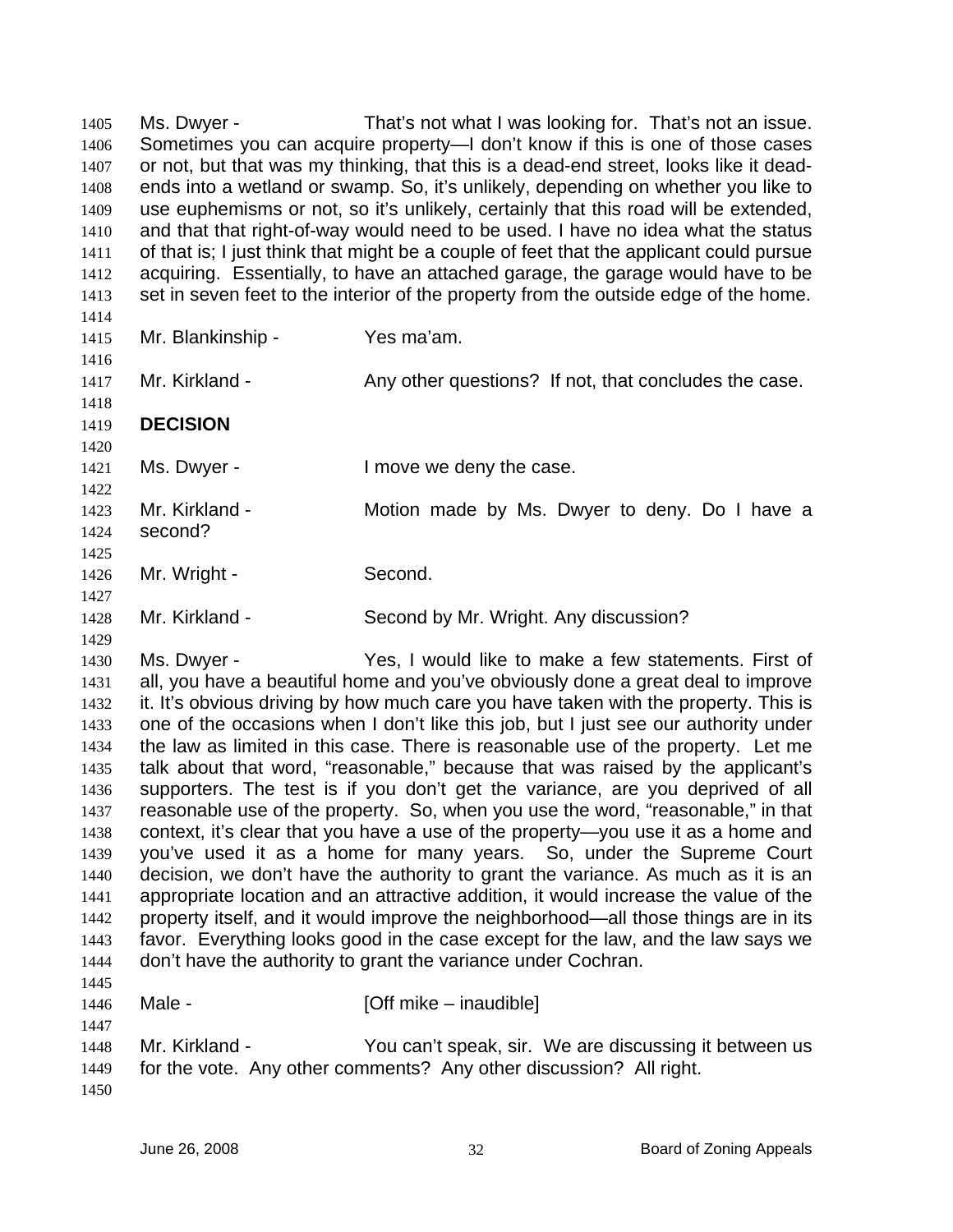We have a motion by Ms. Dwyer, seconded by Mr. Wright that we deny the case. All in favor say aye. All opposed say no. The ayes have it; the motion passes. This case is denied. 1451 1452 1453 1454

1455 1456 1457 1458 1459 After an advertised public hearing and on a motion by Ms. Dwyer, seconded by Mr. Wright, the Board **denied** application **A-011-08, Norma Anderson's** request for a variance from Section 24-95(k) to build an attached garage at 11200 Blendon Lane (Tuckahoe Village) (Parcel 738-744-4764), zoned R-2, One-family Residence District (Tuckahoe). The street side yard setback is not met.

| 1460 |                |                                           |   |
|------|----------------|-------------------------------------------|---|
| 1461 | Affirmative:   | Dwyer, Harris, Kirkland, Nunnally, Wright | 5 |
|      | 1462 Negative: |                                           |   |
| 1463 | Absent:        |                                           |   |
| 1464 |                |                                           |   |

1465

1470

1481

1483

1485

1492

1466 1467 1468 1469 **UP-011-08 RUTH H. HENLEY** requests a conditional use permit pursuant to Section 24-95(i)(4) to allow a carport to remain in the front yard at 1204 Bentbrook Drive (Foxboro North) (Parcel 803-706-1023), zoned R-3, Onefamily Residence District (Varina).

1471 1472 1473 1474 1475 1476 1477 1478 1479 **A-012-08 RUTH H. HENLEY** requests a variance from Sections 24-95(i)(2)(c) and (d) to allow a carport to remain in the front yard at 1204 Bentbrook Drive (Foxboro North) (Parcel 803-706-1023), zoned R-3, One-family Residence District (Varina). The accessory structure setback and least side yard setback are not met. The applicant has 0 feet least side yard setback and 3 feet accessory structure setback where the Code requires 3 feet least side yard setback and 10 feet accessory structure setback. The applicant requests a variance of 3 feet least yard setback and 7 feet accessory structure setback.

- 1480 Mr. Blankinship - Mr. Chairman, the next two are companion cases.
- 1482 Ms. Dwyer - Mr. Chairman?

1484 Ms. Henley - The statement is not accurate, sir.

1486 Mr. Kirkland - **Hang on just a second.** 

1487 1488 1489 1490 1491 Ms. Dwyer - The reference to the last case, because we made decisions immediately after the first two cases. Typically, we make all of our decisions at the end of the meeting, so I just wanted you to know that so you're not wondering why we didn't make a decision at this point. Okay.

1493 1494 1495 1496 Mr. Kirkland - All right. Anyone else wish to speak on this case? All right, ma'am. Since there is no one else, would you raise your right hand and be sworn in.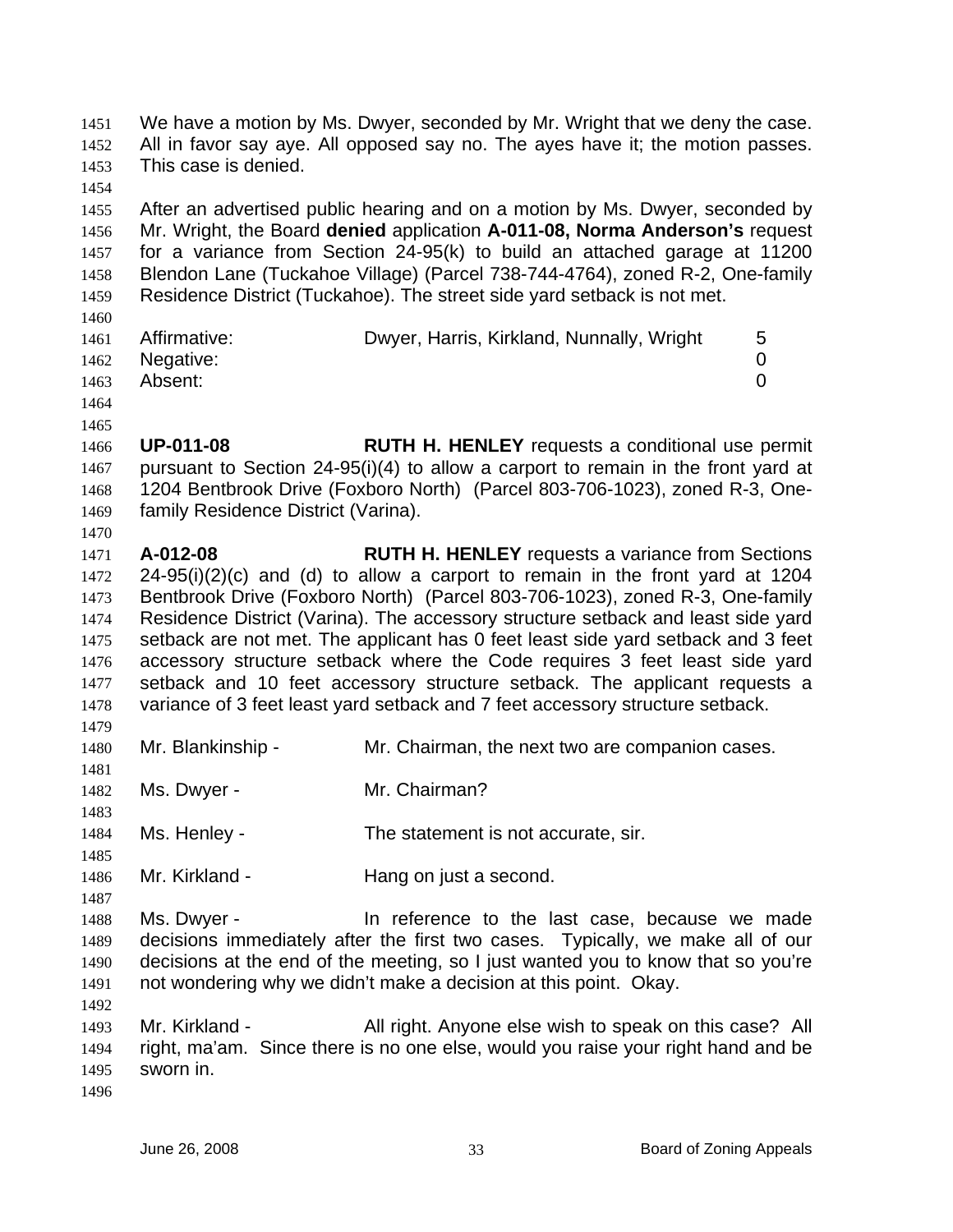Mr. Blankinship - Ma'am, would you raise your right hand? Do you swear the testimony you're about to give is the truth and nothing but the truth so help you God? 1497 1498 1499 1500 1501 1502 1503 1504 1505 1506 1507 1508 1509 1510 1511 1512 1513 1514 1515 1516 1517 1518 1519 1520 1521 1522 1523 1524 1525 1526 1527 1528 1529 1530 1531 1532 1533 1534 1535 1536 1537 1538 1539 1540 1541 1542 Ms. Henley - The Research Hotel Hotel Hotel Hotel Hotel Hotel Hotel Hotel Hotel Hotel Hotel Hotel Hotel Hotel Hotel Hotel Hotel Hotel Hotel Hotel Hotel Hotel Hotel Hotel Hotel Hotel Hotel Hotel Hotel Hotel Hotel Hotel Hote Mr. Blankinship - Thank you. Mr. Kirkland - The Music of the Vou would, ma'am, state your name for the record. Ms. Henley - The My name is Ruth Henley. Mr. Kirkland - Okay. If you could, get a little closer to that mike. For some reason, it's not doing a real good job. Ms. Henley - I want to first say that given the types of cases that I've heard so far this morning, it confirms what I originally thought is that this case really shouldn't even be here. It's about a carport that has been in place for several years, and I was amazed to hear from the County that there was an issue regarding it. In my application that I submitted to the County, I submitted, under recommendation of an attorney, a gallery of pictures of my neighbors' carports, similarly located, and throughout the County of Henrico. Again, I even questioned that I should be here trying to argue a case for a carport that has been in place for several years, and it's similarly located to many, many hundreds, maybe thousands in the same area of the County. I just question why I'm here. Mr. Wright - Ms. Henley, did you get a building permit to have this carport built? Ms. Henley - No-Mr. Wright - Well, that's why you're here. You didn't get a building permit, and you're supposed to get a building permit. Ms. Henley - No, what I'm suggesting that I followed proceed—May I make a correction on page 2 of this application, first of all? Under the second paragraph, it says, "The applicant has 0 feet least side setback." That is incorrect. The setback on the side is 6 feet, and— Mr. Blankinship - I'm sorry to interrupt you, but do you have a survey of the property that shows the property line and the existing carport? Ms. Henley - I have this picture, actually, which came with a County document. Do you want to see this?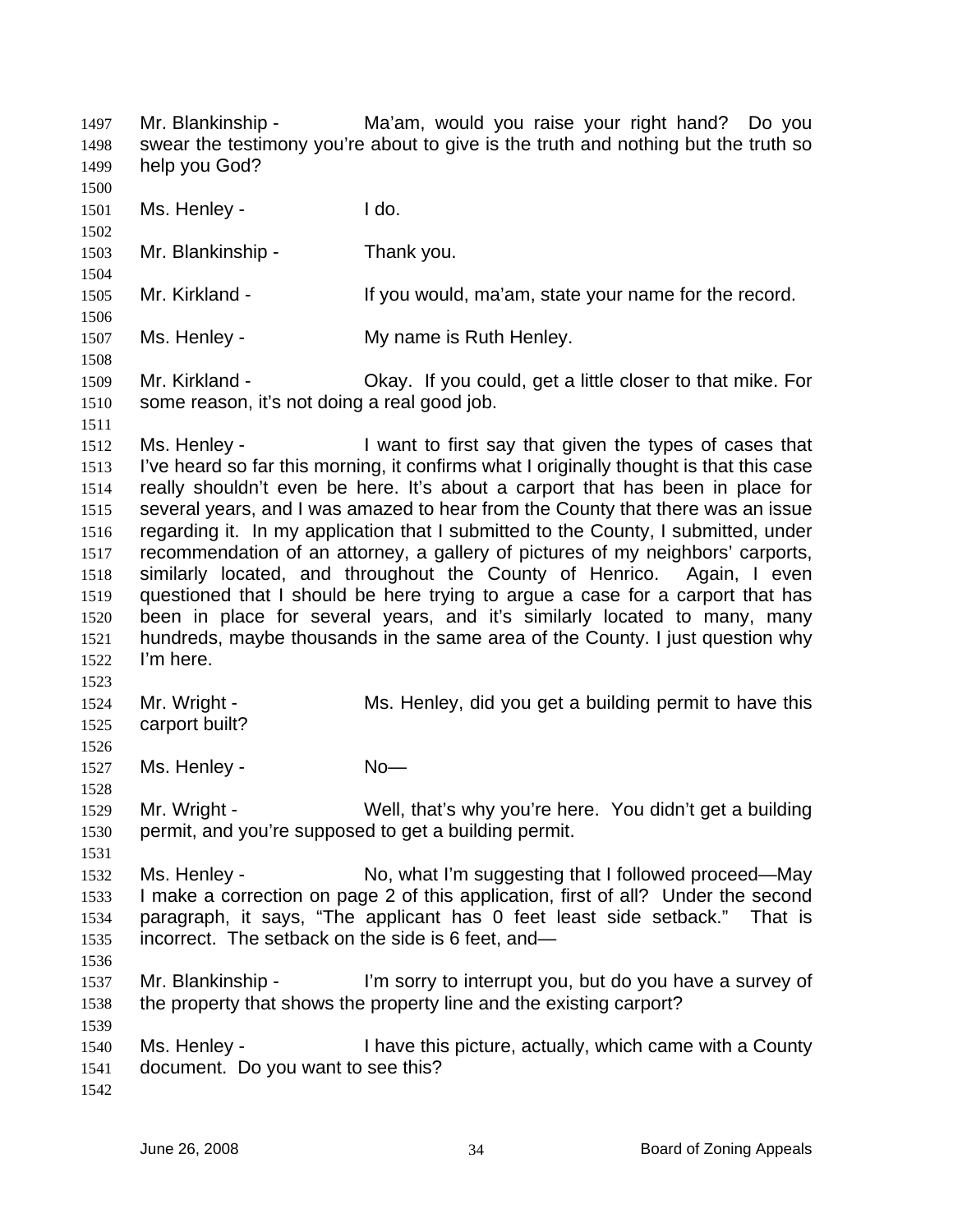Mr. Blankinship - No, that's fine. The reason why we put 0 was to leave the Board the flexibility to approve a setback variance, if it is necessary. Because we don't have a survey that shows both the property line and the carport, we can't be certain whether it complies or not. The worst case would be if everyone thought it was 6 feet, the Board did not grant a variance, and then you had a survey done that showed it was 5.9 feet. Then we'd be back here again. By putting 0 and giving the Board the flexibility to grant or not grant that variance, we cover all the bases in case a previous— 1543 1544 1545 1546 1547 1548 1549 1550 1551 1552 1553 1554 1555 1556 1557 1558 1559 1560 1561 1562 1563 1564 1565 1566 1567 1568 1569 1570 1571 1572 1573 1574 1575 1576 1577 1578 1579 1580 1581 1582 1583 1584 1585 1586 1587 1588 Ms. Henley - But my case is that it shouldn't be an issue if it's in compliance. That's my case. Ms. Dwyer - Well, ma'am, just to address that question. You're not allowed to have carports in your front yard, and you didn't get a building permit. Ms. Henley - It's not in a front yard. And again, I asked you to take a look at this picture. Can we show this picture? Mr. Blankinship - Sure. Ms. Henley - The Music of this picture, how could it possibly be in the front yard, when you see daylight through the carport? Mr. Kirkland - Because — Ms. Henley - The Music of the front yard, you would see the house. This is another picture that shows—[Goes away from the mike]— [inaudible]—That's the house there. [Comes back to the mike.] The carport is clearly on the side in front of a garage. Mr. Kirkland - Yes ma'am, but does the carport in any way intrude in the front line of your house? Ms. Henley - Now, the front line, there's a red line there and you see the carport is circled. Mr. Wright - I can't see it. Mr. Kirkland - It's kind of fuzzy on ours. Mr. Wright - I can't see it. Mr. Kirkland - So, the red line that we see on this sketch-Ms. Henley - [Off mike] The red line that you see here is supposed to be the boundary lines for the front of house.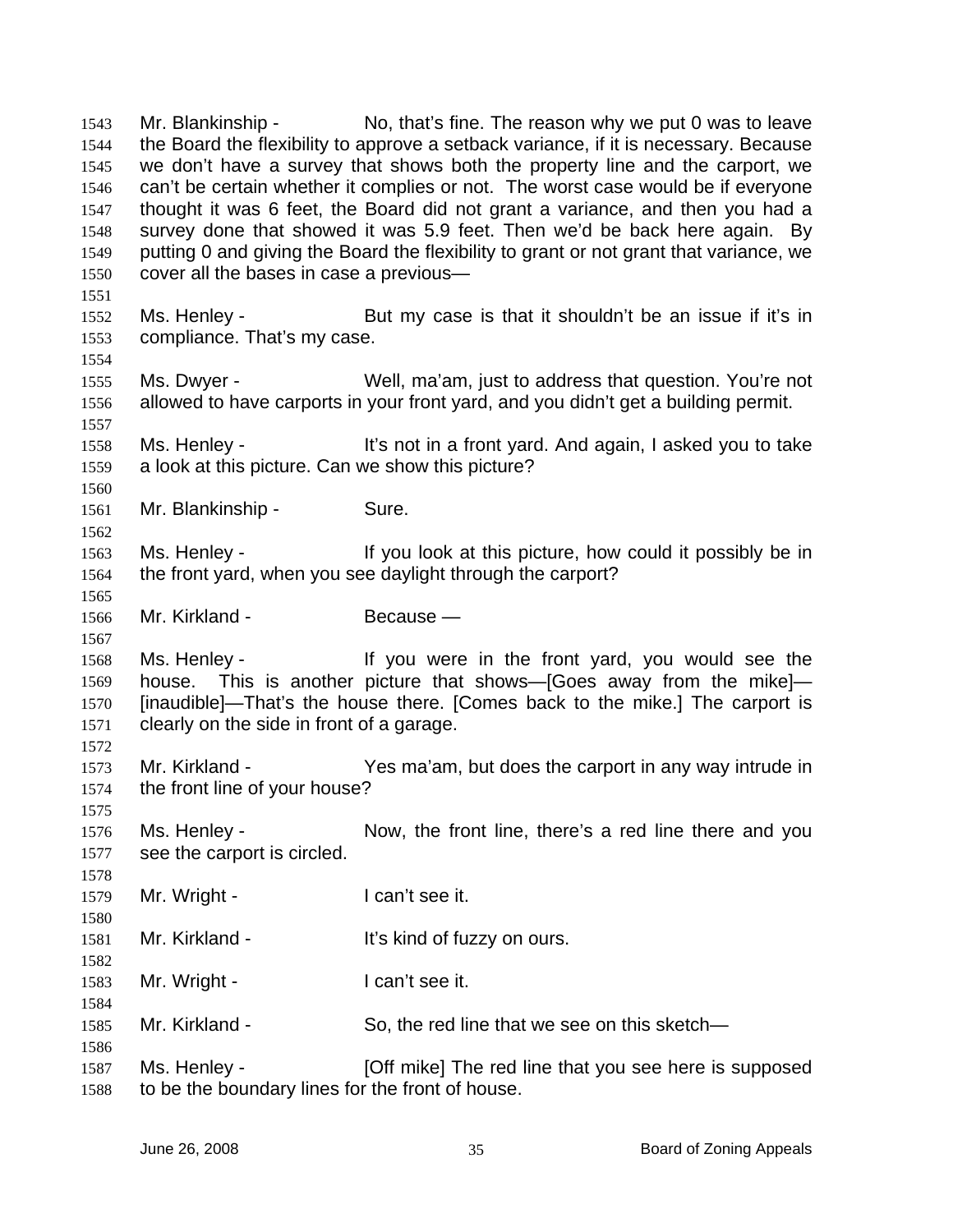| 1589                                         |                                                                  |                                                                                                                                                                                                                                  |
|----------------------------------------------|------------------------------------------------------------------|----------------------------------------------------------------------------------------------------------------------------------------------------------------------------------------------------------------------------------|
| 1590                                         | Mr. Kirkland -                                                   | And $-$                                                                                                                                                                                                                          |
| 1591                                         |                                                                  |                                                                                                                                                                                                                                  |
| 1592<br>1593                                 | Ms. Henley -                                                     | [Off mike] The carport is circled.                                                                                                                                                                                               |
| 1594<br>1595                                 | Mr. Kirkland -                                                   | And have you drawn that out at the porch line?                                                                                                                                                                                   |
| 1596<br>1597<br>1598                         | Ms. Henley -<br>picture that I made or something that I made up. | [Off mike] The line was drawn by the County. This<br>picture [inaudible] supplied by the County. [Back at the mike.] This is not a                                                                                               |
| 1599<br>1600<br>1601                         | Mr. Kirkland -                                                   | Okay.                                                                                                                                                                                                                            |
| 1602<br>1603<br>1604                         | Ms. Henley -                                                     | This picture was supplied by the County. The carport<br>is in the circled area. The red lines were drawn by the County.                                                                                                          |
| 1605<br>1606                                 | Mr. Kirkland -                                                   | So, you're saying it's in the side yard?                                                                                                                                                                                         |
| 1607<br>1608                                 | Ms. Henley -                                                     | It is in the side yard.                                                                                                                                                                                                          |
| 1609<br>1610                                 | Mr. Wright -                                                     | Can't be in the side yard.                                                                                                                                                                                                       |
| 1611<br>1612                                 | Ms. Dwyer -                                                      | Could we have someone from staff explain why it is or<br>is not in the front, and why the case has been presented as it has been?                                                                                                |
| 1613<br>1614<br>1615<br>1616<br>1617<br>1618 | Mr. Blankinship -<br>front of the house.                         | Paul, would you put up the picture that's labeled,<br>"From Southeast"? That shows pretty clearly, Ms. Dwyer, where the front line of<br>the house is and where the carport is. I think it's pretty clear that the carport is in |
| 1619<br>1620                                 | Ms. Henley -<br>chimney. The chimney's on the side of the house. | No, the house is beside that. You can see the                                                                                                                                                                                    |
| 1621<br>1622<br>1623                         | Mr. Gidley -                                                     | [Off mike] [Inaudible] front.                                                                                                                                                                                                    |
| 1624<br>1625                                 | Ms. Henley -                                                     | It's on the side.                                                                                                                                                                                                                |
| 1626<br>1627                                 | Mr. Kirkland -                                                   | Ma'am, $I$ —                                                                                                                                                                                                                     |
| 1628<br>1629                                 | Mr. Wright -                                                     | It's not-                                                                                                                                                                                                                        |
| 1630<br>1631                                 | Mr. Kirkland -                                                   | I see the edge of the house.                                                                                                                                                                                                     |
| 1632<br>1633<br>1634                         | Ms. Dwyer -<br>is not allowed?                                   | Can we define the front yard, and define what is and                                                                                                                                                                             |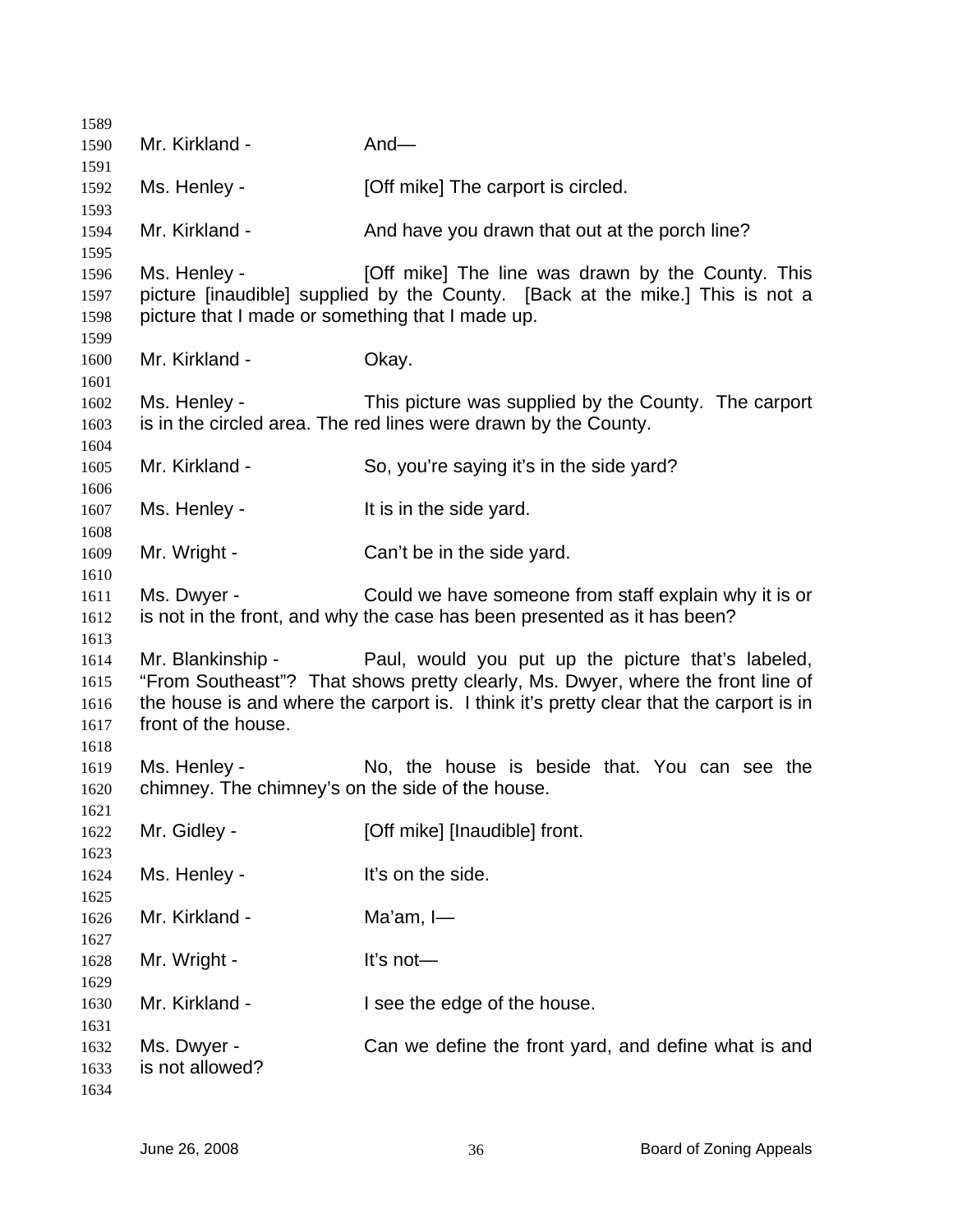Mr. Blankinship - The front yard is the area between the street right-ofway and the nearest point of the structure moving back from the street right-ofway. By definition, the front yard extends from one side lot line all the way to the other side lot line. The side yard is behind the front yard, if you will, and in front of the rear yard. 1635 1636 1637 1638 1639 1640 1641 1642 1643 1644 1645 1646 1647 1648 1649 1650 1651 1652 1653 1654 1655 1656 1657 1658 1659 1660 1661 1662 1663 1664 1665 1666 1667 1668 1669 1670 1671 1672 1673 1674 1675 1676 1677 1678 Ms. Dwyer - Ckay. So-Mr. Blankinship - But it doesn't matter, because a carport's not allowed in the front or the side yard. If it were entirely within the side yard, we'd still be exactly where we are. Ms. Dwyer - I think what's maybe the issue is the applicant's thinking if the carport is not aligned in front of the house, then it's not in the front yard. If it's to the side of the house, then you're saying it's in the side yard. What we're saying— Ms. Henley - But that's just only one of the issues. The other issues— Ms. Dwyer - The If I may just clear this matter up for the record. Even if it's sort of to the side of the house, but technically in front of it, that counts as front yard. What we're saying is even if it's in the side yard, that's also not allowed. That's why you're here. Ms. Henley - Ckay. Then explain to me why I was able to document thousands, actually hundreds of cases. I've submitted a gallery of pictures with my application with carports similar to this, and I have some with me today. Mr. Kirkland - Yes ma'am, and probably a lot of them are not right. Ms. Henley - The And maybe you're opening a floodgate if you deny this. Mr. Kirkland - We've had a lot of these, ma'am. Ms. Henley - The You're probably opening a floodgate, then. Mr. Wright - Well, let's open it. Ms. Henley - Because if you're going to say this about one residence of the County, I don't see but how you can allow the others.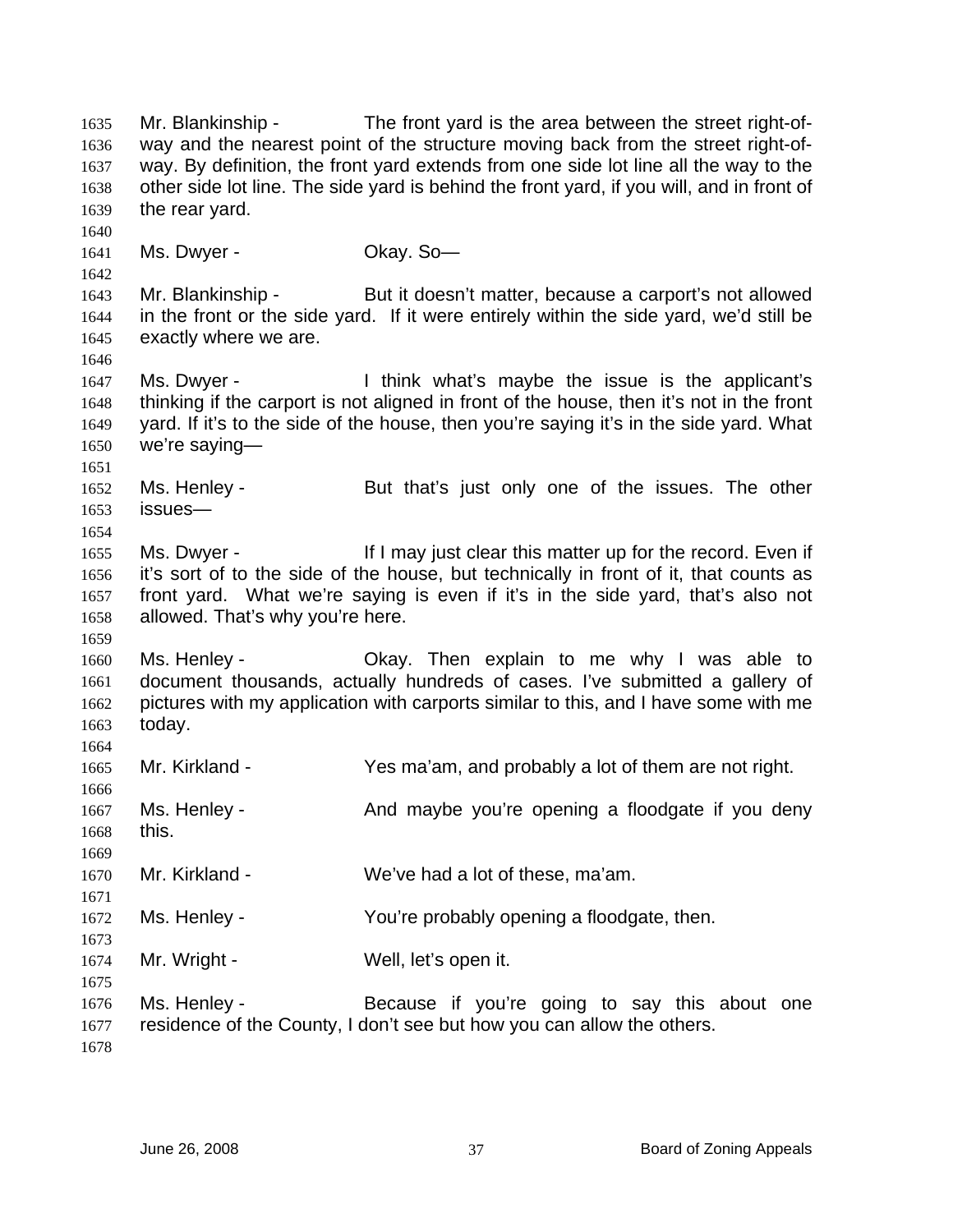Mr. Wright - We don't allow it. We don't have enough people in the Department of Planning to go out and check every house in Henrico County. When it comes to our attention, we deal with it. 1679 1680 1681 1682 1683 1684 1685 1686 1687 1688 1689 1690 1691 1692 1693 1694 1695 1696 1697 1698 1699 1700 1701 1702 1703 1704 1705 1706 1707 1708 1709 1710 1711 1712 1713 1714 1715 1716 1717 1718 1719 1720 1721 1722 1723 1724 Mr. Kirkland - The Read of two since I've been on the Board that they have dismantled and removed. Ms. Henley - I think that the issue is actually something that you do on your discretion because my neighbor—In one of those pictures that the County took and included with the application that came to me that you probably have access to, you see a carport in my neighbor's side yard that does not have the property side line, side yard lot variance. Mr. Kirkland - The Ma'am, it's your right to complain about that if you choose. You can always pick up the phone and call the County. Ms. Henley - The Music Henley - I don't have an issue with it. Mr. Kirkland - Yes ma'am, I know. I understand that, but I'm saying this is an issue now. There was no building permit issued on it. You have been cited, I assume, since we have a Code— Ms. Henley - You know, in a court of law you're supposed to face your accuser. Who was this citer? Mr. Kirkland - I believe this was the Community Maintenance and Revitalization person that came out and probably noted that it was not permitted. Ms. Henley - Ch, but he didn't notice that my neighbor right next door to it was— Mr. Kirkland - Well, most of the time when they appear, they're acting on a complaint made by one of your neighbors. They don't just ride through the neighborhood looking for this. Most of the Planning complaints are complaint-driven. People call and then the inspector goes out. There are not enough inspectors to ride around all day long and just pick out things. They would never end. So, most likely, someone has complained about this. It's not stated in our report, but that's normally when these come in front of us. Ms. Henley - Well, in a court, I should be able to face— Mr. Kirkland - No, that doesn't work that way. Mr. Blankinship - If you go to court charged with a violation, then you will have that opportunity, but that's not our purpose here this morning.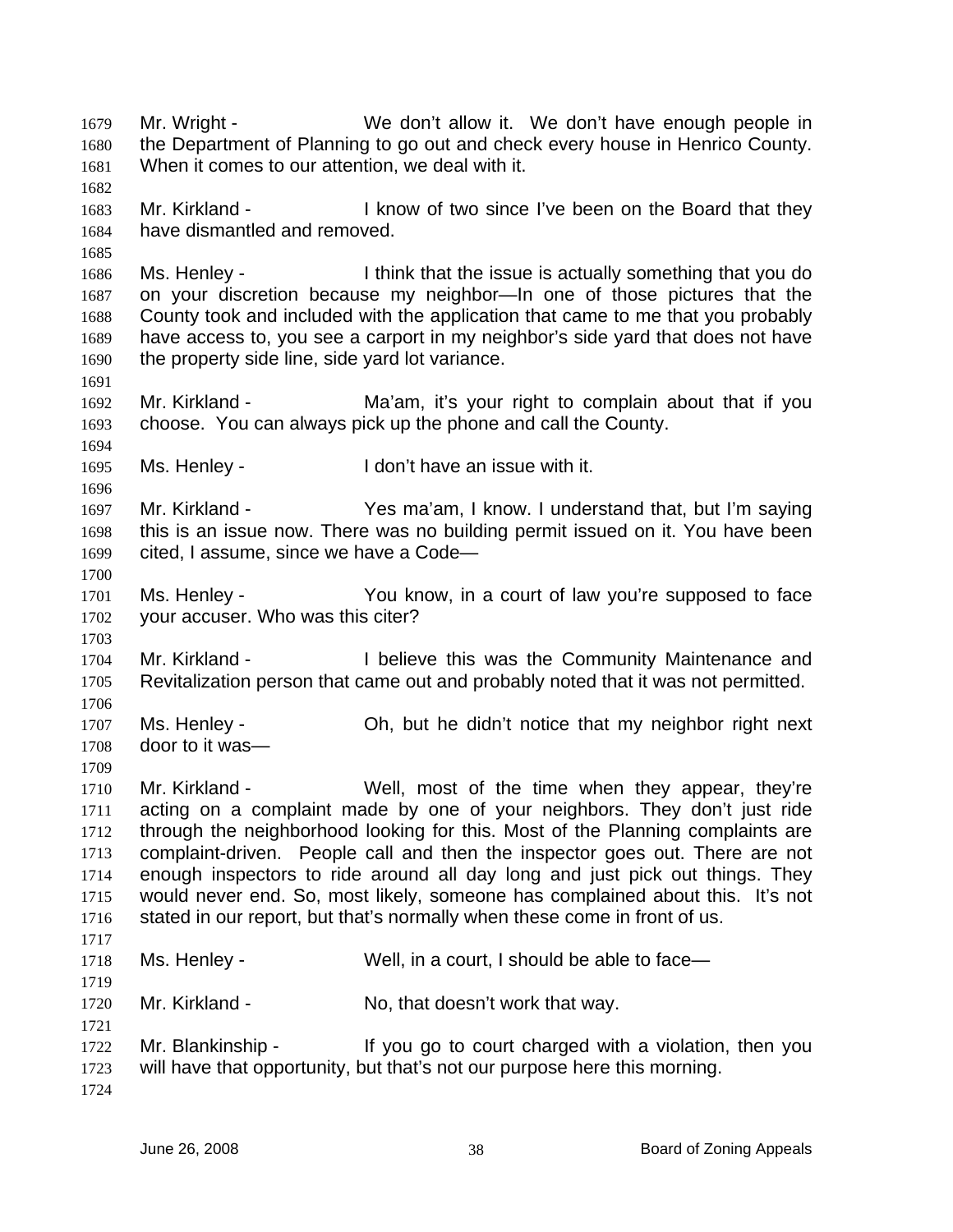1725 Mr. Kirkland - Yes ma'am.

1726

1731

1742

1746

1750

1727 1728 1729 1730 Mr. Blankinship - The Our purpose this morning is to review your applications for a use permit and for a variance. We're here this morning because you submitted applications, and the Board's here this morning to hear those applications and decide on them.

1732 1733 1734 1735 1736 1737 1738 1739 1740 1741 Ms. Henley - Chay. Could you show that other picture showing the front view that you took? No, another one. Okay. There's one other that shows the—Yes. There is the six feet that I referred to, and you see the carport there of the neighbor, who is much closer to the sideline, but was not cited. It just seems so unfair that you would want to even consider having me disassemble this carport. It's much better. It's a much better model. It's sturdier. It's more in line with the architectural style of my house. It adds to the neighborhood where cars are parked on the street, except for today when they paved it. It just seems unthinkable that I am even here defending that, when I have documented so many cases that are really worse than this.

1743 1744 1745 Mr. Kirkland - Well, it's our job to interpret the Code and to go by the ordinances in the County. The architectural prettiness of it, as you may say, and everything else really doesn't count. We have to go by what the rules are.

1747 1748 1749 Ms. Harris - Mr. Chairman, I have an update that I asked Mr. Blankinship to bring to this meeting. I don't know if any of us—Since the swimming case that we had?

1751 Mr. Kirkland - Yes ma'am.

1752 1753 1754 1755 1756 1757 Ms. Harris - There's a revision in the Code. We've talked about accessory structures, location in the side or front yard of a one-family, two-family semi-detached dwelling. They talk about accessory buildings or structures, including swimming pools may be approved by conditional use permit. I wondered, are we talking about carports in this case?

1758 1759 1760 1761 1762 1763 1764 1765 1766 1767 1768 1769 Mr. Blankinship - The Yes ma'am. Any accessory structure could be reviewed under that. Mr. Kirkland - That's for a use permit, correct? Ms. Harris - The Music For a use permit. Mr. Blankinship - Yes. We're hearing both the use permit and a variance. Ms. Dwyer - So, we're considering that today. That's the reason

1770 we're here.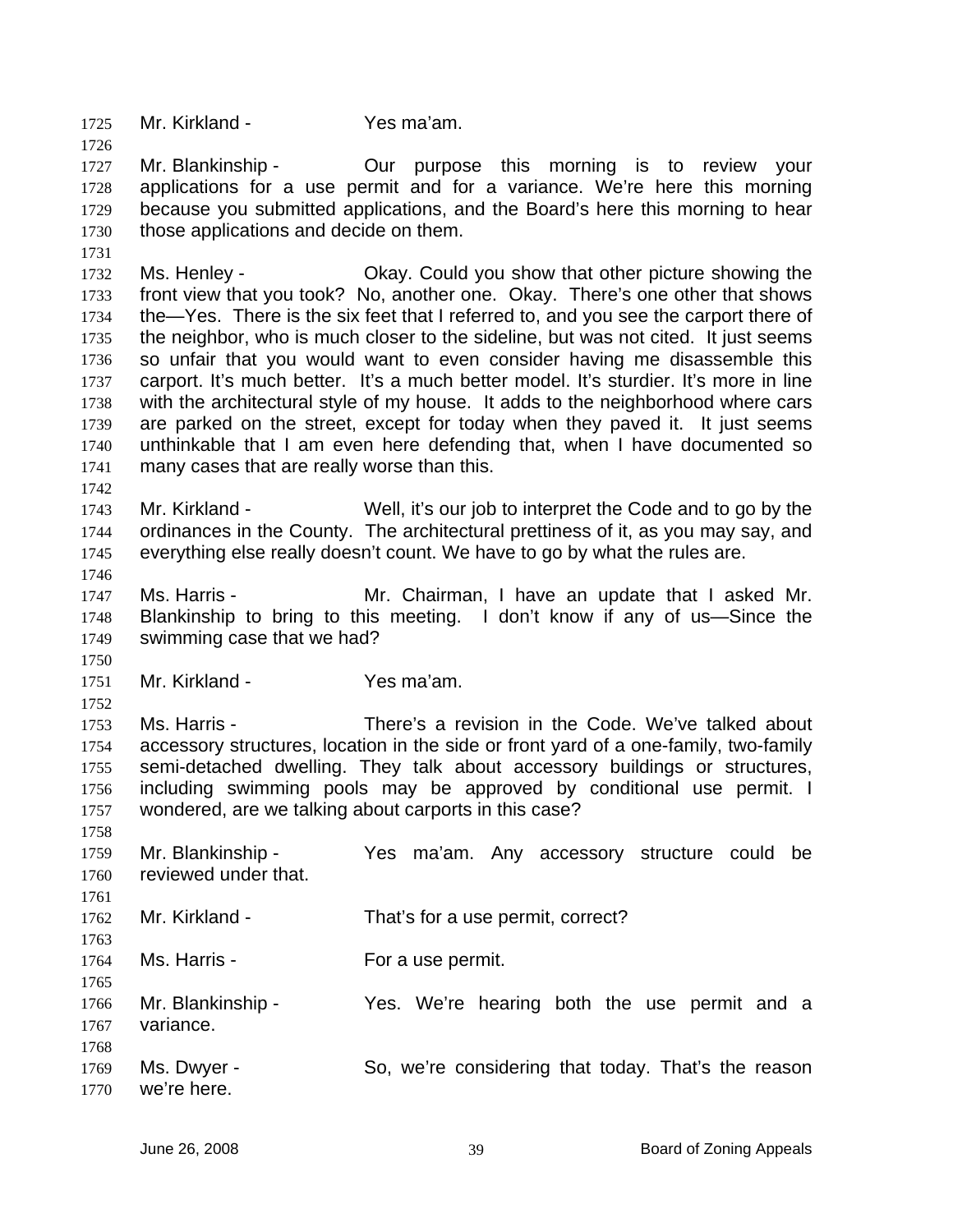1771 1772 1773 1774 1775 1776 1777 1778 1779 1780 1781 1782 1783 1784 1785 1786 1787 1788 1789 1790 1791 1792 1793 1794 1795 1796 1797 1798 1799 1800 1801 1802 1803 1804 1805 1806 1807 1808 1809 1810 1811 1812 1813 1814 1815 1816 Mr. Kirkland - Right. Ms. Dwyer - Cherwise, they wouldn't have a case. It's because of that ordinance that allows her to apply for a use permit. Is that what you're thinking? Ms. Harris - Right. Yes. In other words, we're saying that it may be acceptable, it may be approved, according to this document. Ms. Dwyer - Right. Ms. Harris - Okay. It may be approved by the conditional use permit. So, we are considering whether or not this one will be approved. Mr. Blankinship - The use permit and also a variance. The carport is required to be—Any accessory structure is required to be at least 10 feet from the principal structure, and this is clearly not in compliance with that. There is also the question about the side lot line. The applicant has stated that it does comply with the side yard setback. If that's the case— Ms. Henley - Let me ask the question, Mr. Blankinship. Mr. Blankinship - If that's the case, then you don't need a variance for the side yard. Ms. Henley - The \$600 fee that I paid for this, shouldn't you have checked that already? Mr. Blankinship - We went out and looked, but it's the applicant's responsibility to submit a survey that shows exactly what you're requesting. Ms. Harris - What about the fence? I don't want to interrupt your testimony. Had you concluded making your case, because I have question about the fence. Ms. Henley - Thought that was a separate issue. Mr. Blankinship - It is, yes. The fence height would be heard by the Planning Commission. Ms. Harris - Chay. Then I don't have any. I should have realized that. Mr. Kirkland - All right.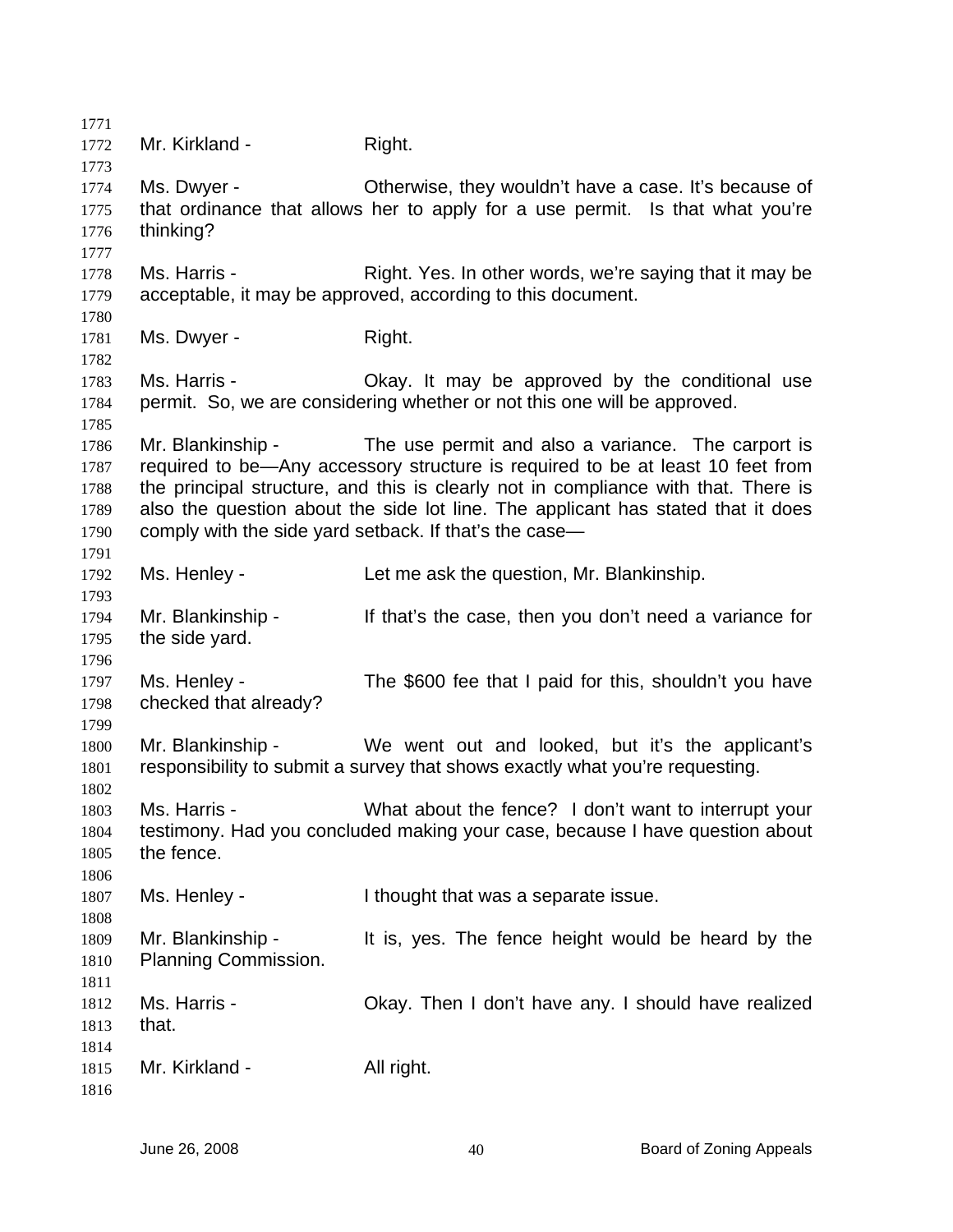1817 Ms. Henley - It's not a fence, it's a panel. 1818 1819 1820 1821 1822 1823 1824 1825 1826 1827 1828 1829 1830 1831 1832 1833 1834 1835 1836 1837 1838 1839 1840 1841 1842 1843 1844 1845 1846 1847 1848 1849 1850 1851 1852 1853 1854 1855 1856 1857 1858 1859 1860 1861 1862 Mr. Kirkland - Any other questions by Board members for either case? Mr. Wright? Ms. Dwyer? That concludes the case. There was no opposition, was there? I missed it if there was. I thought maybe somebody walked in. All right. Ms. Harris - I don't know if we know the answer to this. In the letter that Ms. Henley sent and we have a copy in our packs, I have a question about the process. Do we have someone from that Community—What is that department called? Mr. Blankinship - Community Maintenance? Ms. Harris - The Yes. Do we have anyone here from Community Maintenance? Mr. Blankinship - Yes ma'am, we do. Ms. Harris - Chay. I have a question about the process here. Mr. Kirkland - If you would, sir, come forward, raise your right hand and be sworn in, and state your name. We're going to record what you say. Mr. Blankinship - Would you allow the gentleman to use the podium, please? Mr. Kirkland - The Muslim of the US of Mr. Kirkland - If you would, sir, come forward. Mr. Blankinship - Do you swear the testimony you're about to give is the truth and nothing but the truth so help you God? Mr. Hurt - The I do. Steven Hurt, Zoning Enforcement Officer. Ms. Harris - The Solive Higust had a couple of questions. Do you have many cases in which summonses are issued to appear in General District Court because of non-compliance? Mr. Hurt - Yes ma'am. Ms. Harris - Side yard and front yard setbacks? Mr. Hurt - The specifics of this particular type of violation, no. Ms. Harris - No, okay.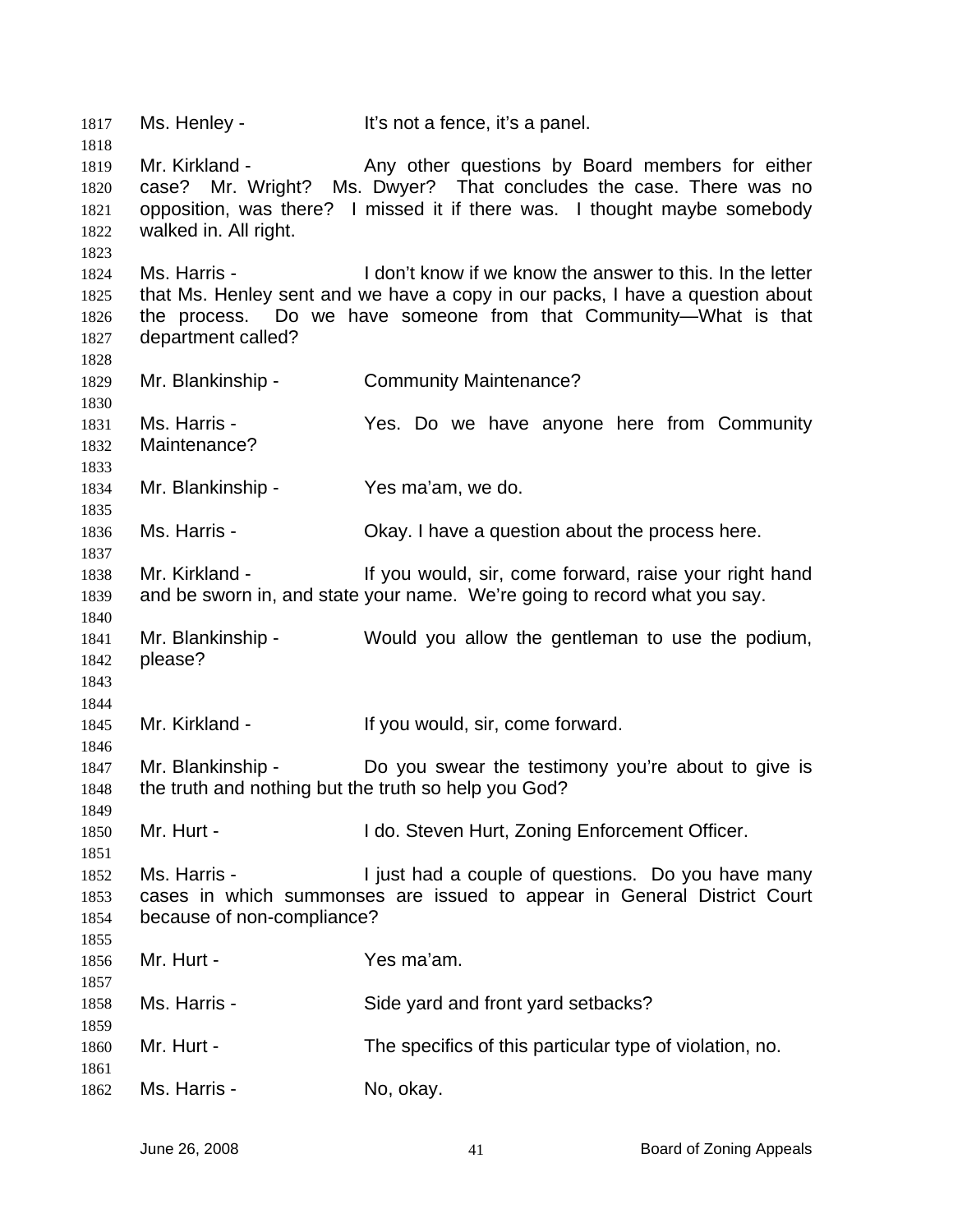1863 1864 1865 1866 1867 1868 1869 1870 1871 1872 1873 1874 1875 1876 1877 1878 1879 1880 1881 1882 1883 1884 1885 1886 1887 1888 1889 1890 1891 1892 1893 1894 1895 1896 1897 1898 1899 1900 1901 1902 1903 1904 1905 1906 1907 1908 Mr. Gidley - **[Off mike]** They go to court if people don't comply whether it—It may be a different issue, but they issue summons to go to court if people don't comply. Ms. Harris - The Right. Is the standard procedure to take the summons on the job? Mr. Blankinship - Why don't you walk us through the procedure. Ms. Harris - The Mes, that's what I-Mr. Hurt - Chay. Typically, we offer a card and brochure, and a few days for the property owner to give us a call so that we can explain in detail the nature of the violation and why it's in violation of the ordinance. Most often when we talk to them, we can give them a good understanding of what's happened, and they do comply. If they fail to call us or abate the violation, we return, and if the violation is in place, we have to write a Notice of Violation. Depending on the nature of the violation, it can be anywhere from 5 to 15 days for a due date. If it's still in violation at that point in time, we can issue a summons. I think what you're referring to is the service of the summons, which is not something that we do. We are not authorized, by law, to serve the process. That choice, I guess, was the officer who served the summons. Ms. Harris - You're not familiar whether they go to the home or whether they go to the job? Mr. Hurt - I will tell you, as a sheriff's appointed process server for many years in Florida, and having served some process here, we can go virtually anywhere that we want to, yes. Ms. Harris - The Music Regally you can, but I'm sure that the Sheriffs Department would not do it illegally. Mr. Hurt - And let me add that I offered no direction that that be served at her place of work. I offered the address of the violation near her home place. I would suspect that he had difficulty serving her there. Mr. Wright - The How does this come to your attention? Say this particular case, how was this brought to your attention? Mr. Hurt - We had a complainant. Mr. Wright - A complaint. Mr. Hurt - Yes sir.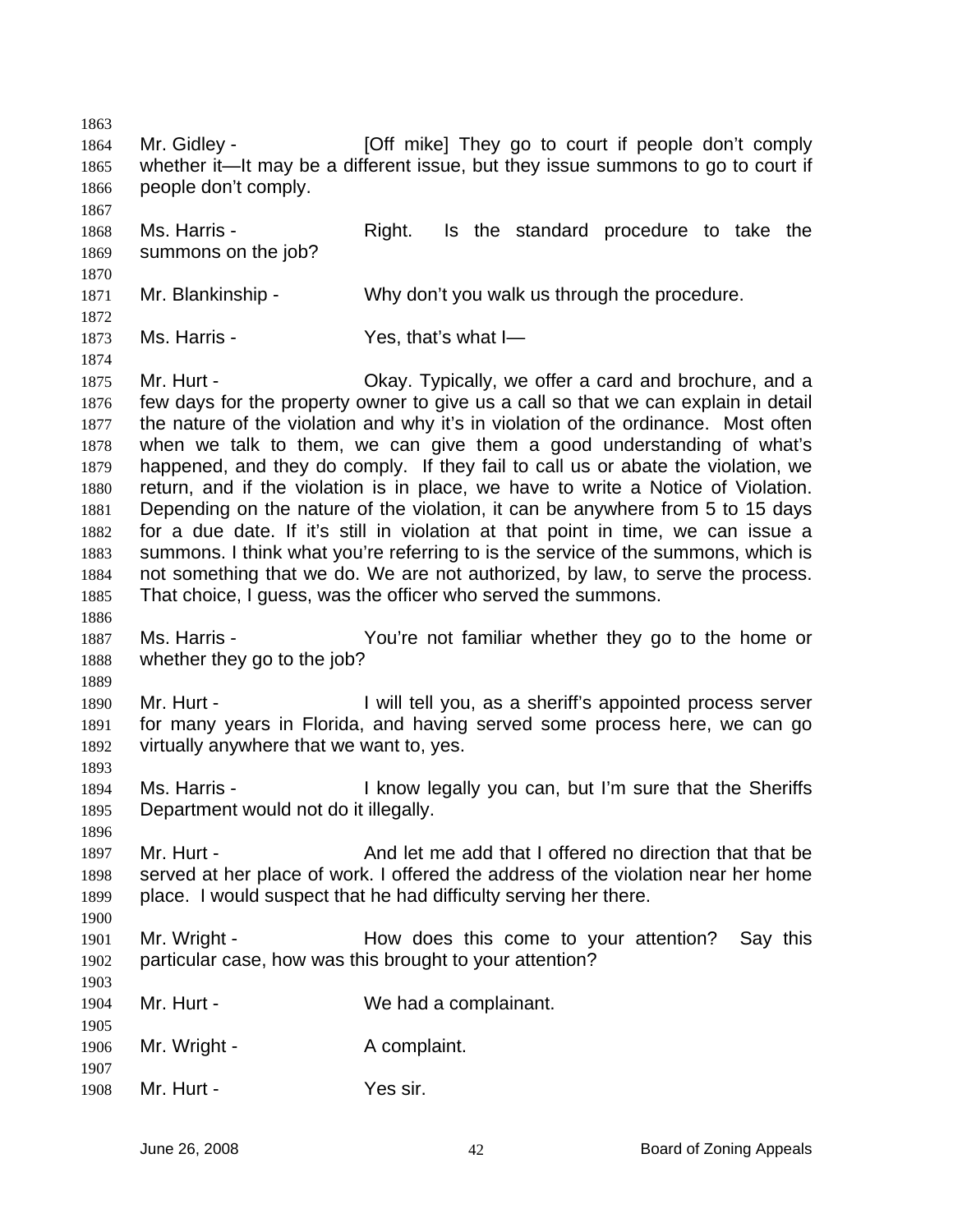1909 1910 1911 1912 1913 1914 1915 1916 1917 1918 1919 1920 1921 1922 1923 1924 1925 1926 1927 1928 1929 1930 1931 1932 1933 1934 1935 1936 1937 1938 1939 1940 1941 1942 1943 1944 1945 1946 1947 1948 1949 1950 1951 1952 1953 Mr. Wright - So, you only act on complaints, basically. Mr. Hurt - For the most part, yes. Mr. Wright - The You're not cruising around the neighborhoods in Henrico trying to find violations. Mr. Hurt - We do have a proactive—If we do not have enough complaints, we need to fill our time, of course. To me, the duty is to help clean up the County of Henrico. So yes, if I see something, and particularly if it is egregious, I probably will stop by, drop off a card and brochure, and hope to talk to the property owner. Mr. Blankinship - There are also times when we get several complaints in a particular neighborhood that we will decide to do some proactive enforcement throughout that neighborhood. Mr. Hurt - Yes. Not only that, we do try to work—Let me back up a little bit. I inherited this case from a previous inspector, and I came aboard August of 2007. The case had already been established, but for whatever reason was not progressing. I went ahead and made it happen, created the Notice of Violation, and, of course, here we are now. Ms. Henley has been— Female - [Off mike – inaudible] Mr. Kirkland - No ma'am. You can continue with what you said. Mr. Hurt - The nature of the job is that if we see a violation, we need to address it. I take that as a duty, and I'm very seriously involved in doing that, and I like to see resolution. Now, if it comes before the Board and the Board allows this to go, then that's fine. Otherwise, we have to, of course, see it through to ultimate resolution, satisfaction of the ordinance. Mr. Kirkland - Any other questions of the inspector? Thank you, sir, for your comments. All right, that concludes the case. **DECISION**  Mr. Wright - Mr. Chairman, I move that we deny UP-011-08. Mr. Kirkland - Do we have a second? Mr. Nunnally - Second.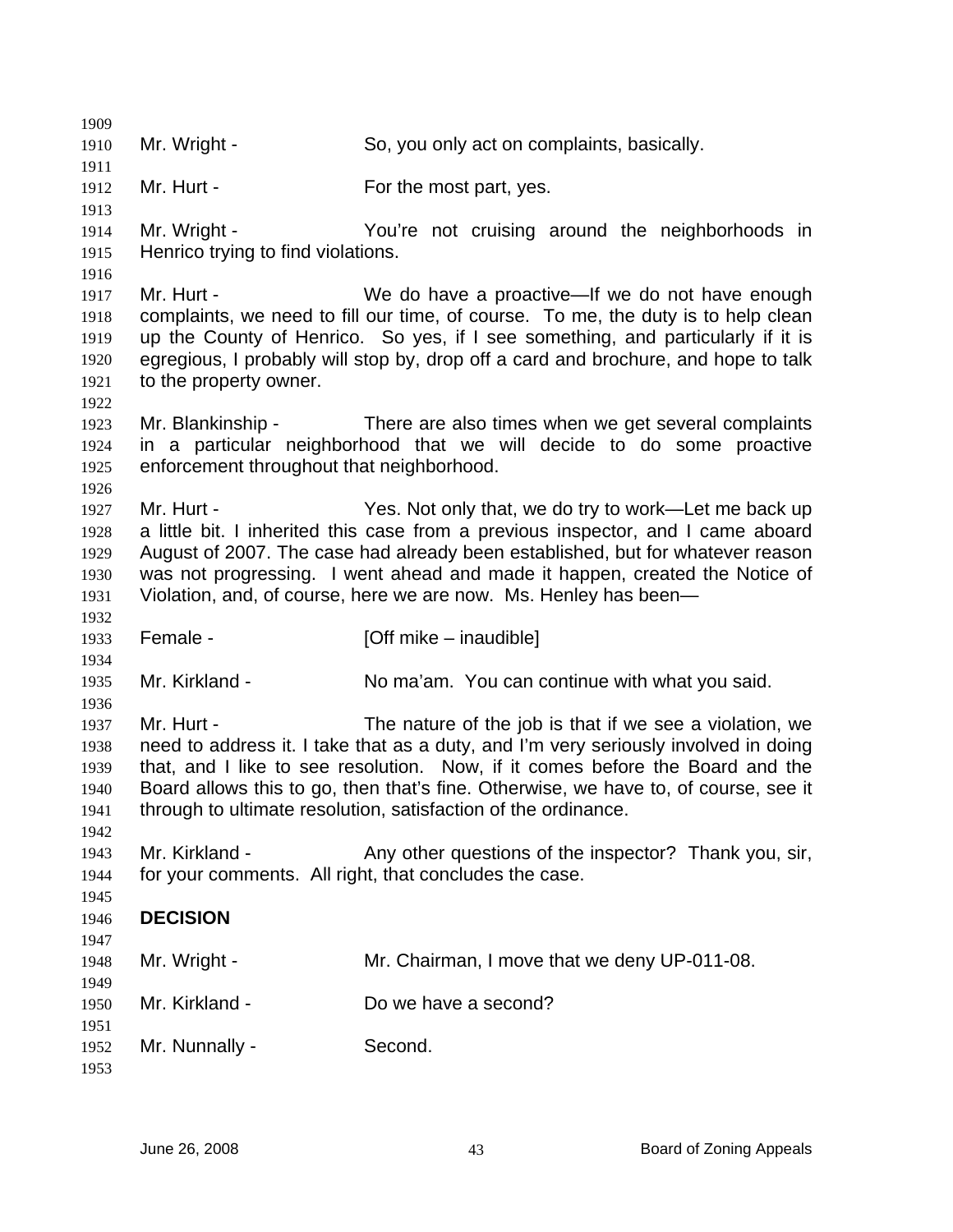Mr. Wright - The It appears that neither of the abutting houses on either side of the street have structures in their front yard. The existing carport detracts from the neighborhood, as evidenced by the complaint, and I would further state that to grant this would not be in substantial accordance with what I consider the general purpose and objectives of Chapter 24 of the County Code. 1954 1955 1956 1957 1958 1959 1960 1961 1962 1963 1964 1965 1966 1967 1968 1969 1970 1971 1972 1973 1974 1975 1976 1977 1978 1979 1980 1981 1982 1983 1984 1985 1986 1987 1988 1989 1990 1991 1992 1993 1994 1995 1996 1997 1998 Mr. Kirkland - Did you get that, Mr. Blankinship? Mr. Blankinship - It's on the record. Mr. Kirkland - Thank you, sir. We have a motion from Mr. Wright, second by Mr. Nunnally to deny the case. Any discussion? Ms. Harris - We're talking about the conditional use permit right now, right? Mr. Kirkland - That's correct. Ms. Harris - Chay. Mr. Kirkland - Any questions, Ms. Harris? Ms. Harris - No, that was it. Mr. Kirkland - The Any questions, Ms. Dwyer? Ms. Dwyer - I would just add—and I may be repeating what Mr. Wright said, but just for the record—that I think it does impair the value of the properties in the surrounding area, which is one of the factors we need to consider in a special exception. The houses in the area are characterized by uniformed setbacks and uncluttered front yards, uncluttered by ancillary structures, and the fencing that has been placed in it, although that fencing is not before us today. I question whether there might even be some safety considerations with people coming out of the neighboring driveway with these kinds of obstructions along the driveway and in the front yard of the subject property. Mr. Kirkland - **Any other discussion?** Ms. Harris - The Music Henley had a point when she was talking about many residences are in violation of this in the Varina District. However, because they are in violation, we have to stop the violations when they occur. I feel that we can't continue to let the violations exist. I would hope that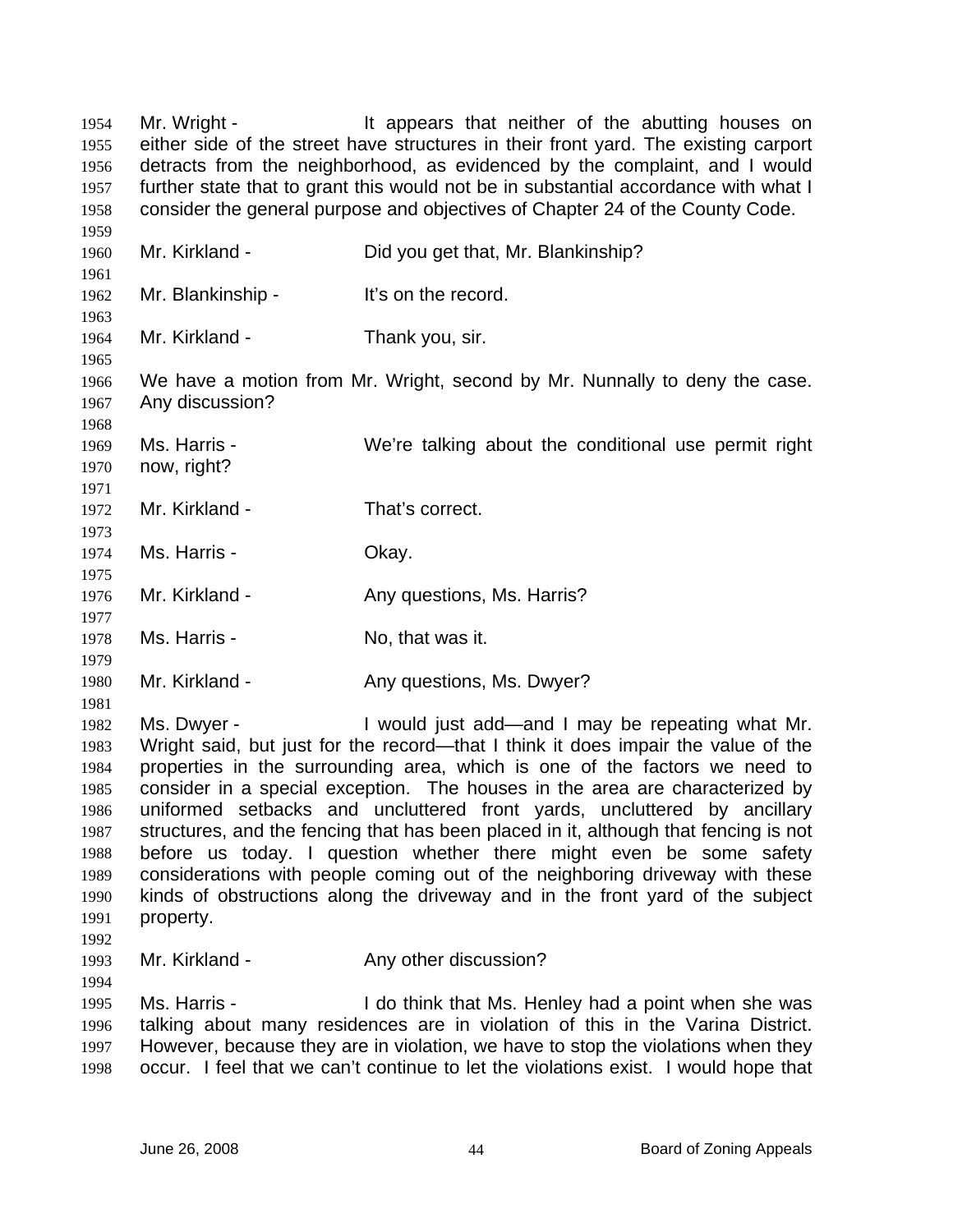the department that handles this would be vigilant in seeing that other properties conform. 1999 2000

2002 2003 2004 Mr. Kirkland - Thank you, ma'am. All right. The motion's been made and seconded to deny. All those in favor say aye. All those opposed say no. The ayes have it; the motion passes. The case is denied.

2006 2007 2008 2009 2010 After an advertised public hearing and on a motion by Mr. Wright, seconded by Mr. Nunnally, the Board **denied** application **UP-011-08, Ruth H. Henley's** request for a conditional use permit pursuant to Section 24-95(i)(4) to allow a carport to remain in the front yard at 1204 Bentbrook Drive (Foxboro North) (Parcel 803-706-1023), zoned R-3, One-family Residence District (Varina).

| 2012<br>2013 | Affirmative:<br>Negative: | Dwyer, Harris, Kirkland, Nunnally, Wright | $\mathbf b$ |
|--------------|---------------------------|-------------------------------------------|-------------|
| 2014         | Absent:                   |                                           |             |
| 2015         |                           |                                           |             |
| 2016         | Mr. Kirkland -            | Next case, A-012-08.                      |             |
| 2017         |                           |                                           |             |

## 2018 **DECISION**

2001

2005

2011

2019

2030

2034

2036

2038

2020 2021 2022 2023 2024 Mr. Wright - The Mr. Chairman, I move we deny this case on the grounds that the property contains a one-family dwelling that the applicant has used beneficially since 1987, and under the Virginia Supreme Court Cochran decision, the dwelling constitutes a reasonable use of the property. Therefore, the Board does not have the authority to grant her request for a variance.

- 2025 2026
	- Mr. Nunnally Second.

2027 2028 2029 Mr. Kirkland - **Motion by Mr. Wright, seconded by Mr. Nunnally. Any** discussion?

2031 2032 2033 Ms. Harris - Yes. I question why it was necessary to have both a conditional use permit allowing the carport to remain, and a variance to be considered allowing a carport to remain. Did this applicant have to pay two fees?

2035 Mr. Blankinship - Yes ma'am.

2037 Ms. Harris - The Mus wondering why one fee would not have sufficed.

2039 2040 2041 2042 2043 Mr. Wright - I think the reason is because the location of the carport in the front yard violates the setback required, the distance from the house. That's it. If it could have been there without violating that, and we thought it was a reasonable use, I think we could have granted the use permit.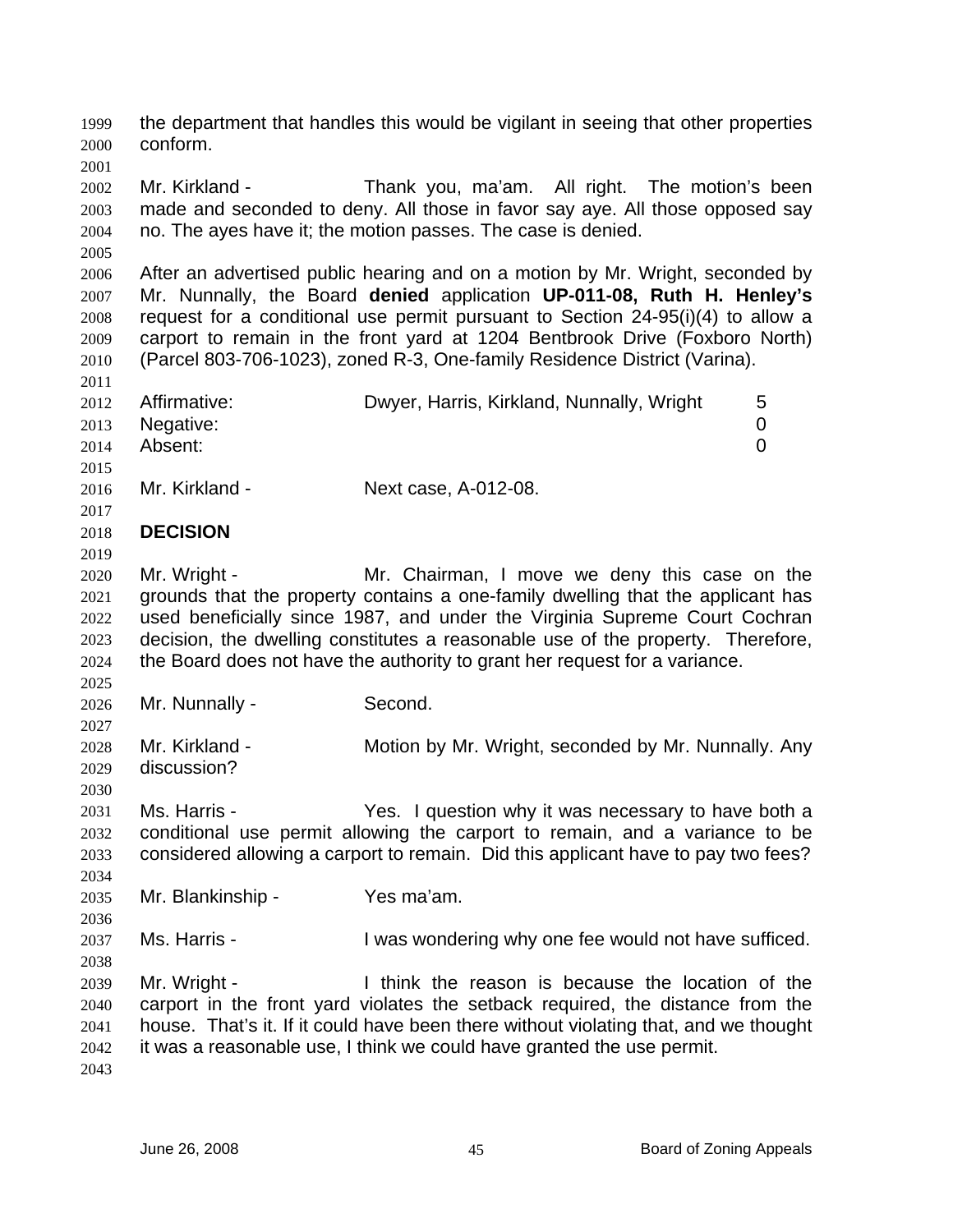Mr. Blankinship - Our general rule of thumb on that is if it would make sense to approve one and deny the other, then they have to be considered separately. In this case, you could have approved the use permit and denied the variance. She would have been allowed to have a carport in the front yard, but not within 10 feet of the dwelling. That was why we required two applications. 2044 2045 2046 2047 2048 2049 2050 2051 2052 2053 2054 2055 2056 2057 2058 2059 2060 2061 2062 2063 2064 2065 2066 2067 2068 2069 2070 2071 2072 2073 2074 2075 2076 2077 2078 2079 2080 2081 2082 2083 2084 2085 2086 2087 2088 Ms. Harris - Just considering the expense of this ordeal, if she had used the variance issue first, if we had, in fact, denied that, wouldn't that have an effect on the second? Mr. Blankinship - She could have brought them at two separate meetings in order to know the result of one before the other, yes ma'am. Ms. Harris - The Right. And to save some money. That was just my concern. Mr. Kirkland - **All right. Motion's been made and seconded to deny.** All those in favor say aye. Al those opposed say no. The ayes have it; the motion passes. It's been denied. After an advertised public hearing and on a motion by Mr. Wright, seconded by Mr. Nunnally, the Board **denied** application **A-012-08, Ruth H. Henley's** request for a variance from Sections 24-95(i)(2)(c) and (d) to allow a carport to remain in the front yard at 1204 Bentbrook Drive (Foxboro North) (Parcel 803-706-1023), zoned R-3, One-family Residence District (Varina). The accessory structure setback and least side yard setback are not met. Affirmative: **Dwyer, Harris, Kirkland, Nunnally, Wright** 5 Negative: 0 Absent: 0 **UP-012-08 DAVID AND ELIZABETH ELLWANGER** request a conditional use permit pursuant to Section 24-95(i)(4) to build a detached garage in the front yard at 401 Lakeway Drive (Sleepy Hollow) (Parcel 751-736-5004), zoned R-1, One-family Residence District (Tuckahoe). Mr. Kirkland - Who would like to speak on this case? I guess you guys are the only two. Raise your right hand and be sworn in. Mr. Blankinship - Do you swear the testimony you're about to give is the truth and nothing but the truth so help you God? Mr. Ellwanger - I do.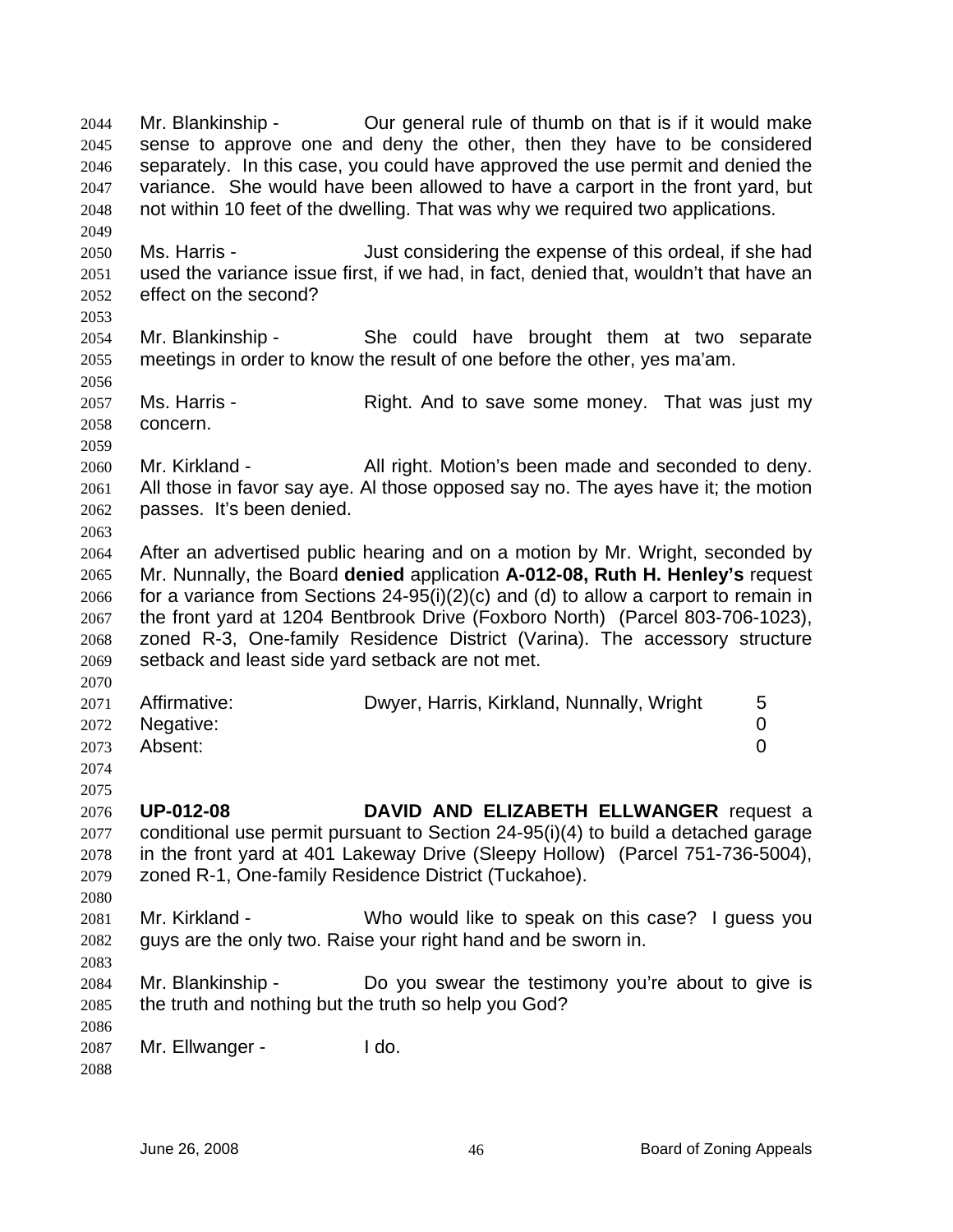Mr. Kirkland - All right. Whoever's going to speak first, if you would state your name for the record. 2089 2090

2091

2093

2095

2092 Mr. Ellwanger - **David Ellwanger.** 

2094 Mr. Kirkland - What do you request from the Board?

2096 2097 2098 2099 2100 2101 2102 2103 2104 2105 2106 2107 2108 2109 2110 2111 2112 2113 2114 2115 2116 2117 2118 2119 2120 Mr. Ellwanger - We are requesting a conditional use permit to allow us to build a garage quote/unquote in our front yard, to the side up next to the property line, adjacent to 403 Lakeway Drive. We are endeavoring to remove the driveway. If you look in the packet on the survey, in the asphalt area, the nonpermeable surface, remove that area and re-landscape the back part of the property. This goes back to a year ago when we bought the property. Requested a zoning conformance letter from Mr. Blankinship, and oddly enough, I just saw it. It was a year ago today that he responded. The net result was that we, at that point in time, found out about the County's reassessment of the special flood hazard areas, where our property before the 100-year flood line on our original survey—I didn't check it, but I think in this particular packet, it may show that— Yes. Our original floodplain area on the topographic map was 182 feet, which is basically the bank of the lake that we live on. Now, it shows the water being up as high as approximately five to six feet inside the property. Therefore, part of what Mr. Blankinship's letter says is no new construction within that flood hazard area. That hems us in. Three-quarters of the house now is surrounded by water, and this particular site is the only site that we could effectively be able to put a garage, and it happens to be immediately adjacent to the kitchen area of the house, a separate entrance that would allow greater access. Because of the way the lot is so unique, that was the reason for applying for the zoning conformance opinion. On the topographic map, which is not included, that particular property rises up to the front corner of the property adjacent to 403 Lakeway so high that part of this structure would be behind that berm and buried in the ground on that one corner. I noticed that in the case study, it stated our case, I think, pretty effectively, so I don't think I need to review all of that.

2121

2122 2123 2124 2125 2126 We have spoken with the neighbors adjacent to us. Their only concern was how to screen it, and we've worked out an agreement with them that we will allow them to tell us what they want there to screen this building, this structure to make them satisfied with the building itself. That front corner is going to be, like I said, buried down into that berm on the property.

2127

2130

2132

2128 2129 Mr. Kirkland - Boy, I bet it was a rude awakening when you found out half your house is going to be underwater.

2131 Mr. Ellwanger - It was, yes.

2133 2134 Mr. Kirkland - I know this happened all over the County. You're the first case I've seen where this is coming from it.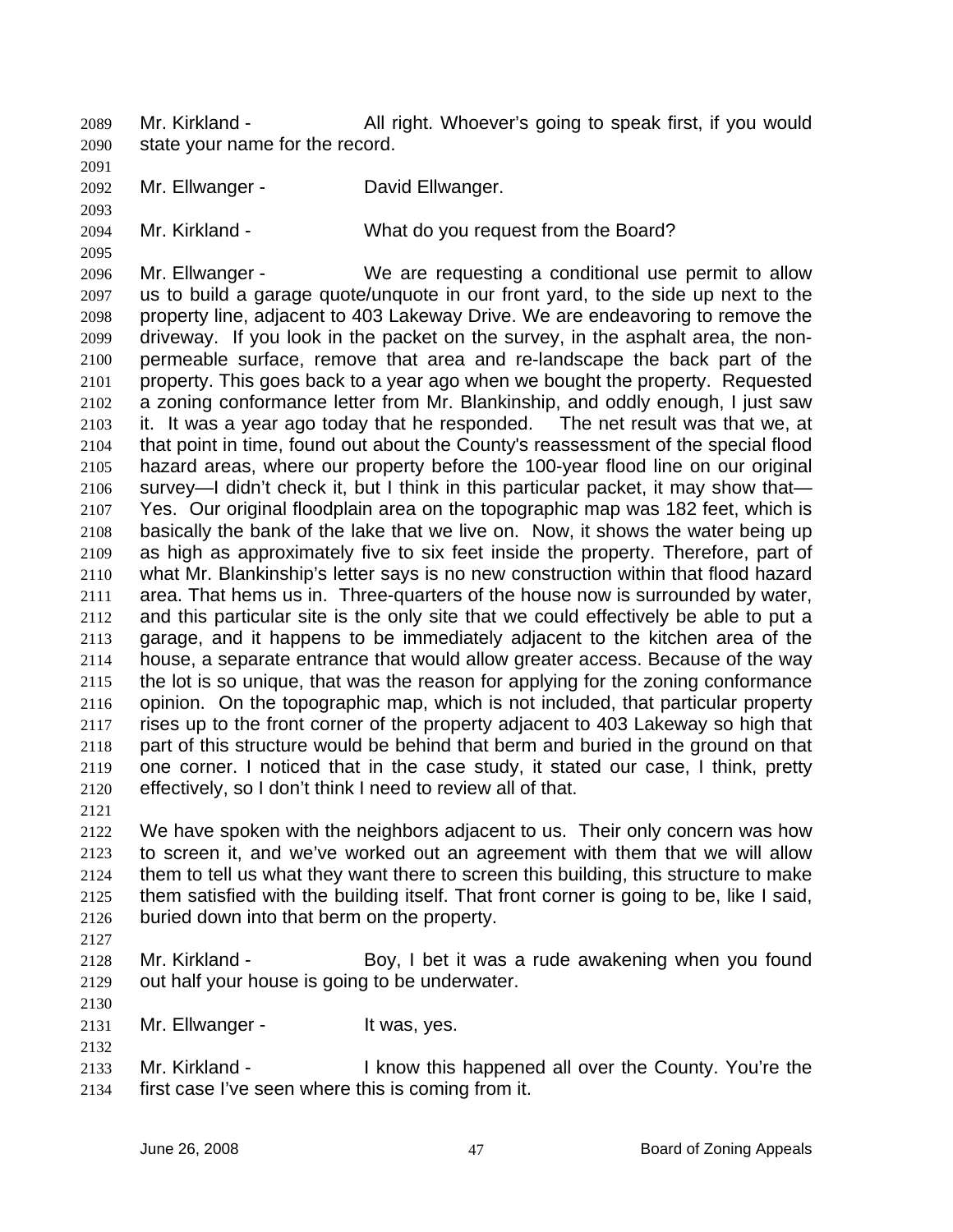2136 2137 2138 2139 2140 2141 2142 2143 2144 2145 2146 2147 2148 2149 2150 2151 2152 2153 2154 2155 2156 2157 2158 2159 2160 2161 2162 2163 2164 2165 2166 2167 2168 2169 2170 2171 2172 2173 2174 2175 2176 2177 2178 2179 2180 Mr. Ellwanger - The Yes. It was a rude awakening, yes. We love the property and we're trying to figure out how to enhance the value of this property. We feel like this would do that. Because of the way we're hemmed in, we're not going to be able to add any additional square footage outside the footprint of the current house. So, we want to utilize those garage bays better downstairs now and finish them off, to re-landscape that area to alleviate the runoff issue, which I think the RPA officer had originally said, too, would be to our benefit, to remove the asphalt as an impermeable surface. Mr. Kirkland - Sure. Mr. Ellwanger - We're just endeavoring to do—You can see, I think, from the plans that we don't plan on building a structure that's not high quality either, because that neighborhood is a higher-quality neighborhood. We will resell the property; everybody resells their property eventually. When we do, the lack of a garage would be a great detriment, because that particular neighborhood has very much in excess of more than half the houses with garages, two cars in fact. I would venture to say it could be as high as 75 or 80% of those properties in that neighborhood have garages. Ms. Dwyer - The What is the distance between the proposed garage closest to Lakeway Drive, and Lakeway Drive? Mr. Ellwanger - I think the measurement came out as 25 feet. That is from our property line. There is probably an additional 10 feet from our property line to the paved asphalt as well. Ms. Dwyer - **An additional how many?** Mr. Ellwanger - I would estimate about 10 more feet. I didn't measure it; I should have done that. Ms. Dwyer - So, the house doesn't have a lower level garage in the rear. Mr. Ellwanger - The Muslim of the does now. Ms. Dwyer - The Music of the does now. Mr. Ellwanger - We're endeavoring to remove that and the permeable asphalt area. Ms. Dwyer - I drove by— Mr. Ellwanger - We plan on taking—I'm sorry.

2135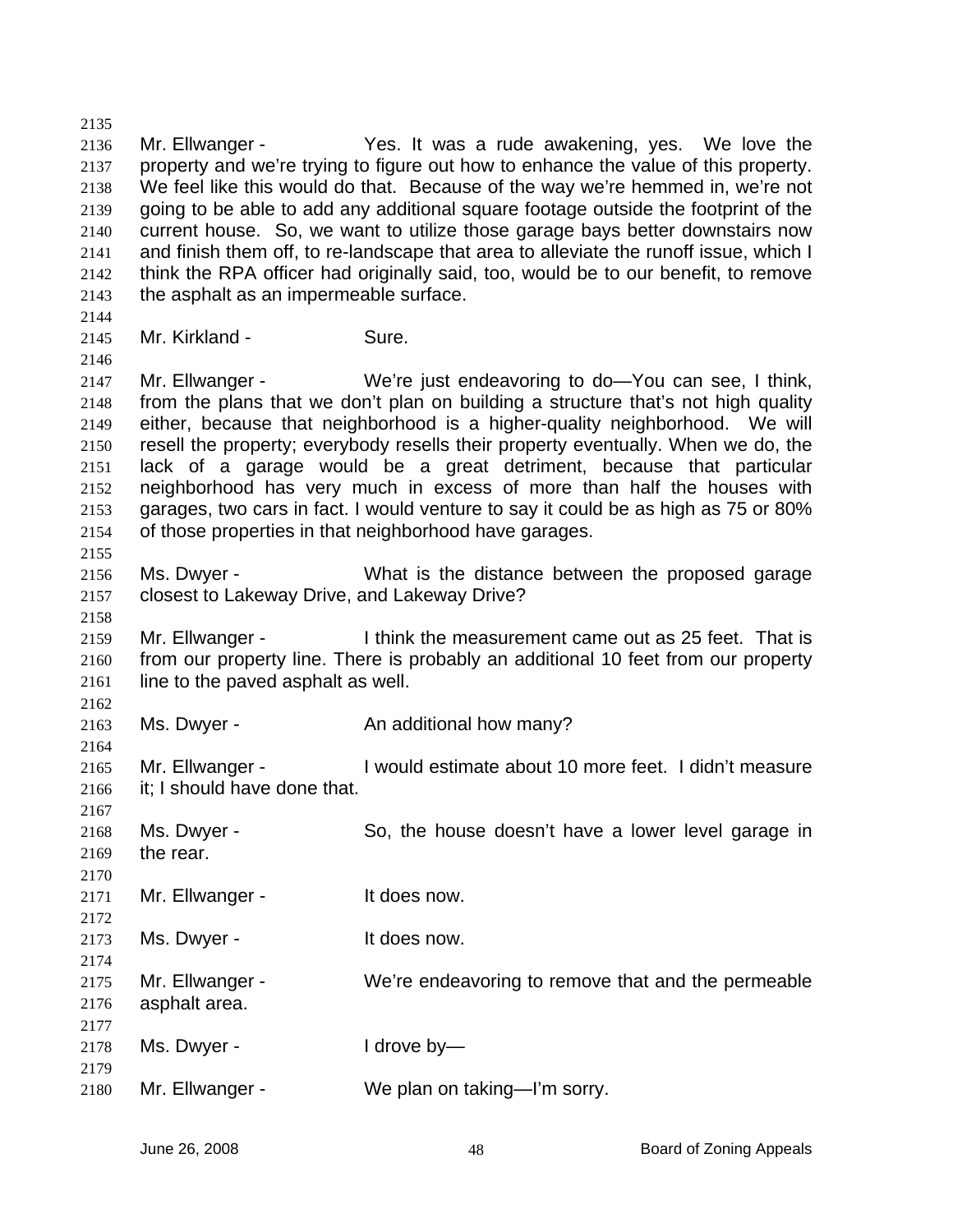2181 2182 2183 2184 2185 2186 2187 2188 2189 2190 2191 2192 2193 2194 2195 2196 2197 2198 2199 2200 2201 2202 2203 2204 2205 2206 2207 2208 2209 2210 2211 2212 2213 2214 2215 2216 2217 2218 2219 2220 2221 2222 2223 2224 2225 2226 Ms. Dwyer - I said I drove by. I didn't go to the back of the house. Mr. Ellwanger - Ch, okay. The driveway goes all the way around to the back; I think you can see it on the survey. We were going to take that driveway completely back around to the house and re-landscape that both with plantings and a grassy area. Mr. Wright - Is that a two-car garage under the house? Mr. Ellwanger - Yes sir. Well, it's a carport that's covered by a deck with a garage door on it, so it depends on your definition. Mr. Kirkland - You have to have a lifeboat in there, right? Mr. Ellwanger - Now we will, yes. Mr. Kirkland - All right. Any other questions by Board members? Ms. Harris? Ms. Harris - The Yes. In the dry area of your lot, had you thought about attaching the garage to the house? Mr. Ellwanger - This is the byproduct of a lot—I mean, it's taken us a year to get to this point, trying to figure out where to put it. The only way we could see—Actually, the only reason we applied for this particular conditional use permit was Mr. Gidley's suggestion. I wasn't aware that we could do that, so we thought we would try this way to do things, the proper channels. If we attach it to the house, I think the side setback, because of the way house is sited on the property, would not give us enough room. I think there's only about eight feet on that front corner to the side lot. I mean, eight feet of buildable area, because you have to stay 20 feet off that side lot line. We basically have, I think, that whole front line. Because it's a diamond shape, there's a very large front yard. If the house would have been sited differently in the beginning, we might have had that space in the dry area, as you call it. Ms. Harris - Can we see the aerial photo? I want to ask what is this structure here. I see the house, but what's the structure—Is that the one? Yes, it's to the left of the house. I guess it depends on which way you hold your map. What is this structure? The top where it says it's near 401, where you see the—Yes. What is that right there? Ms. Dwyer - A driveway, I think. Mr. Ellwanger - Think it's the driveway, yes.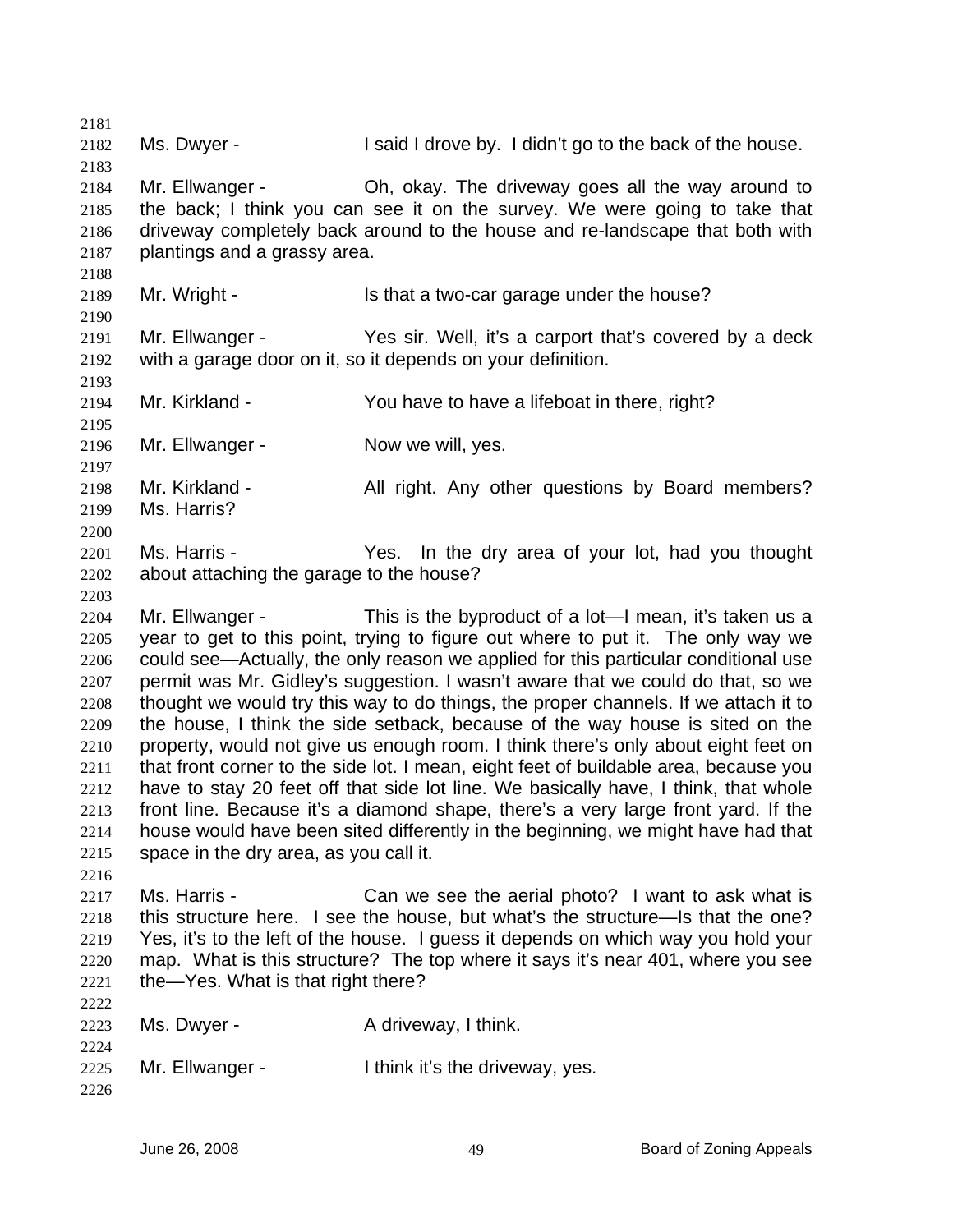| 2227                 | Mr. Kirkland -                                                    | Paved driveway.                                                                                                                                                                                                                                                      |
|----------------------|-------------------------------------------------------------------|----------------------------------------------------------------------------------------------------------------------------------------------------------------------------------------------------------------------------------------------------------------------|
| 2228<br>2229<br>2230 | Ms. Harris -                                                      | Oh, it's a paved driveway.                                                                                                                                                                                                                                           |
| 2231<br>2232         | Mr. Ellwanger -<br>structures; it's all under one roof, attached. | It's actually a gravel driveway. There are no support                                                                                                                                                                                                                |
| 2233<br>2234<br>2235 | Mr. Kirkland -                                                    | Okay. Any other questions, Ms. Harris?                                                                                                                                                                                                                               |
| 2236<br>2237         | Ms. Harris -                                                      | No. Thank you.                                                                                                                                                                                                                                                       |
| 2238<br>2239         | Mr. Kirkland -                                                    | Mr. Wright? Ms. Dwyer? Mr. Nunnally?                                                                                                                                                                                                                                 |
| 2240<br>2241         | Mr. Kirkland -                                                    | All right.                                                                                                                                                                                                                                                           |
| 2242<br>2243         | Mr. Ellwanger -                                                   | Thank you.                                                                                                                                                                                                                                                           |
| 2244<br>2245<br>2246 | Mr. Kirkland -<br>concludes the case. Let's do the next one.      | Any opposition? I'll ask one more time. Okay, that                                                                                                                                                                                                                   |
| 2247<br>2248         | <b>DECISION</b>                                                   |                                                                                                                                                                                                                                                                      |
| 2249<br>2250         | Do I have a motion?                                               |                                                                                                                                                                                                                                                                      |
| 2251                 | Ms. Dwyer -                                                       | I'm going to move for denial of this case, and as part                                                                                                                                                                                                               |
| 2252<br>2253<br>2254 |                                                                   | of my motion, I'll speak a little bit about the case. I'm familiar with your work in<br>Westham and you do beautiful work. There's no question in my mind that this, if it<br>would be allowed, would be an attractive addition to this particular lot. It has a lot |
| 2255                 |                                                                   | to recommend it. I understand the constraints imposed by the floodplain. But the                                                                                                                                                                                     |
| 2256                 |                                                                   | fact remains that this is an exceptional circumstance, to have an accessory                                                                                                                                                                                          |
| 2257                 |                                                                   | structure in the front yard. In my mind, everything has to be positive. There can                                                                                                                                                                                    |
| 2258                 |                                                                   | be no detrimental impact for us to allow this very exceptional situation. I think                                                                                                                                                                                    |
| 2259                 |                                                                   | that having a garage in the front yard, even though it might be somewhat set into<br>the hill, would be a structure much closer to the roadway than is in keeping with                                                                                               |
| 2260<br>2261         |                                                                   | the neighborhood, which in an R-1 is generally a 50-foot setback. Also, of                                                                                                                                                                                           |
| 2262                 |                                                                   | particular concern to me—and I know your neighbors didn't object and there are                                                                                                                                                                                       |
| 2263                 |                                                                   | lots of reason why neighbors might not object. That's not what's controlling in our                                                                                                                                                                                  |

2264 2265 2266 2267 2268 decisions. I think it's far too close to the neighbor's property line and, to me, would have a detrimental impact, given the spaciousness of the neighborhood, the size of the lots generally. So, I think that it would impair the character of the R-1 District, and be incompatible with the objective of the Land Use Plan because it is so close to the neighbor's property.

2270 Mr. Wright - I second the motion.

2271

2269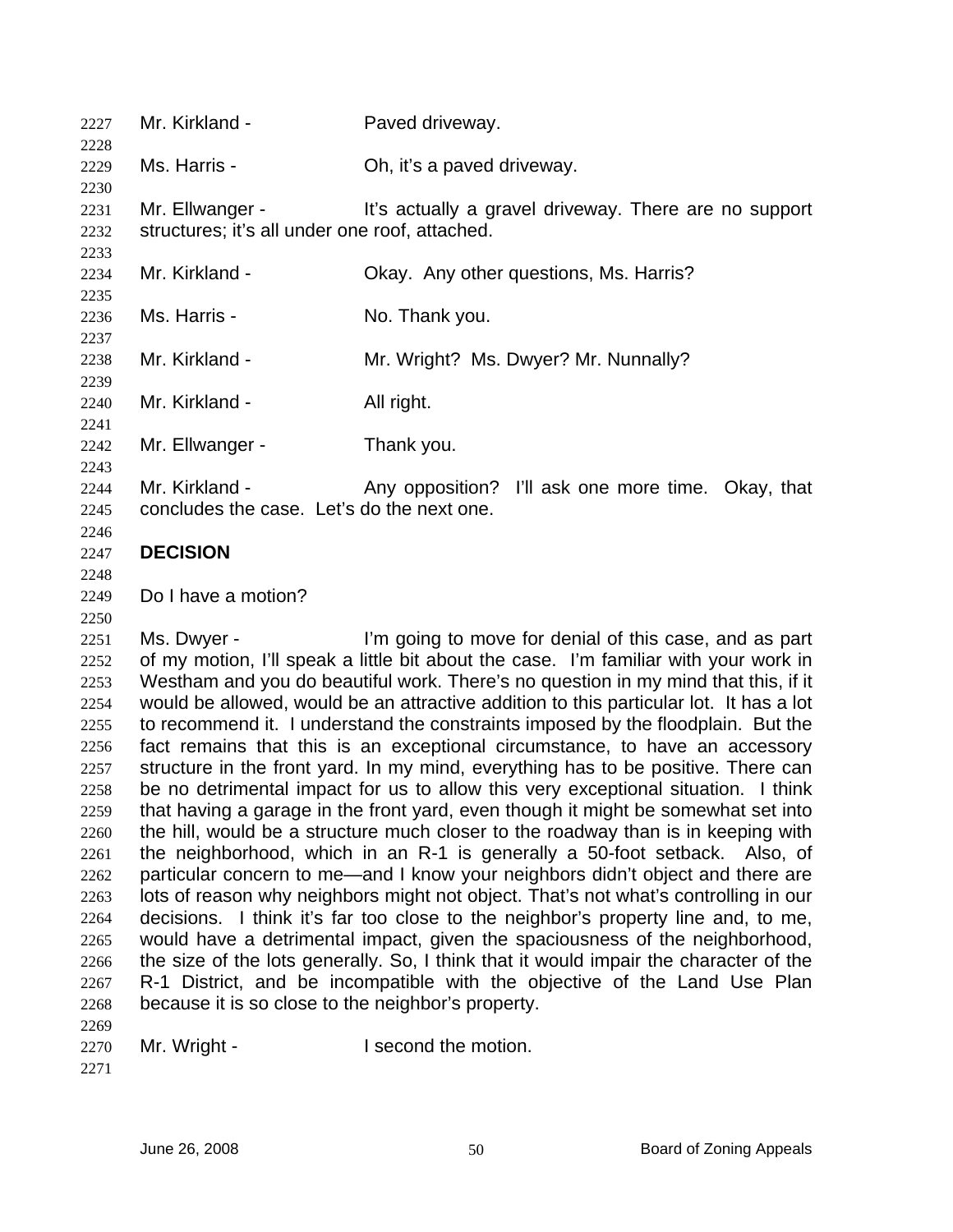Mr. Kirkland - Seconded by Mr. Wright. Any other discussion? All right. Motion made and seconded to deny this case. All those in favor say aye. All those opposed say no. The ayes have it; the motion passes. The case has been denied. 2272 2273 2274 2275 2276 2277 2278 2279 2280 2281 2282 2283 2284 2285 2286 2287 2288 2289 2290 2291 2292 2293 2294 2295 2296 2297 2298 2299 2300 2301 2302 2303 2304 2305 2306 2307 2308 2309 2310 2311 2312 2313 2314 2315 2316 2317 After an advertised public hearing and on a motion by Ms. Dwyer, seconded by Mr. Wright, the Board **denied** application **UP-012-08, David and Elizabeth Ellwanger's** request for a conditional use permit pursuant to Section 24-95(i)(4) to build a detached garage in the front yard at 401 Lakeway Drive (Sleepy Hollow) (Parcel 751-736-5004), zoned R-1, One-family Residence District (Tuckahoe). Affirmative: **Dwyer, Harris, Kirkland, Nunnally, Wright** 5 Negative: 0 Absent: 0 **A-014-08 MICHAEL HORTON** requests a variance from Section 24-9 to build a one-family dwelling at 3851 Woodview Drive (Parcel 845- 713-3796), zoned A-1, Agricultural District (Varina). The public street frontage requirement is not met. The applicant has 0 feet public street frontage, where the Code requires 50 feet public street frontage. The applicant requests a variance of 50 feet public street frontage. Mr. Kirkland - The Anyone wish to speak on this case, other than the applicant? All right sir, if you would, raise your right hand and be sworn in. Mr. Blankinship - Do you swear the testimony you're about to give is the truth and nothing but the truth so help you God? Mr. Horton - Yes. Mr. Kirkland - Would you state your name for the record, sir? Mr. Horton - **Michael Horton.** Mr. Kirkland - What do you request from the Board? Mr. Horton - I'm requesting to build a normal 1500-square-foot house on a piece of property that I thought was on road frontage when I purchased the property, because it had a 20-foot paved road going out to it. But after it was surveyed and everything else, they said no, this is a service road that was put there for that property, but it's not an actual public road. It's not maintained anymore by the Department of Transportation. I think I submitted some of the right-of-way material with this here. I spoke to the Department of Transportation down in Sandston, Virginia, and they said the road was there for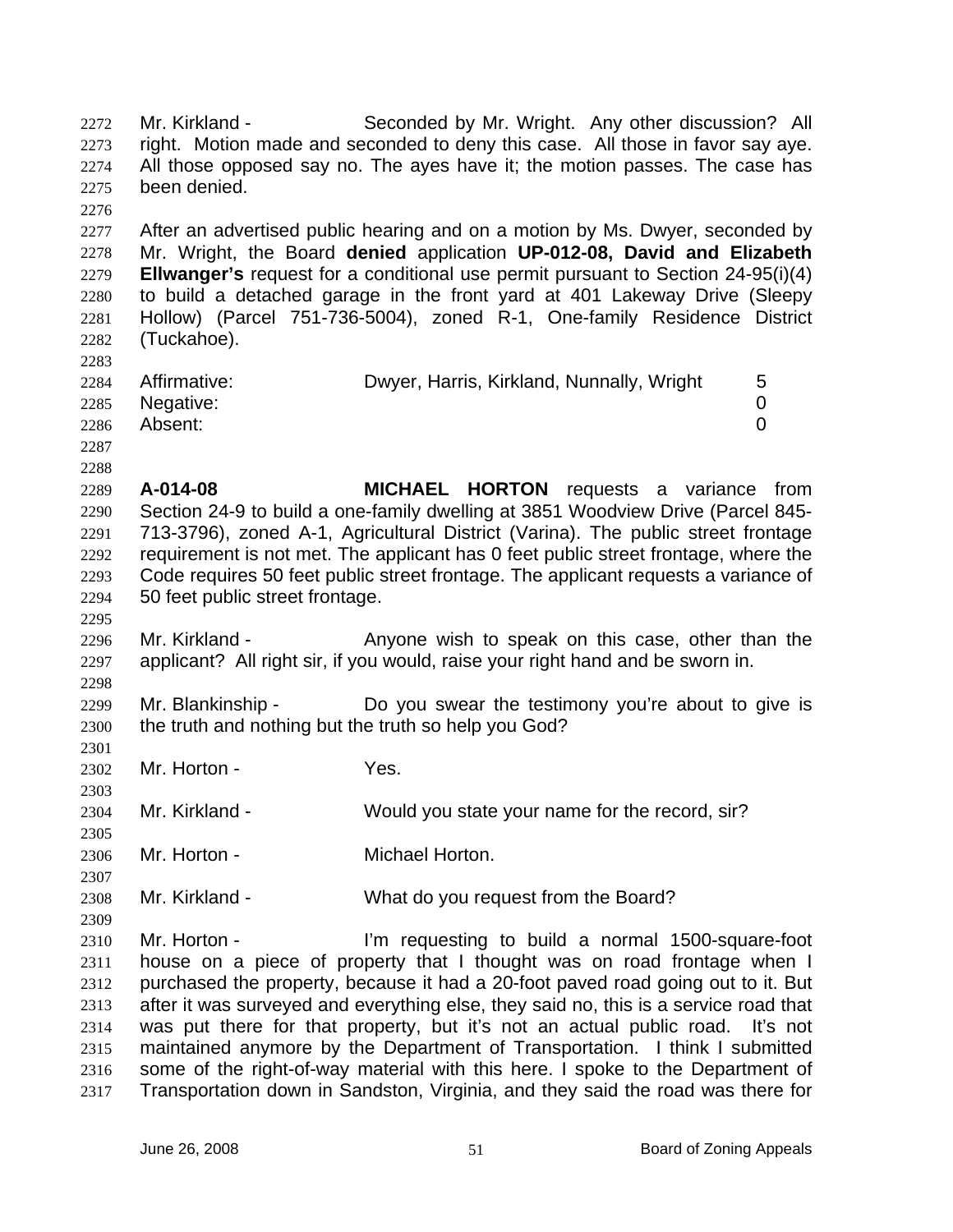that property, that if I decided to use it, then I have that right-of-way to go ahead and use it. When I first bought the property, because there's an old dead-end down there, everyone was throwing couches, water heaters, and anything else they had to discard down there. I've cleaned all that stuff up. Other than the house, I have no use for this property at all. It's close to two acres out there and it's been perked and everything. I put quite a bit of money into it before I realized it, and I got to the last step of the building permits and they're saying this is not road frontage. So, I went to the Department of Transportation and talked to them, and they said, no, that road was built back there 30-some years ago when they put 64 through and cut that lot in half, or cut seven acres up and kind of landlocked this little piece back there. They did give that right-of-way to that road so if that land was to be used for anything, it would convey to me. Other than to build a home on it, like I said, there's no use at all to that property. 2318 2319 2320 2321 2322 2323 2324 2325 2326 2327 2328 2329 2330 2331 2332 2333 2334 2335 2336 2337 2338 2339 2340 2341 2342 2343 2344 2345 2346 2347 2348 2349 2350 2351 2352 2353 2354 2355 2356 2357 2358 2359 2360 2361 2362 Mr. Nunnally - Did you purchase this property in 2007? Mr. Horton - Yes sir. Mr. Nunnally - Did you purchase it from a real estate— Mr. Horton - No, I purchased it from Mrs. Chalkler, who owned the original seven acres when they put 64 through there back in 1965 or whatever. Mr. Nunnally - That's when they took the road frontage away from you, right? Mr. Horton - Right. Mr. Nunnally - They didn't mention that to you when they sold you the property? Mr. Horton - **Of course not.** Mr. Nunnally - That you were going to have to-Mr. Horton - **Of course not.** Like I said, I sold my home in Prince George County to come move up here. Mr. Nunnally - Ch, you're from Prince George? Mr. Horton - Yes sir. I pretty much left that little part of town up there and wanted to come here to Henrico; that's where I'm originally from. It's a 20-foot paved road. I thought this was just an extension of Woodview Drive, and only until I got all the way through the building permits—One correction on this old thing. I see that the road does not extend to my property, but it actually does,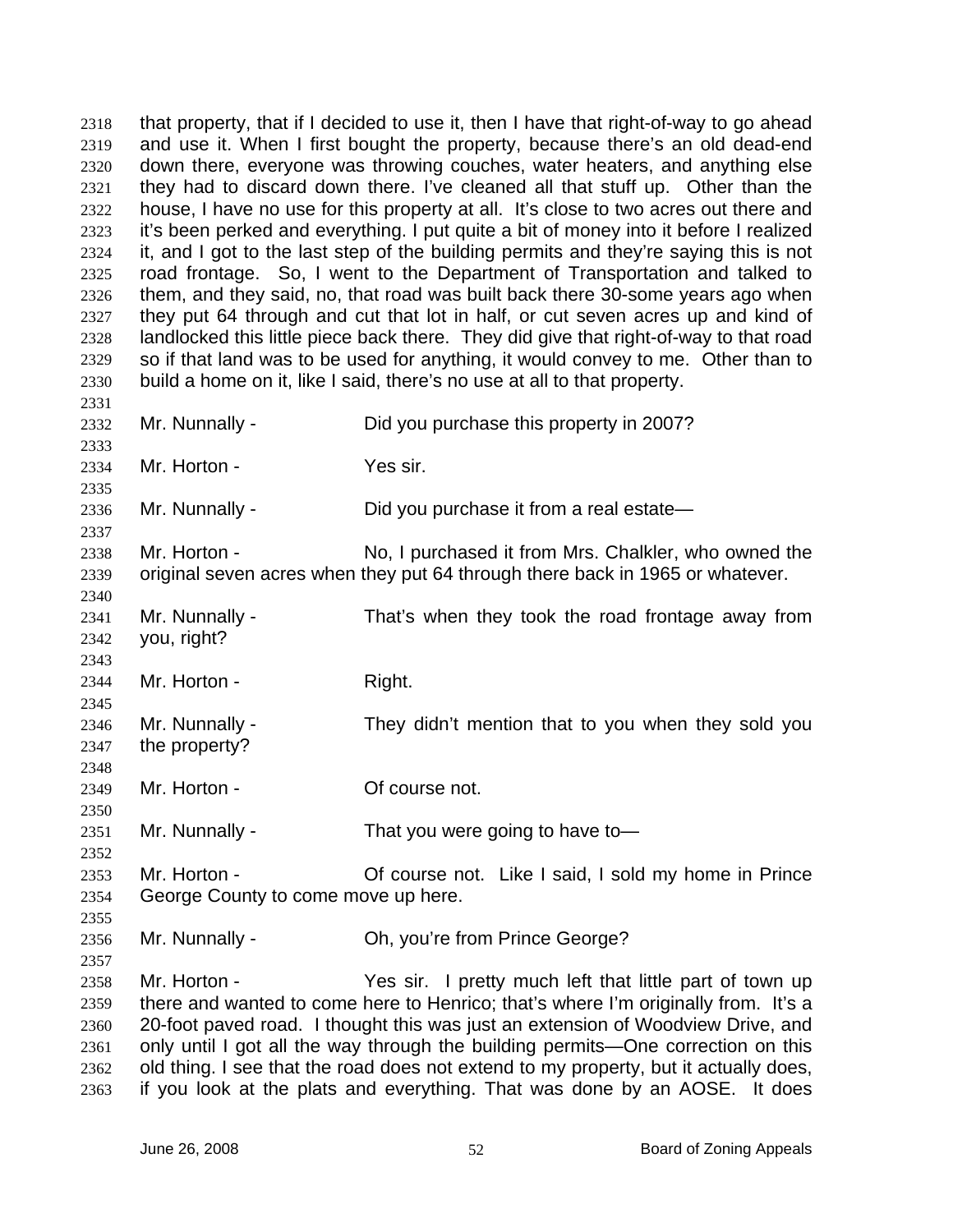actually go onto my property by about 15 feet, the dead-end. Then I've cut a little small road going up into the property itself. I've had it all perked out and everything. Other than that, I mean, the only use it gets is as a dumping ground for somebody down there. People have a habit of throwing washing machines and that kind of stuff. I took a backhoe down there and cleaned all of that up and was ready to go build a house on it. Then I found out that a little road frontage deal was going on. 2364 2365 2366 2367 2368 2369 2370

2372 Mr. Nunnally - What type of house are you going to put on there?

2374 2375 2376 2377 2378 2379 2380 2381 2382 2383 2384 2385 Mr. Horton - An approximately 1600-square-foot, two-bedroom home. Nothing special. I tell you, I can't afford these new house prices these days, so I said I better go build one myself, and try to be responsible about it. I tell you, I have improved this whole area down there by cleaning up the tires and everything people have had a habit of throwing back in there for the last 30 years. In fact, if you guys had gone down there, the State just now put eight "No Dumping" signs down there. They thought I was down there dumping stuff, but I was actually—In fact, they sent Henrico Police down there because they knew someone was back there doing something, and they saw trash loads. But it was actually trash loads going out of there. I took a backhoe, like I said, and cleaned up water heaters, and tires, and any other thing you want to find around someone's yard.

2386

2390

2392

2394

2404

2406

2371

2373

2387 2388 Mr. Kirkland - Have you read the conditions for this case?

2389 Mr. Horton - Yes sir.

2391 Mr. Kirkland - Do you have any problem with them?

2393 Mr. Horton - No sir.

2395 2396 2397 Ms. Dwyer - Can you tell me the nature of the service road? I know we have the letter from VDOT saying that you have access, their permission to use it. Has an easement been granted, or what is the legal status of that?

2398 2399 2400 2401 2402 2403 Mr. Horton - Yes. Well, I talked to the Department of Transportation down in the Sandston office. He said that road was actually built for this lot and the large lot—I think it's 50-some acres—beside that. It was actually built for those two lots to have access out of that area, because when they built the interstate through there, they kind of blocked everyone off.

2405 Ms. Dwyer - How wide is it?

2407 2408 2409 Mr. Horton - It's about 20 feet. The power company was down there about a month ago to sit a pole on it, so we had to measure how far it went over. I was down there with them. It's approximately 20 feet.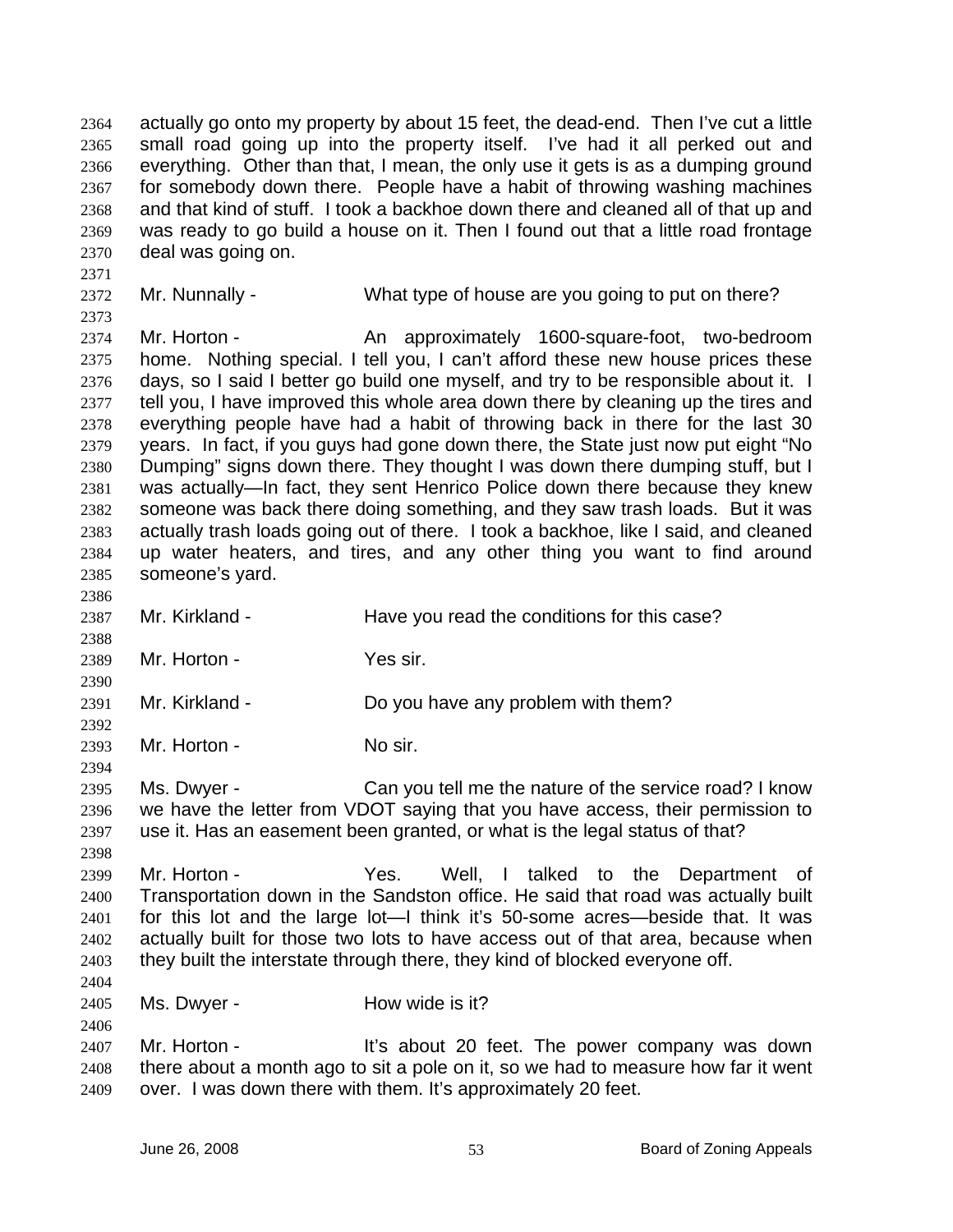2410 2411 2412 2413 2414 2415 2416 2417 2418 2419 2420 2421 2422 2423 2424 2425 2426 2427 2428 2429 2430 2431 2432 2433 2434 2435 2436 2437 2438 2439 2440 2441 2442 2443 2444 2445 2446 2447 2448 2449 2450 2451 2452 2453 2454 2455 Ms. Dwyer - For a public street, isn't it 50 that we normally require? Mr. Horton - It's at a dead-end. Mr. Blankinship - He's talking about the width of the actual— Ms. Dwyer - I know, I know. Mr. Blankinship - — — — — pavement. The right-of-way is actually contiguous with the interstate right-of-way all the way over to the Twin Pine Road and Woodview Drive right-of-way. It's really all one contiguous property. So, the service road is on VDOT right-of-way. Ms. Dwyer - Right. Mr. Blankinship - Not County right-of-way, but VDOT. Ms. Dwyer - The Let me tell you where I'm going with this, and maybe my question will make more sense. I see a whole lot of undeveloped land back here that appears to be somewhat landlocked. So, I'm wondering if some point in the future, would access to the north of the property we're considering now— There's a huge amount of undeveloped land. Could this service road potentially provide access to that property in the future? Should we make provision for a public right-of-way from Woodview back to this property so that it could be accessed by other lots? Mr. Horton - Ms. Dwyer, if I could interrupt. M-1C here, that's about the 50 acres. The only thing that's not accessed by that public road are those two little small lots. I think it's a half an acre behind— Ms. Dwyer - Chay. Mr. Horton - My lot. Ms. Dwyer - All right. Mr. Horton - The M-1C, they actually have about 60 feet between my property and the guy on Twin Pines. They do have frontage on that little service road. Ms. Dwyer - But I mean, the service road would be—It sounds like it's a service road. As defined at this point, it's not wide enough to eventually be a public road, if it's only 20 feet.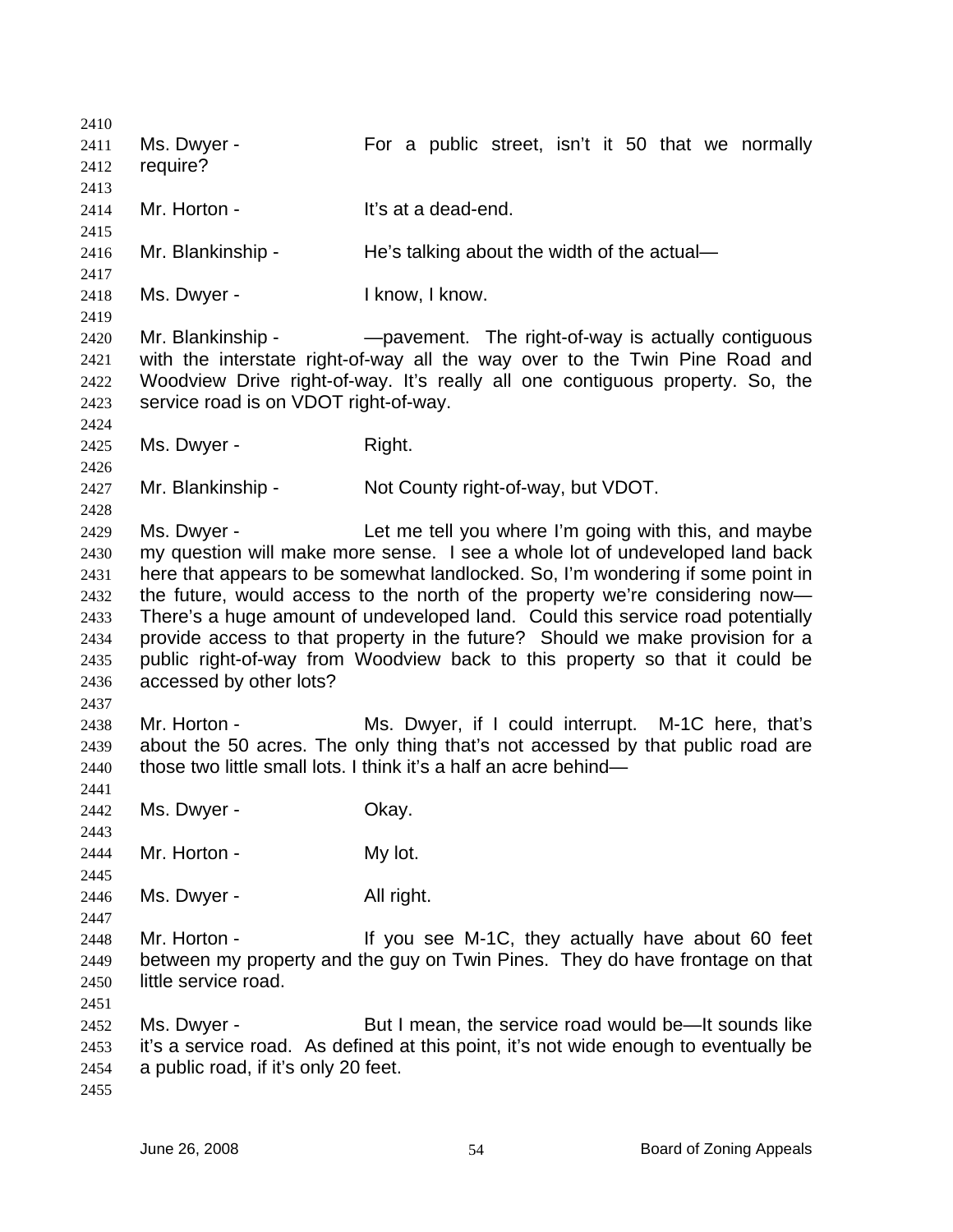Mr. Horton - It's about 20 feet. I thought it was an extension of Twin Pines or Woodview. Ms. Dwyer - Woodview. Mr. Horton - **My AOSE has it listed as Woodview Drive.** Ms. Dwyer - Right. Mr. Horton - The Music Herbert Herbert Herbert Herbert Herbert Herbert Herbert Herbert Herbert Herbert Herbert Ms. Dwyer - But that's the nearest public road to your house. Do you understand my question, Mr. Blankinship? Mr. Kirkland - **Does VDOT** own this service road? Mr. Blankinship - Yes. Mr. Kirkland - So, it's on VDOT property. Mr. Blankinship - Yes. It's all in the right-of-way. Mr. Kirkland - So, we can't make it get wider. It's a VDOT road. So, VDOT services it, takes care of it, if they choose. If they plan to expand it in the future, it's on a state road so they would have to do the widening, correct? Mr. Blankinship - Right. It could be extended into that industrial property before it reaches Mr. Horton's property. Mr. Kirkland - **Okay.** Ms. Dwyer - For example, VDOT could say, "We're going to dedicate this property to Henrico County for a public street to serve this property." Mr. Blankinship - Right. Ms. Dwyer - There's enough land to do that, I guess is my ultimate question. Mr. Blankinship - Yes, yes. Mr. O'Kelly - Ms. Dwyer? Mr. Blankinship - There's enough land. I don't know if that's practical, Mr. O'Kelly.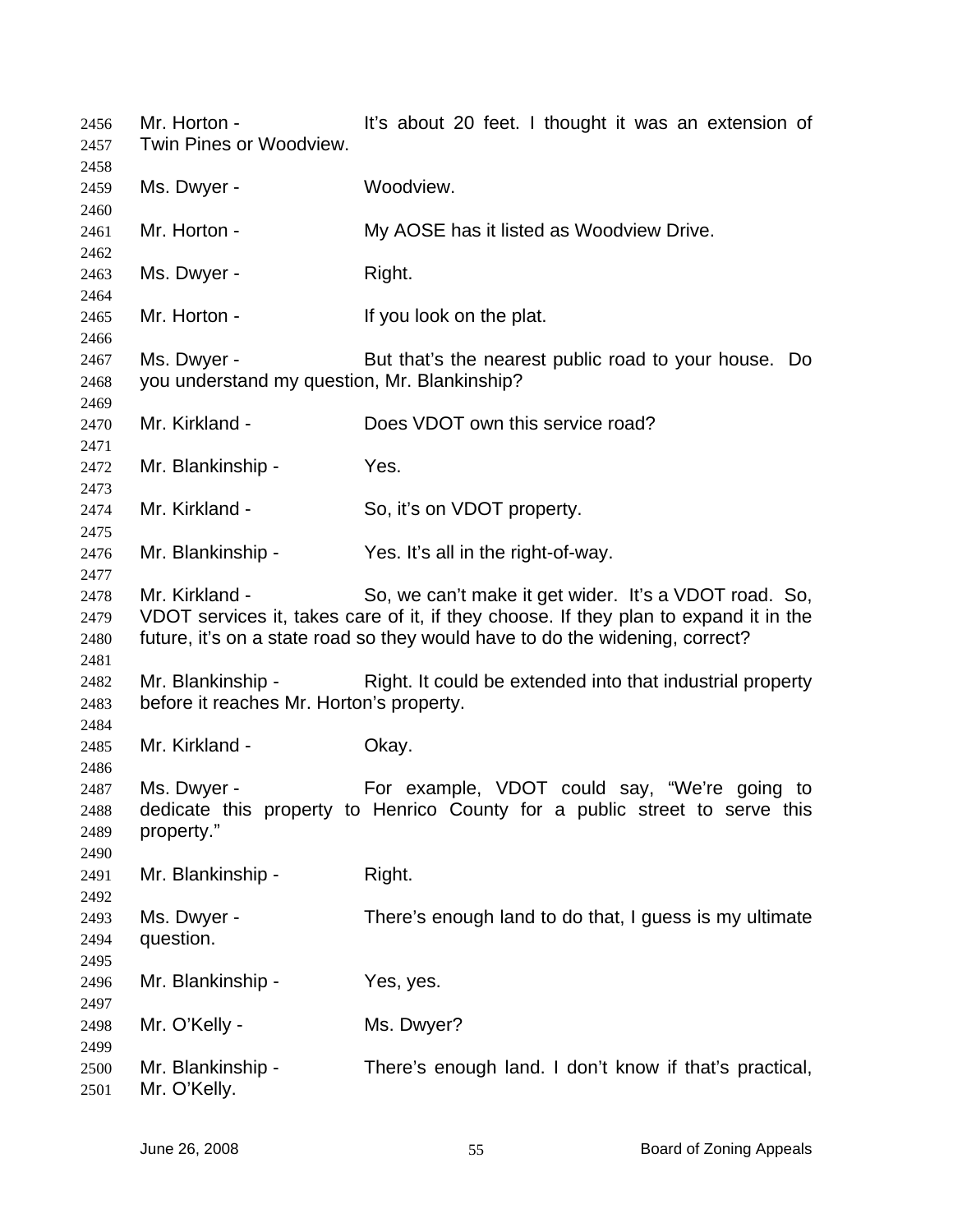2502 2503 2504 2505 2506 2507 2508 2509 2510 2511 2512 2513 2514 2515 2516 2517 2518 2519 2520 2521 2522 2523 2524 2525 2526 2527 2528 2529 2530 2531 2532 2533 2534 2535 2536 2537 2538 2539 2540 2541 2542 2543 2544 2545 2546 Mr. O'Kelly - I don't think that we would encourage industrial traffic through that adjacent roadway. Ms. Dwyer - No, you're right, not industrial. What if it were developed for residential? Mr. O'Kelly - The It's currently zoned for industrial. It's a prime economic development site and the access is going to be somewhere else besides through this residential subdivision. Ms. Dwyer - Does it have road frontage, this parcel? I can't tell from the map that I'm looking at. Mr. Blankinship - It's cut off by the railroad. Mr. O'Kelly - No, I think it fronts on Meadow Road. Mr. Blankinship - Yes, on the other side of the railroad. The railroad is between— Mr. O'Kelly - Being a prime industrial development site, I mean, there may be possibilities for access from the interstate. Ms. Dwyer - So, you don't see in the future a need, then, for this service road to serve that parcel. Mr. O'Kelly - Not based on the current zoning. Ms. Dwyer - Okay. How about the other parcels to the west? My map shows three other parcels behind this one. Mr. Blankinship - Che of those is zoned industrial and is owned by the same owner as the large industrial tract. Ms. Dwyer - Chay. Mr. Blankinship - The other two are in sort of the same situation as Mr. Horton's lot. The significant difference is the size of those lots. His lot does meet the zoning requirements for area and width, and those other two lots, even taken together, would not. Ms. Dwyer - So, what's the future of those two lots, would you guess?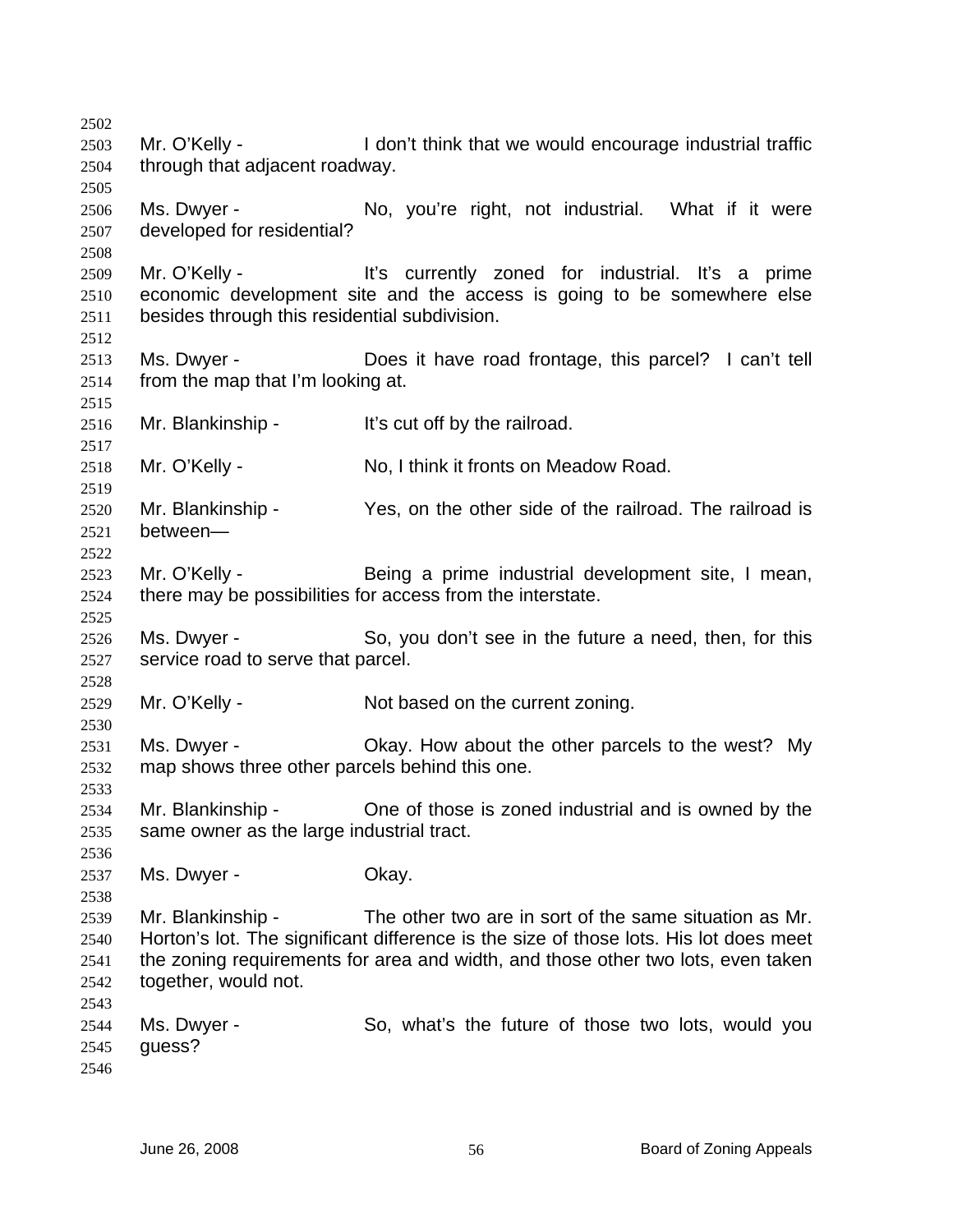Mr. Blankinship - I would think they would either be combined with Mr. Horton's lot, or combined with the industrial property, which would require rezoning. 2547 2548 2549 2550 2551 2552 2553 2554 2555 2556 2557 2558 2559 2560 2561 2562 2563 2564 2565 2566 2567 2568 2569 2570 2571 2572 2573 2574 2575 2576 2577 2578 2579 2580 2581 2582 2583 2584 2585 2586 2587 2588 2589 2590 2591 2592 Ms. Dwyer - Mr. Horton has something to say about that. Mr. Blankinship - Yes. They're not at this point. Mr. Horton - This guy has been trying to sell me those lots for the last year. They're no good for anything really. On mine, I can put my septic and everything in there. I've already been approved for all that from the Health Department. This guy back in the back, he was actually cut off years ago, too, and I think he's been trying to sell them to me for \$4,000 or \$5,000 just so he won't have to pay taxes on them anymore. Mr. Kirkland - Anyone else have any questions? Any opposition? That concludes the case. Mr. Horton - Thank you. **DECISION**  Mr. Kirkland - A motion would be in order. Mr. Nunnally - The Music a motion we approve it. He has no use for this lot unless he has a variance on it, and I don't think it would detrimental for anything around there. There are two lots behind it, and they're too small to be built on. Mr. Wright - I second the motion. Mr. Kirkland - The Motion made by Mr. Nunnally, seconded by Mr. Wright. Let's have some discussion. Any? Ms. Dwyer - The I'll just say that on the recurring issue, it's recurring in that it doesn't have road frontage, but it's not recurring for the *reason* it doesn't have road frontage, which is because I-64 has built in the original parcel. So, I think that distinguishes this case from other cases that lack 50-foot road frontage. Through no fault of anyone, any landowner, this property was cut off from Williamsburg Road originally because of the building of an interstate, which is a unique and extraordinary circumstance. Mr. Kirkland - All right. Any other discussion? Okay. Motion made and seconded to approve. All those in favor say aye. All those opposed say no. The ayes have it; the motion passes. It's been approved.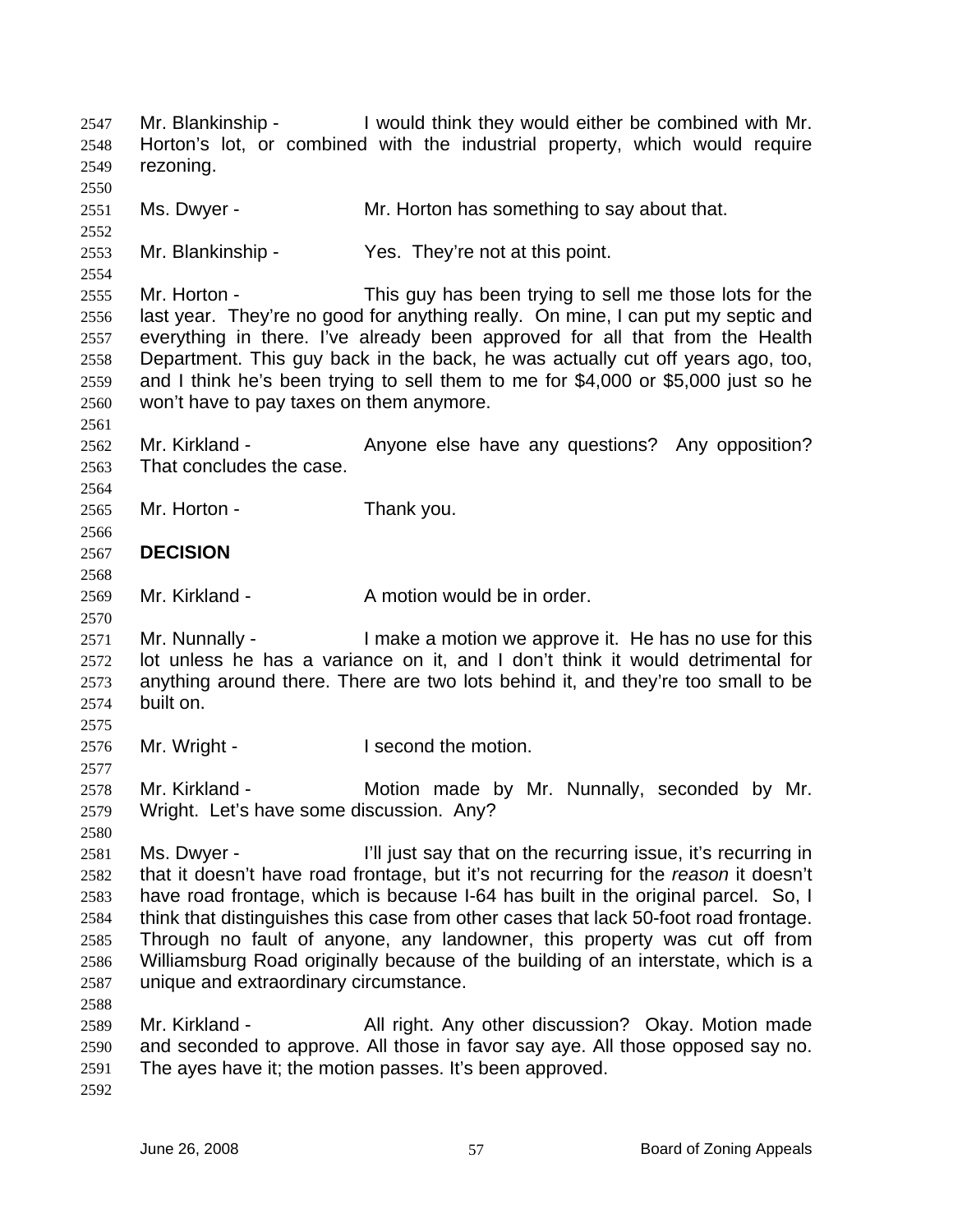After an advertised public hearing and on a motion by Mr. Nunnally, seconded by Mr. Wright, the Board **approved** application **A-014-08, Michael Horton's**  request for a variance from Section 24-9 to build a one-family dwelling at 3851 Woodview Drive (Parcel 845-713-3796), zoned A-1, Agricultural District (Varina). The public street frontage requirement is not met. The Board approved the variance subject to the following conditions: 2593 2594 2595 2596 2597 2598

2600 2601 2602 2603 1. This variance applies only to the public street frontage requirement for one dwelling only. All other applicable regulations of the County Code shall remain in force.

2604 2605 2606 2607 2. Approval of this request does not imply that a building permit will be issued. Building permit approval is contingent on Health Department requirements, including, but not limited to, soil evaluation for a septic drainfield and reserve area, and approval of a well location.

2609 2610 2611 2612 3. At the time of building permit application, the applicant shall submit the necessary information to the Department of Public Works to ensure compliance with the requirements of the Chesapeake Bay Preservation Act and the requirements for water quality standards.

2614 2615 2616 2617 4. The owners of the property, and their heirs or assigns, shall accept responsibility for maintaining access to the property until such a time as the access is improved to County standards and accepted into the County road system for maintenance.

| 2618 |                |                                                      |
|------|----------------|------------------------------------------------------|
| 2619 | Affirmative:   | Dwyer, Harris, Kirkland, Nunnally, Wright<br>5       |
| 2620 | Negative:      | 0                                                    |
| 2621 | Absent:        | 0                                                    |
| 2622 |                |                                                      |
| 2623 |                |                                                      |
| 2624 | Mr. Kirkland - | All right, we have some minutes. Any corrections to  |
| 2625 | the minutes?   |                                                      |
| 2626 |                |                                                      |
| 2627 | Ms. Harris -   | I think I have one correction on page 21.            |
| 2628 |                |                                                      |
| 2629 | Mr. Kirkland - | Okay.                                                |
| 2630 |                |                                                      |
| 2631 | Ms. Harris -   | Let me get the exact line. It should be "access" not |
| 2632 | "excess."      |                                                      |
| 2633 |                |                                                      |
| 2634 | Mr. Nunnally - | Where is that?                                       |
| 2635 |                |                                                      |
| 2636 | Ms. Harris -   | Let's see.                                           |
| 2637 |                |                                                      |
| 2638 | Mr. Kirkland - | Line 938.                                            |

2599

2608

2613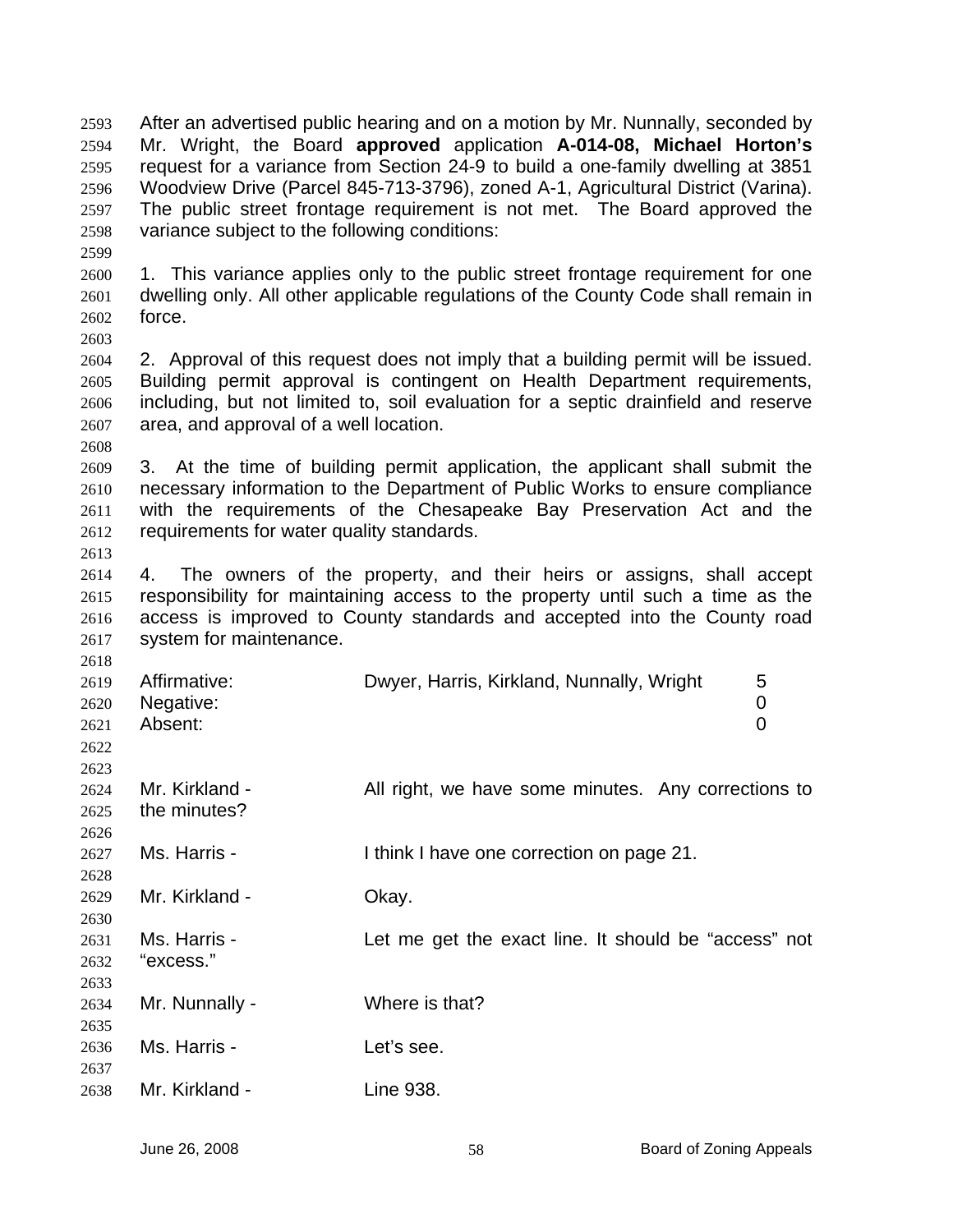| 2639         |                                       |                                                                                                                                       |  |
|--------------|---------------------------------------|---------------------------------------------------------------------------------------------------------------------------------------|--|
| 2640         | Ms. Harris -                          | Line 938. Thank you.                                                                                                                  |  |
| 2641<br>2642 | Mr. Kirkland -                        | Any other, Ms. Harris?                                                                                                                |  |
| 2643         |                                       |                                                                                                                                       |  |
| 2644<br>2645 | Ms. Harris -                          | That's all I saw.                                                                                                                     |  |
| 2646         | Mr. Kirkland -                        | Any other corrections or additions? All right. May I                                                                                  |  |
| 2647         | have a motion to approve the minutes? |                                                                                                                                       |  |
| 2648         |                                       |                                                                                                                                       |  |
| 2649<br>2650 | Ms. Harris -                          | I so move.                                                                                                                            |  |
| 2651         | Mr. Kirkland -                        | Second, please?                                                                                                                       |  |
| 2652<br>2653 | Mr. Nunnally -                        | Second.                                                                                                                               |  |
| 2654         |                                       |                                                                                                                                       |  |
| 2655<br>2656 | Mr. Kirkland -                        | Motion by Ms. Harris, seconded by Mr. Nunnally. All<br>those in favor say aye. All those opposed say no. The ayes have it; the motion |  |
| 2657         | passes.                               |                                                                                                                                       |  |
| 2658         |                                       |                                                                                                                                       |  |
| 2659         |                                       | On a motion by Ms Harris, seconded by Mr. Nunnally, the Board approved as                                                             |  |
| 2660         |                                       | corrected the Minutes of the May 22, 2008 Henrico County Board of Zoning                                                              |  |
| 2661         | Appeals meeting.                      |                                                                                                                                       |  |
| 2662         |                                       |                                                                                                                                       |  |
| 2663         | Affirmative:                          | Harris, Kirkland, Nunnally, Wright<br>4                                                                                               |  |
| 2664         | Negative:                             | 0                                                                                                                                     |  |
| 2665         | Abstain:                              | 1<br>Dwyer                                                                                                                            |  |
| 2666         |                                       |                                                                                                                                       |  |
| 2667         | Ms. Dwyer -                           | I'll abstain.                                                                                                                         |  |
| 2668<br>2669 | Mr. Wright -                          | I think you have a legitimate reason for that.                                                                                        |  |
| 2670         |                                       |                                                                                                                                       |  |
| 2671         | Mr. Kirkland -                        | The video conferencing machine was<br>That's good.                                                                                    |  |
| 2672         | broke that day.                       |                                                                                                                                       |  |
| 2673         |                                       |                                                                                                                                       |  |
| 2674         | Ms. Dwyer -                           | It was, it was broken. I tried. I tried so hard.                                                                                      |  |
| 2675         |                                       |                                                                                                                                       |  |
| 2676         | Mr. Kirkland -                        | Is there any other business?                                                                                                          |  |
| 2677         |                                       |                                                                                                                                       |  |
| 2678         | Mr. Wright -                          | Is there anything further from the Board on our                                                                                       |  |
| 2679         |                                       | request for dealing with these zero road frontage cases?                                                                              |  |
| 2680         |                                       |                                                                                                                                       |  |
| 2681         | Mr. Blankinship -                     | We had a meeting early this week, and I was hoping                                                                                    |  |
| 2682         |                                       | to have an update for you, but unfortunately, our masters have not had an                                                             |  |
| 2683         |                                       | opportunity to get together and authorize that. It is definitely moving forward.                                                      |  |
| 2684         |                                       | We're discussing it on a regular basis. We do expect to have some news for you                                                        |  |
|              |                                       |                                                                                                                                       |  |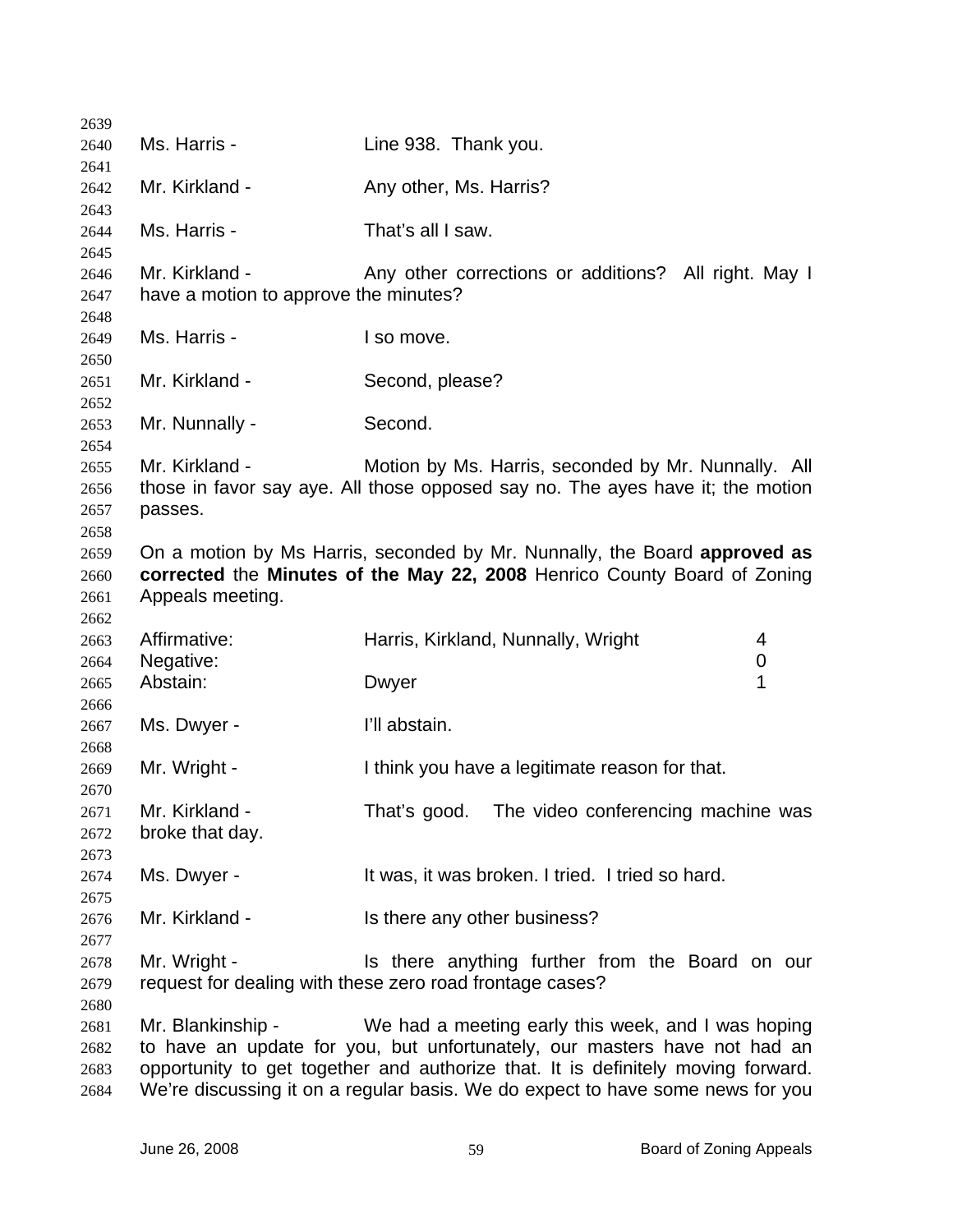of some sort next month. I had hoped to have an announcement today and we don't. 2685 2686 2687 2688 2689 2690 2691 2692 2693 2694 2695 2696 2697 2698 2699 2700 2701 2702 2703 2704 2705 2706 2707 2708 2709 2710 2711 2712 2713 2714 2715 2716 2717 2718 2719 2720 2721 2722 2723 2724 2725 2726 2727 2728 2729 Mr. Kirkland - When all these applicants call you about the denials and what they can do, just tell them to pick up their phone and call their supervisors, and that the BZA has been working on trying to get this resolved for several years. Mr. Blankinship - That is what we tell them. Mr. Kirkland - Thank you, sir. Mr. O'Kelly - The light like to add, Mr. Chairman, that the staff has done a considerable amount of work on the subject. Mr. Kirkland - Good. Mr. O'Kelly - At this point, Mr. Blankinship is correct. We're waiting for some guidance from the administration. Possibly, there will be a work session with the Board of Supervisors. Mr. Kirkland - Good. Mr. Wright - The other thing I'd like to mention is that we had a case today, reverse corner lot, side yard, where the lady wanted to put that garage. It would have improved the whole area. I think it's a shame that something can't be done legislatively through the County. Somebody should take the bull by the horns to get some relief for these people on a case like that. The Cochran result was based strictly on a constitutional issue, but the Supreme Court did state there could be legislation that could be adopted, that would not be based on a constitutional issue, that would give some discretion to this Board, or to a Board of Zoning Appeals, to consider cases of that nature when they would have no impact whatsoever. I think that's a shame. Mr. Blankinship - I agree with you. That was a bad case. There's nothing I hate worse than a bad variance. Mr. Wright - See, that points out the fact that somebody should be doing something to alleviate this problem with homeowners. We're caught. We're in a terrible situation here. People can't really beneficially use their property— Now, I know they have the beneficial use, but I'm talking about *really*. Mr. Blankinship - All I can say, Mr. Wright, is you see one out of maybe 10 or 20 of those people. The other 19 sit in my office and have this argument, but are persuaded not to bother applying. So yes, it is a bigger issue than the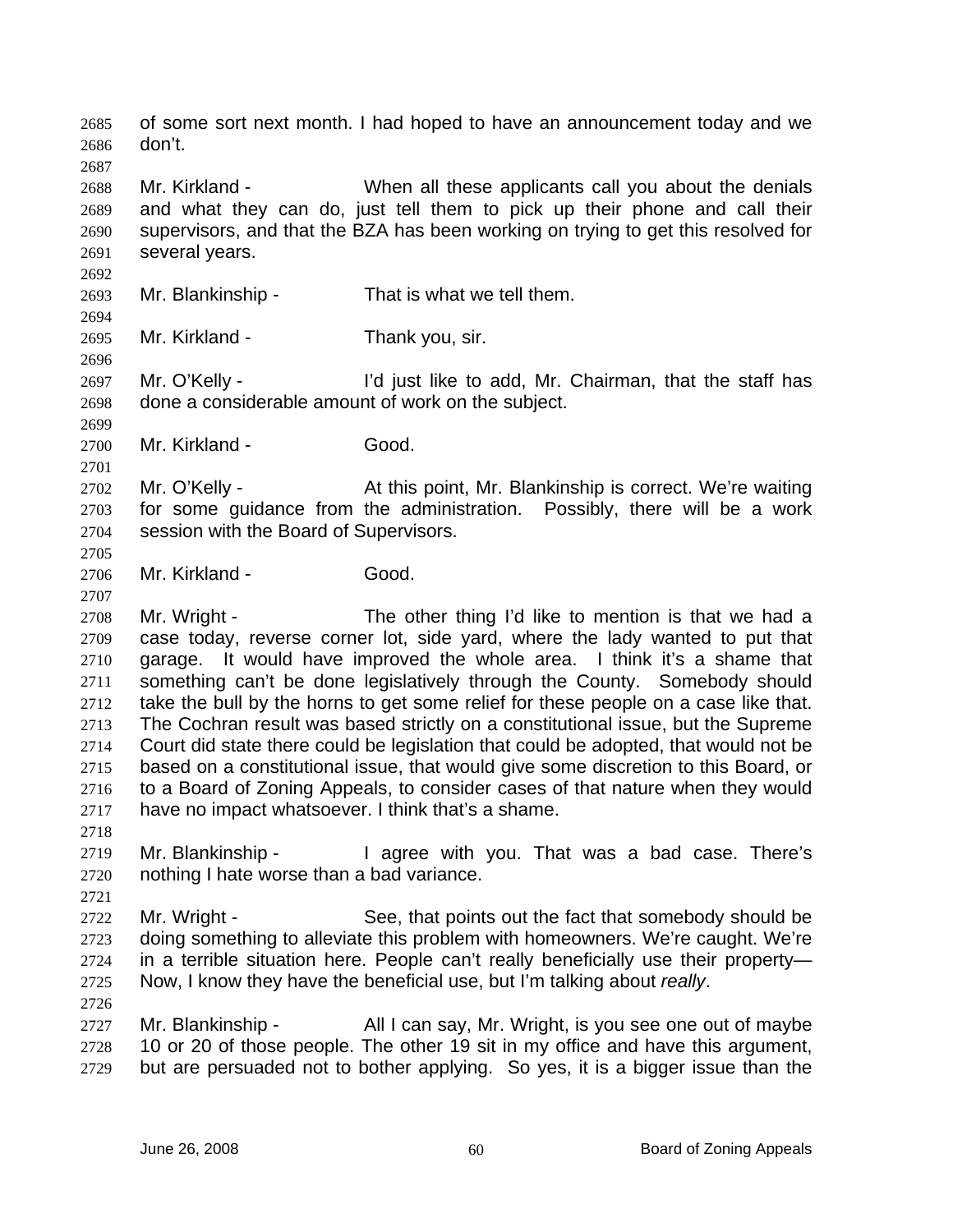Board realizes because there are a lot of cases that would be coming to you that don't because we convince them they're wasting their money. 2730 2731

2732

2736

2733 2734 2735 Mr. Wright - Do we need to write another letter to the Board of Supervisors evidencing our concern about this type of thing? It's a different issue then, it was zero road frontage, but it's the same idea.

2737 2738 2739 Mr. O'Kelly - I hear what you're saying, Mr. Wright, but we're not hearing anything from other localities that this is an issue with them. Until the General Assembly does, I'm not sure—

2740

2745

2748

2741 2742 2743 2744 Mr. Wright - I think it needs to go to the General Assembly. My concern is that should we as—I know you push types of legislation, I mean the County's pushed that to get before the General Assembly. I was just hoping that somebody in the County would proceed to do that.

2746 2747 Mr. O'Kelly - Without support from other localities, I'm not sure what kind of consideration we would get.

- 2749 2750 2751 2752 2753 2754 2755 Ms. Dwyer - I'm reminded of one of the meetings that I went to with BZA members recently. You do hear about other localities and what their practices are, and I had lunch with this gentleman from Fauquier County and we talked about variances. He said, "We've granted one variance in five years." So, they're very averse to granting any variance at all. I thought that was an interesting perspective. Other localities have different policies and practices. I was shocked at that.
- 2756

2759

2762

2765

2767

2769

2772

2757 2758 Mr. Blankinship - Was that the gentleman that you asked him how they were reacting to Cochran and he hadn't even heard of it?

2760 2761 Ms. Dwyer - The Said, "We don't grant variances anyway, so." They never have, never will.

2763 2764 Mr. Kirkland - A lot of them north of us, this is not an issue. They just don't grant variances.

2766 Mr. Blankinship - Exactly.

2768 Mr. Wright - I don't like that approach.

2770 2771 Ms. Dwyer - I'm not saying that we should do that; I'm just saying what they do.

2773 2774 2775 Mr. Wright - Think we should be here to try to help homeowners utilize their property in the best manner within the law. I just don't think it's fair for this to be handled in this manner.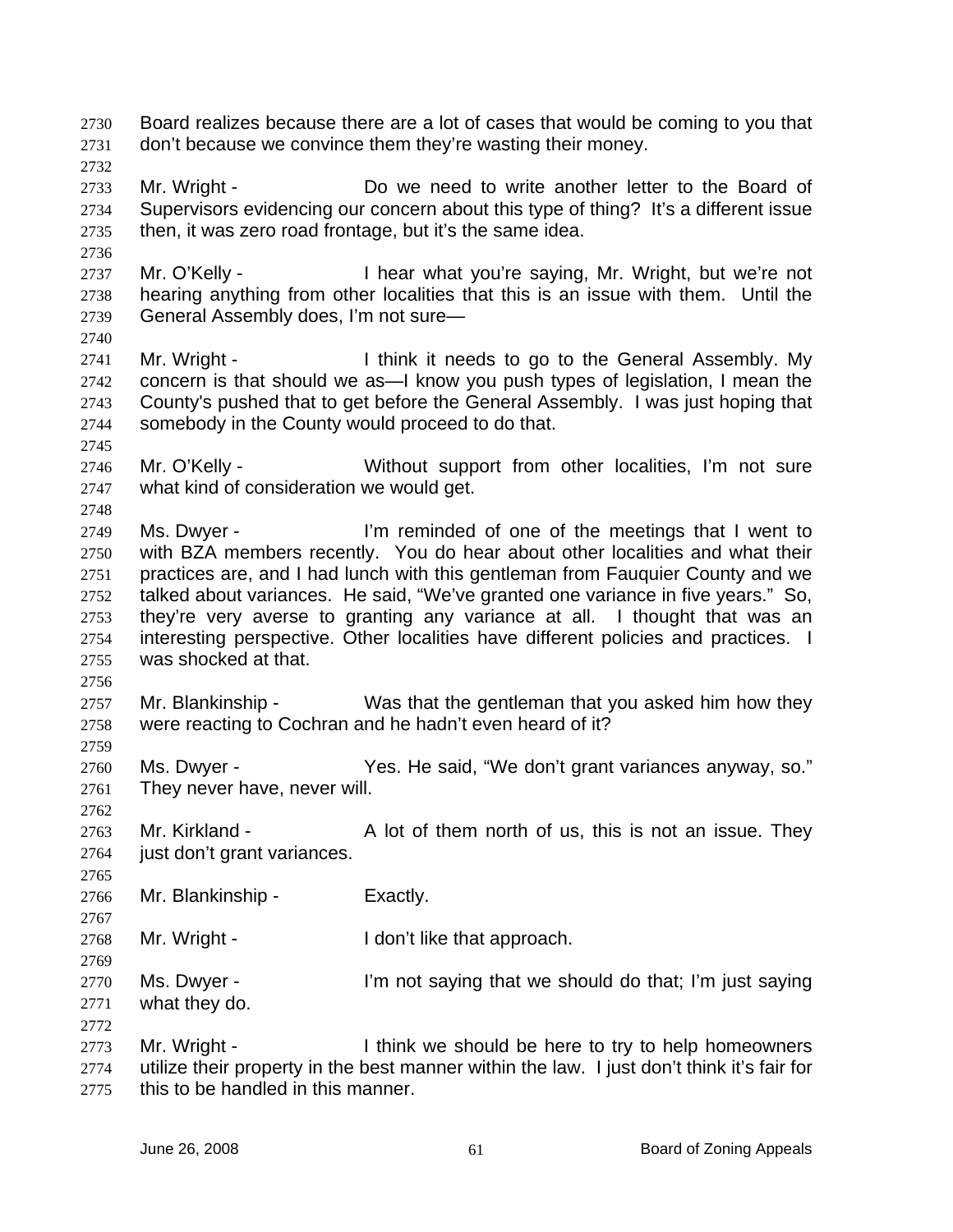2776 2777 2778 2779 2780 2781 2782 2783 2784 2785 2786 2787 2788 2789 2790 2791 2792 2793 2794 2795 2796 2797 2798 2799 2800 2801 2802 2803 2804 2805 2806 2807 2808 2809 2810 2811 2812 2813 2814 2815 2816 2817 2818 2819 2820 Ms. Dwyer - I'm just saying that might account for why some other localities are not agonizing over this issue as we are. Mr. Wright - You get a reputation, especially cities and counties. When somebody comes to the Administration or Planning Office, and you try to give them 10 reasons why they can't do something, rather than to help them figure out a way to do it. I'm on the side of trying to assist our property owners to find a way to do something so they can use their property in a beneficial manner. Mr. Blankinship - Say amen, somebody. Mr. Nunnally - Amen. Ms. Harris - But you know, when I see a meeting go as this one went today, I question our being, I question our presence. "Variance," comes from the root word, "vary." We're not to vary the Code in any way because of reasonable— Mr. Wright - Yes. Ms. Harris - Because of reasoning, then why are we here? Mr. Wright - That's right. Ms. Harris - If we're going to go strictly by the Code and not apply any type of common sense or reason to decide which is an exception, then why are we here? I don't think we need to be here. I think we should go by the Code and say, that's it. Ms. Dwyer - Well, I think that the Code does allow us some wiggle room. The Code gives us our authority to begin with, and as a constitutional government, we're not here to exercise, of course, our personal opinions, we're here to exercise our discretion within the limits set by the Code. I think the limits are very narrow, as defined by Cochran. Mr. Blankinship - You did approve two cases today. Ms. Dwyer - Chay. Mr. Blankinship - There were two cases today that met those extremely narrow criteria. Mr. Kirkland - And we had no mining cases, so...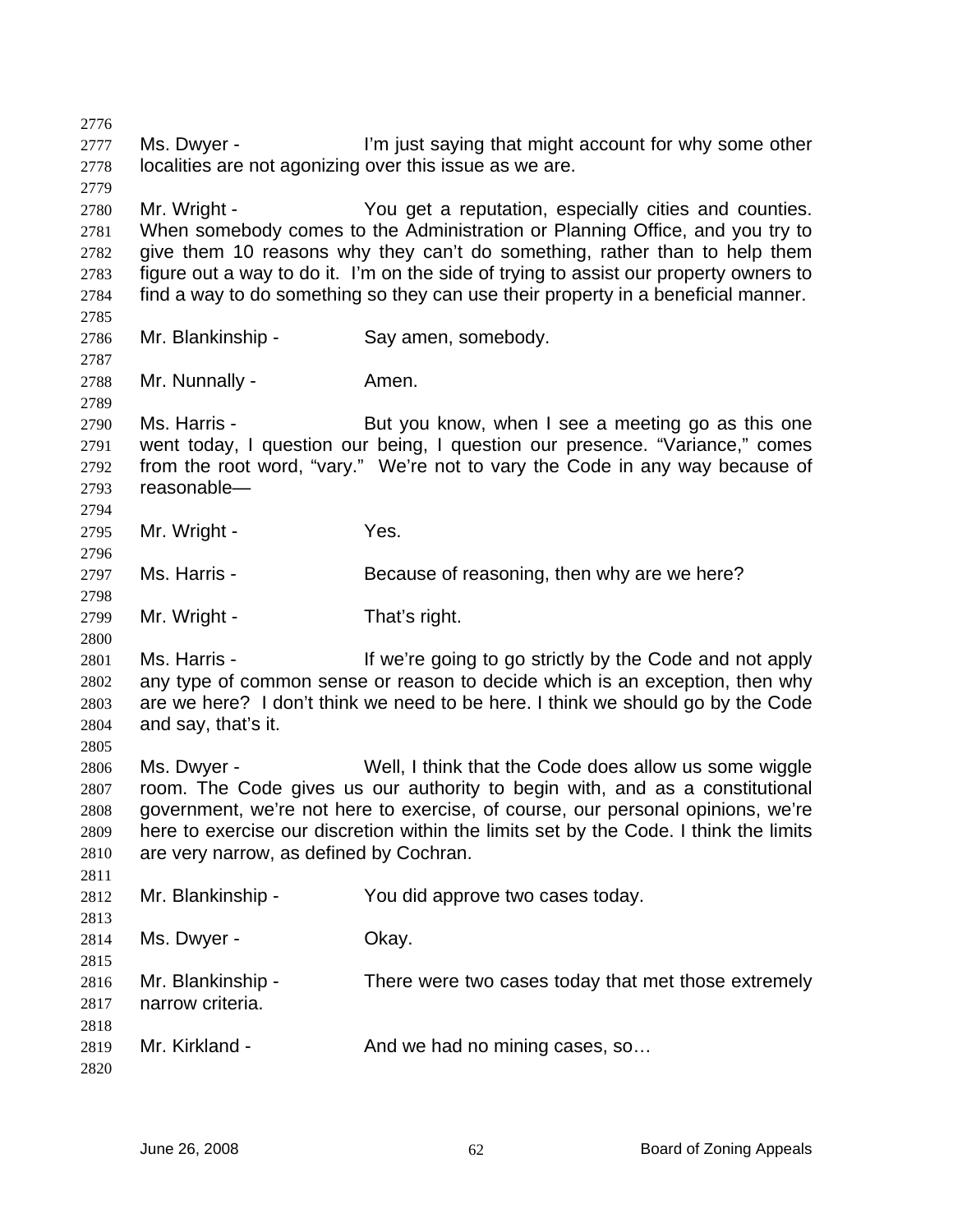Mr. Wright - Cochran really narrowed it. Before Cochran, we were using some discretion in these cases. 

 Mr. Kirkland - That was the case on Broadwater. The original 2003 case was way ahead of the Cochran decision. That was a perfect example of how he kept mentioning that, yes, that was before Cochran.

 Ms. Dwyer - In my view, that's a case that causes problems. When you grant a variance, what you're doing is you're saying the judgment of the legislature is something we're not going to abide by. But there's a reason why the legislature has set that rule, and when you don't abide by it, then you buy problems.

 Mr. Kirkland - A lot of things happened in that case. A subdivision was pushed on them.

 Mr. Wright - The Supreme Court cases go back to say the reason this Board was set up was to act as a relief valve, to give people some help.

 Ms. Dwyer - Which we were in two cases today.

 Mr. Kirkland - If there are no further comments, I move we adjourn.

 Ms. Harris - Ckay.

 There being no further business, the Board adjourned until the July 24, 2008 meeting at 9 a.m.

Richard Kirkland, CBZA

Benjamin Blankinship, AICP

Chairman

**Secretary** 

 

 

- 
-